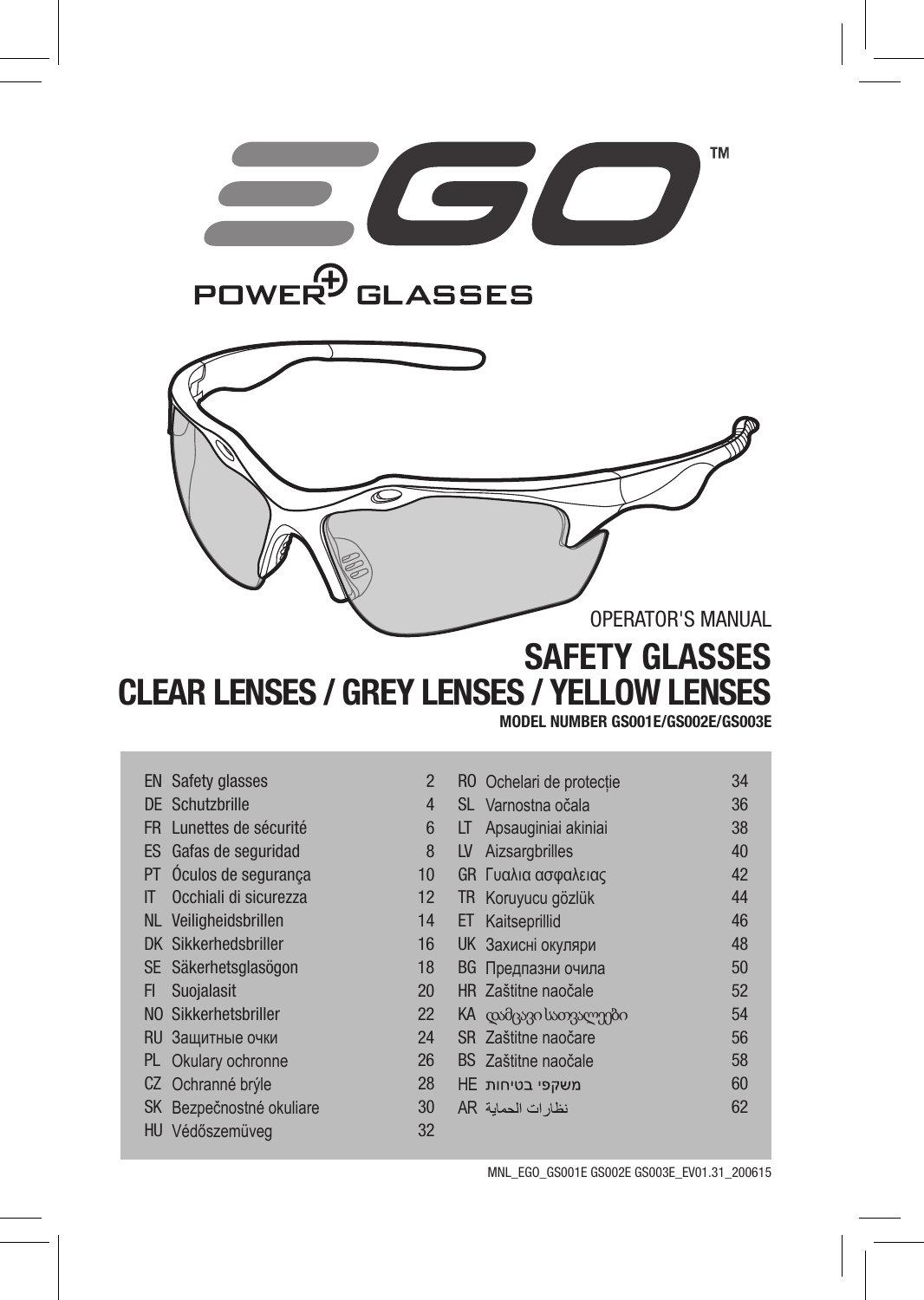# *=60*

### EN INSTRUCTIONS FOR SAFETY GLASSES

A WARNING: No safety glasses or other protectors can provide 100% protection against injury. The safety glasses shall only be used as additional protection from accidental injury. The improper operation of any power tool may result in serious and permanent injury to the operators (e.g. blindness, etc.). Therefore, please follow your local safety regulations and the instructions in the operator's manual. Please read the following safety recommendations carefully.

**A WARNING:** Do not use once allergy is noticed. Materials used for this protector with low irritability, but could cause allergic reactions to susceptible individuals.

#### 1. Marking

| <b>MARKING</b>          | <b>DESIGNATION</b>           |
|-------------------------|------------------------------|
| F                       | CE                           |
|                         | Mechanical<br>strength grade |
| 2C-1.2/2-1.2 for GS001E |                              |
| 5-3.1 for GS002E        | <b>Filter Scale</b>          |
| 2C-1.2 for GS003E       |                              |

#### 2. Storage

Store in a clean and dry area.

#### 3. Clean

Clean lens with a soft cloth or soap and water for better visibility.

#### 4. Maintenance

Always inspect glasses before use. Damaged frames or glasses reduce protection and must be replaced immediately. The glasses must be replaced every two years at the latest.

#### 5. Protection scope

Protective eyewear provides protection from light impact hazard.

A WARNING: Do not use for protection against mist, sprays or splashes.

A WARNING: Do not use for burning. cutting or welding with torches or electric (arc) welding. This protector is not intended for use with infrared radiation.

**A WARNING:** Do not use for protection against severe impact hazards, such as fragmenting grinding wheels, abrasive discs or explosive devices.

A WARNING: Do not use for sports or simulated combat games.

6. Usage Ensure a secure and comfortable fit.

**A WARNING:** Do not wear this protector over standard ophthalmic spectacles.

A WARNING: These lenses are impactresistant but not unbreakable. Do not use if lens becomes pitted, cracked or scratched.

Please visit the website **egopowerplus.com** for full terms and conditions of the EGO warranty policy.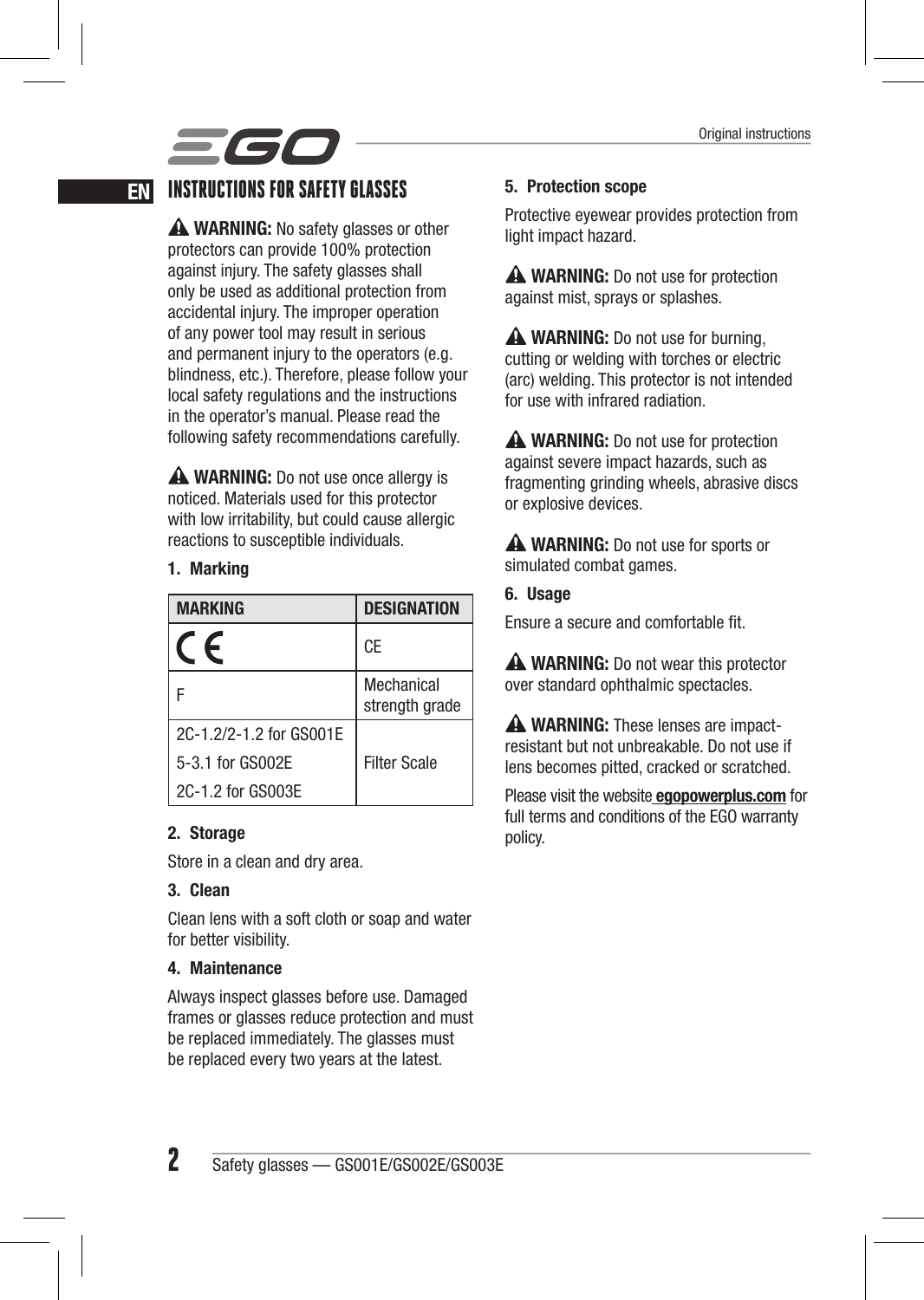EN (The original declaration of conformity)  $\mathcal{C} \in \mathbb{R}^N$ 

### EU DECLARATION OF CONFORMITY

#### We, EGO Europe GmbH

Autenbachstraße 11, 71711 Steinheim an der Murr, Germany The manufacturer, Parkson Safety Industrial Corp 16F-7, No.99, Sec.1, Xintai 5th Road, Xizhi Dist. New Taipei City, 22175 Taiwan

Declare that the product EGOTM SAFETY GLASSES GS001E/GS002E/GS003E Complies with the Regulation (EU) 2016/425 Standards and technical specifications referred to: EN 166:2001

|               | Notified body            | EU type-examination certificate | Notified body address                                                    |
|---------------|--------------------------|---------------------------------|--------------------------------------------------------------------------|
| GS001E        | INSPEC (NB 0194)         | PPE18161014                     | 56 Leslie Hough Way,<br>Salford, Manchester, M6                          |
| <b>GS002E</b> |                          |                                 | 6AJ. England                                                             |
|               | GS003E Alienor (NB 2754) | N°2754/2597/085/03/20/0024      | ZA du Sanital, 21 Rue<br>Albert Einstein, 86100<br>CHATELLERAULT, France |

comenta

360

Peter Melrose Dong Jianxun

Managing Director of EGO Europe GmbH Quality Manager of Chervon \* (Authorized representative for CHERVON and responsible for technical documentation)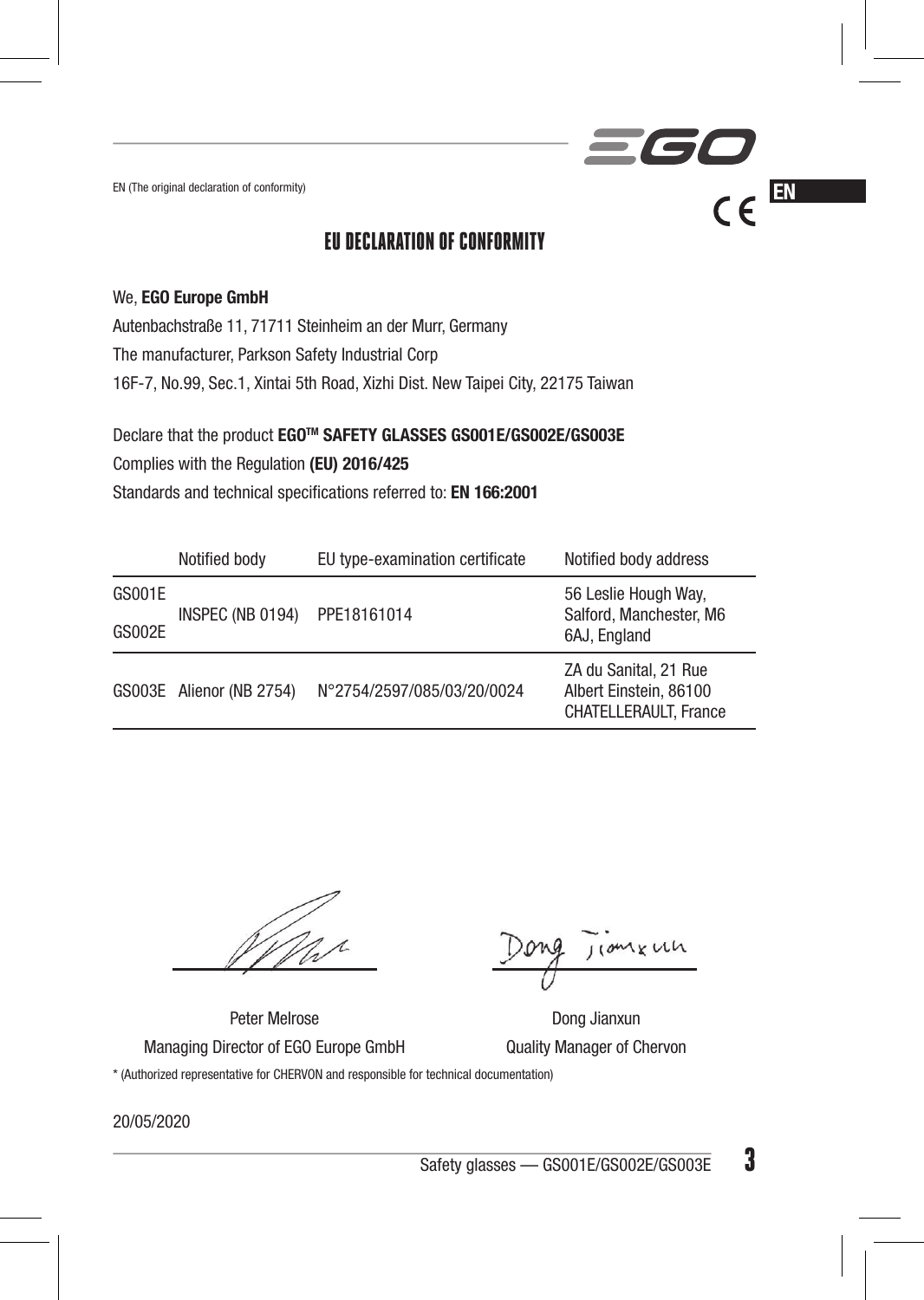# 560

### ANLEITUNGEN FÜR DIE SCHUTZBRILLE

**DE A WARNUNG:** Keine Schutzbrille oder andere Schutzvorrichtungen können hundertprozentigen Schutz vor Verletzungen bieten. Die Schutzbrille sollte nur als zusätzlicher Schutz vor Verletzungen bei Unfällen benutzt werden. Der unsachgemäße Gebrauch eines Elektrowerkzeugs kann den Benutzer schwer und dauerhaft verletzen (z. B. Erblindung usw.). Folgen Sie daher bitte Ihren lokalen Sicherheitsbestimmungen und den Anleitungen in der Bedienungsanleitung. Bitte lesen Sie die folgenden Sicherheitshinweise aufmerksam durch.

> A WARNUNG: Nicht benutzen, falls allergische Reaktionen auftreten. Die für diese Schutzbrille verwendeten Materialien reizen die Haut im Allgemeinen nicht, können jedoch allergische Reaktionen bei empfindlichen Personen hervorrufen.

#### 1. Markierung

| <b>MARKIERUNG</b>                                                | <b>BEZEICHNUNG</b>                    |
|------------------------------------------------------------------|---------------------------------------|
| c                                                                | CE                                    |
|                                                                  | Mechanische<br>Festigkeitskl-<br>asse |
| 2C-1.2/2-1.2 für GS001E<br>5-3.1 für GS002E<br>2C-1.2 für GS003E | Filterschutz                          |

#### 2. Lagerung

An einem sauberen und trockenen Ort lagern.

#### 3. Reinigung

Linse mit einem weichen Lappen oder Wasser und Spülmittel reinigen.

#### 4. Wartung

Brille vor jedem Gebrauch prüfen. Beschädigte Rahmen oder Brillengläser setzen die Schutzwirkung herab und müssen unverzüglich ausgetauscht werden. Die Brille muss mindestens alle zwei Jahre ersetzt werden.

#### 5. Schutzumfang

Der Augenschutz bietet Schutz gegen fliegende Teilchen mit geringer Energie.

A WARNUNG: Nicht als Schutz gegen Nebel, Sprays oder Spritzer verwenden.

A WARNUNG: Nicht zum Brennen Schneiden oder Schweißen mit Schweißbrennern oder Lichtbogenschweißen verwenden. Diese Schutzbrille ist nicht zur Verwendung mit Infrarotstrahlung vorgesehen.

A WARNUNG: Nicht als Schutz gegen heftige Einwirkungen, wie beispielsweise splitternde Schleifscheiben oder explodierende Geräte benutzen.

A WARNUNG: Nicht für Sport oder Kampfsimulationen verwenden.

#### 6. Gebrauch

Achten Sie auf einen sicheren und bequemen Sitz.

A WARNUNG: Diese Schutzbrille nicht über normalen Korrekturbrillen tragen.

A WARNUNG: Diese Linsen sind beständig gegen äußere Einwirkungen, jedoch nicht unzerbrechlich. Brille nicht verwenden, wenn die Linsen Löcher, Sprünge oder Kratzer aufweisen.

Sämtliche Bedingungen der EGO Garantie finden Sie auf der Website egopowerplus.com garantierichtlinie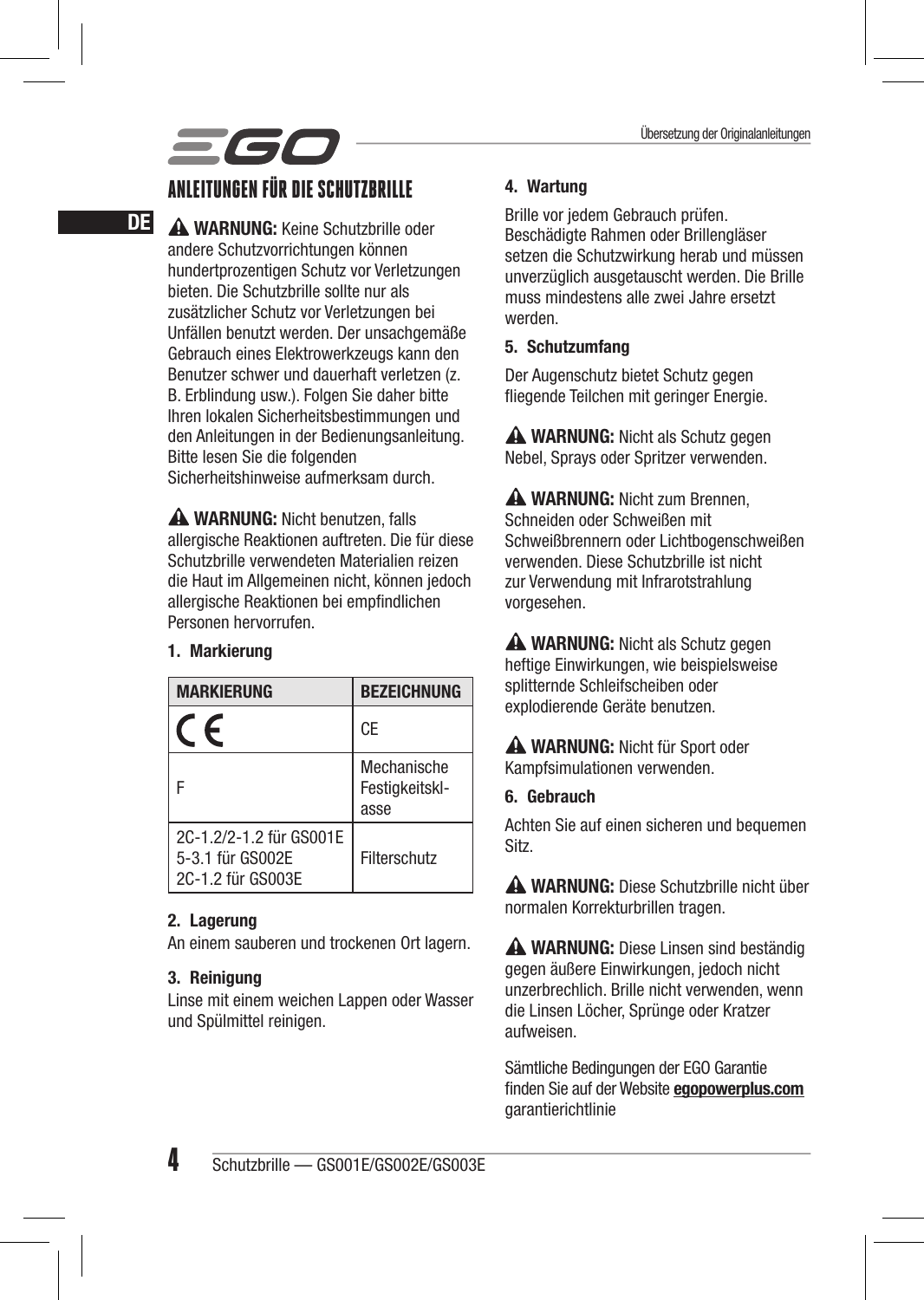DE (Übersetzung der original konformitätserklärung)

### EG-KONFORMITÄTSERKLÄRUNG

#### We, EGO Europe GmbH

Autenbachstraße 11, 71711 Steinheim an der Murr, Germany

Der Hersteller, Parkson Safety Industrial Corp

16F-7, No.99, Sec.1, Xintai 5th Road, Xizhi Dist. New Taipei City, 22175 Taiwan

Erklärt, dass das Produkt EGOTM SCHUTZBRILLE GS001E/GS002E/GS003E

Erfüllt die Verordnung (EU) 2016/425

Normen und technische Spezifikationen genannt in: EN 166:2001

|        | Benannte Stelle          | EU-Baumusterprüfbescheinigung | Adresse der benannten Stelle                                                    |
|--------|--------------------------|-------------------------------|---------------------------------------------------------------------------------|
| GS001E | INSPEC (NB 0194)         | PPE18161014                   | 56 Leslie Hough Way, Salford,<br>Manchester, M6 6AJ, England                    |
| GS002E |                          |                               |                                                                                 |
|        | GS003E Alienor (NB 2754) | N°2754/2597/085/03/20/0024    | ZA du Sanital, 21 Rue<br>Albert Einstein, 86100<br><b>CHATELLERAULT. France</b> |

 $J(0Mx)$ 

 $CE$ 

561

Peter Melrose Dong Jianxun

Geschäftsführer der EGO Europe GmbH Qualitätsmanager Chervon \* (Verantwortlicher Vertreter von CHERVON und technischer Dokumentationsverantwortlicher)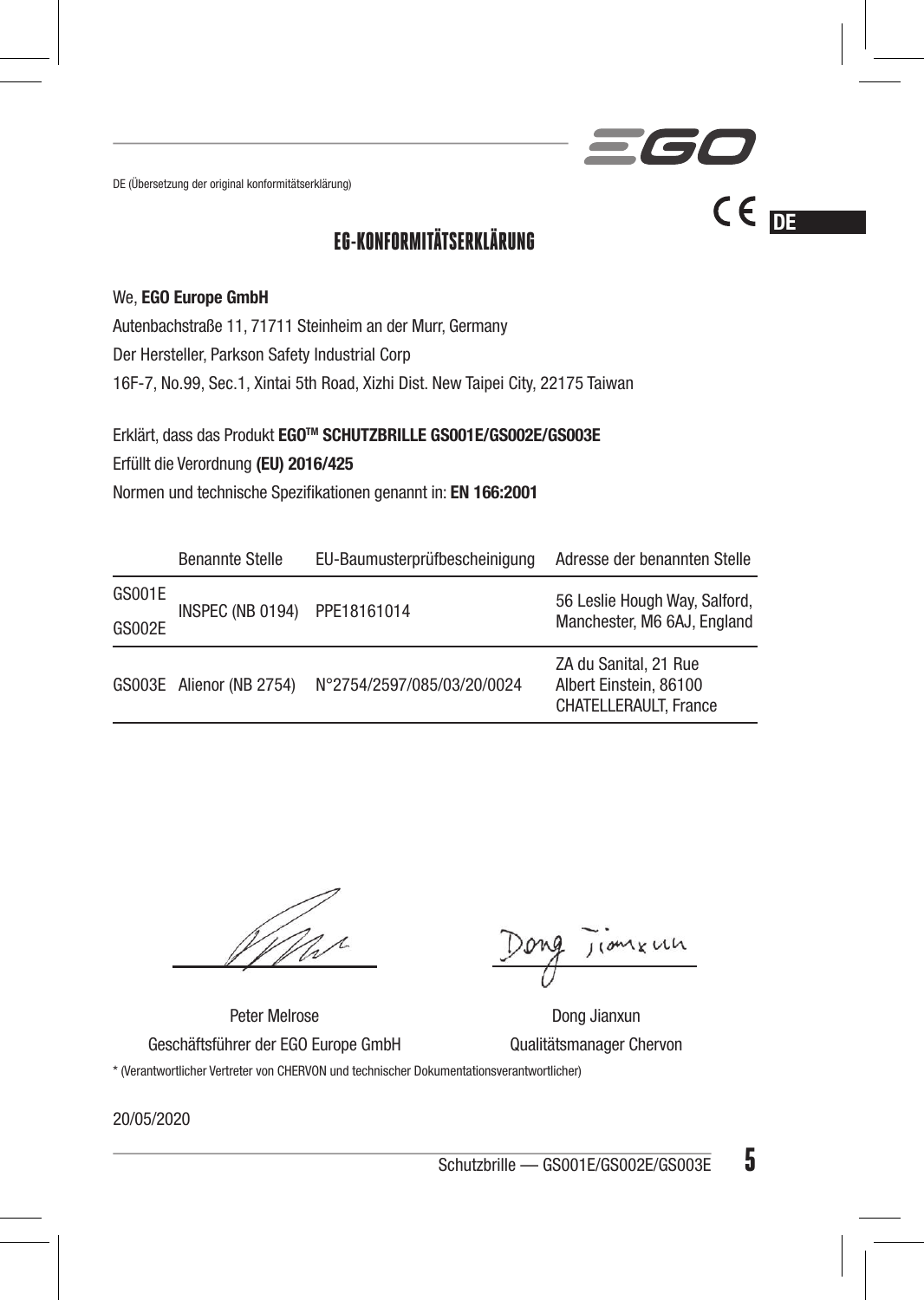## 560 PRÉSENTATION DES LUNETTES DE SÉCURITÉ

 AVERTISSEMENT : Aucunes lunettes de sécurité ou autre protection ne peuvent protéger à 100 % contre les blessures. Les lunettes de sécurité ne doivent être utilisées que comme protection additionnelle contre les blessures accidentelles. L'utilisation incorrecte de tout outil électrique peut provoquer des blessures graves et permanentes chez les opérateurs (ex. : cécité, etc.). C'est pourquoi vous devez respecter les réglementations de sécurité locales et les instructions de ce manuel d'utilisation. Lisez attentivement les consignes de sécurité suivantes.

A AVERTISSEMENT : Ne pas utiliser en cas d'allergie. Les matériaux utilisés pour ces lunettes sont faiblement irritants mais pourraient provoquer des réactions allergiques chez des personnes sensibles.

#### 1. Marquages

FR

| <b>MARQUAGES</b>                                                       | <b>DÉSIGNATION</b>                   |
|------------------------------------------------------------------------|--------------------------------------|
| F                                                                      | CE                                   |
| E                                                                      | Classe de<br>résistance<br>mécanique |
| 2C-1.2/2-1.2 pour<br>GS001E<br>5-3.1 pour GS002E<br>2C-1.2 pour GS003E | Numéro<br>d'échelon de<br>filtre     |

#### 2. Rangement

Ranger dans un endroit propre et sec.

#### 3. Nettoyage

Nettoyer les oculaires avec un chiffon doux ou de l'eau et du savon pour améliorer la visibilité.

#### 4. Entretien

Toujours inspecter les lunettes avant utilisation. Les montures et les lunettes endommagées réduisent la protection et doivent être remplacées immédiatement. Les lunettes doivent être remplacées tous les deux ans au minimum.

#### 5. Domaine de protection

Les lunettes de sécurité sont protégées contre les impacts légers.

A AVERTISSEMENT : Ne pas utiliser pour protéger des aérosols, sprays et éclaboussures.

A AVERTISSEMENT : Ne pas utiliser pour les travaux de brûlage, coupe ou soudure avec torche, ni pour le soudage (arc) électrique. Cette protection n'est pas conçue pour un usage avec des rayonnements infrarouges.

A AVERTISSEMENT : Ne pas utiliser pour protéger des risques d'impact violent, par exemple les fragments de meules, de disques abrasifs ou les dispositifs explosifs.

A AVERTISSEMENT : Ne pas utiliser pour les sports et les jeux de simulation de combat.

#### 6. Usage

Assurer un port sûr et confortable.

A AVERTISSEMENT : Ne pas porter ces lunettes au-dessus de lunettes de vue standard.

 AVERTISSEMENT : Ces oculaires sont résistants aux impacts, mais ils ne sont pas incassables. Ne pas les utiliser si un oculaire est grêlé, fissuré ou rayé.

Visitez le site egopowerplus.com pour connaître les conditions complètes de la politique de garantie EGO.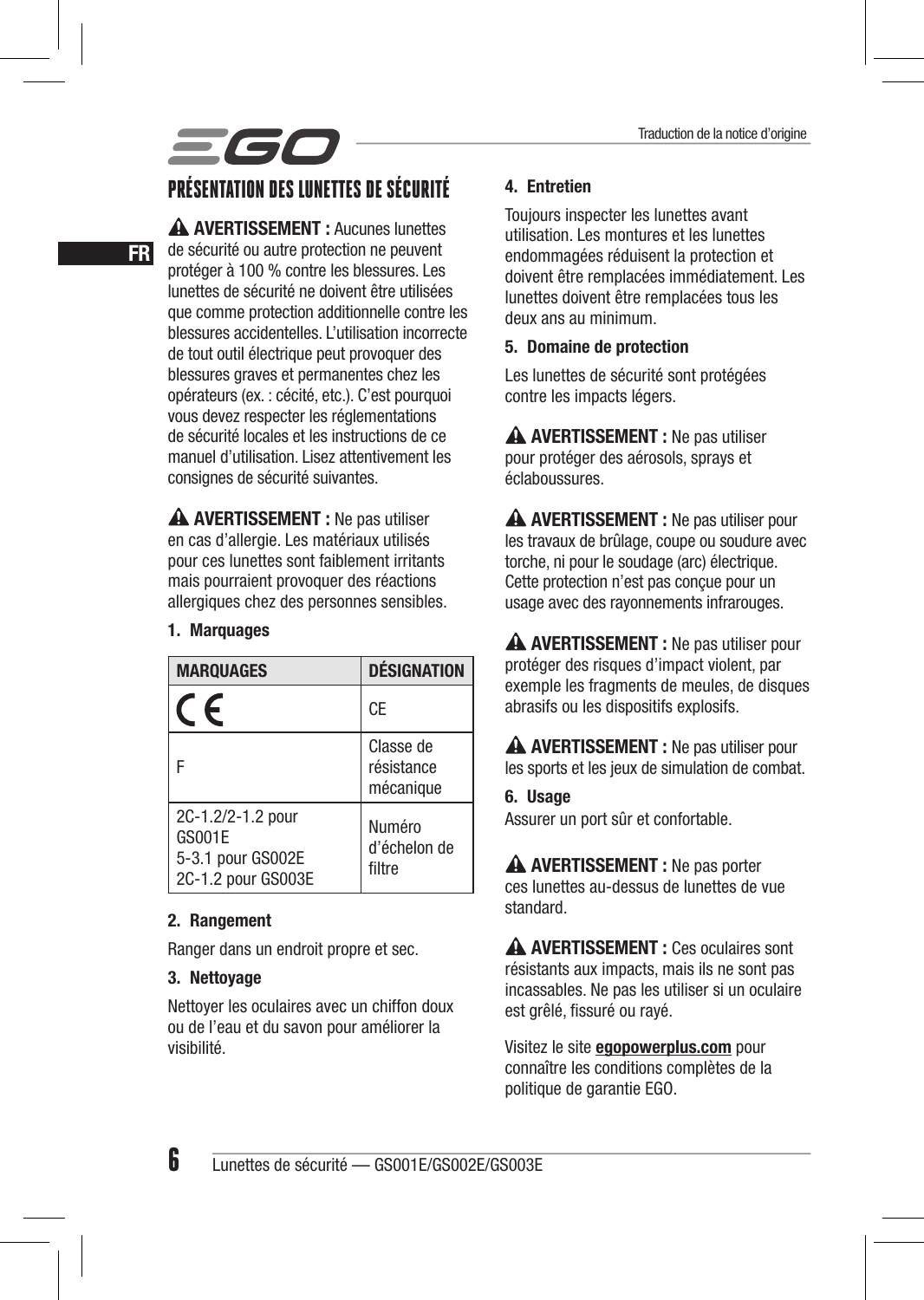FR (Traduction de la déclaration de conformité d'origine)

### DÉCLARATION DE CONFORMITÉ CE

#### We, EGO Europe GmbH

Autenbachstraße 11, 71711 Steinheim an der Murr, Germany

Le fabricant, Parkson Safety Industrial Corp

16F-7, No.99, Sec.1, Xintai 5th Road, Xizhi Dist. New Taipei City, 22175 Taiwan

#### Déclare que le produit LUNETTES DE SECURITE EGOTM GS001E/GS002E/GS003E

Conforme au règlement (UE) 2016/425

Aux normes et spécifications techniques visées à la norme EN 166:2001

|        | Organisme notifié        | Attestation d'examen UE de type | Adresse de l'organisme notifié                                                  |
|--------|--------------------------|---------------------------------|---------------------------------------------------------------------------------|
| GS001E | INSPEC (NB 0194)         | PPE18161014                     | 56 Leslie Hough Way, Salford,                                                   |
| GS002E |                          |                                 | Manchester, M6 6AJ, England                                                     |
|        | GS003E Alienor (NB 2754) | N°2754/2597/085/03/20/0024      | ZA du Sanital, 21 Rue<br>Albert Einstein, 86100<br><b>CHATELLERAULT. France</b> |

comkun

**FR** 

 $\epsilon$ 

l Si

Peter Melrose Dong Jianxun

Directeur général de EGO Europe GmbH Directeur Qualité de Chervon \* (Représentant autorisé par CHERVON et responsable de la documentation technique)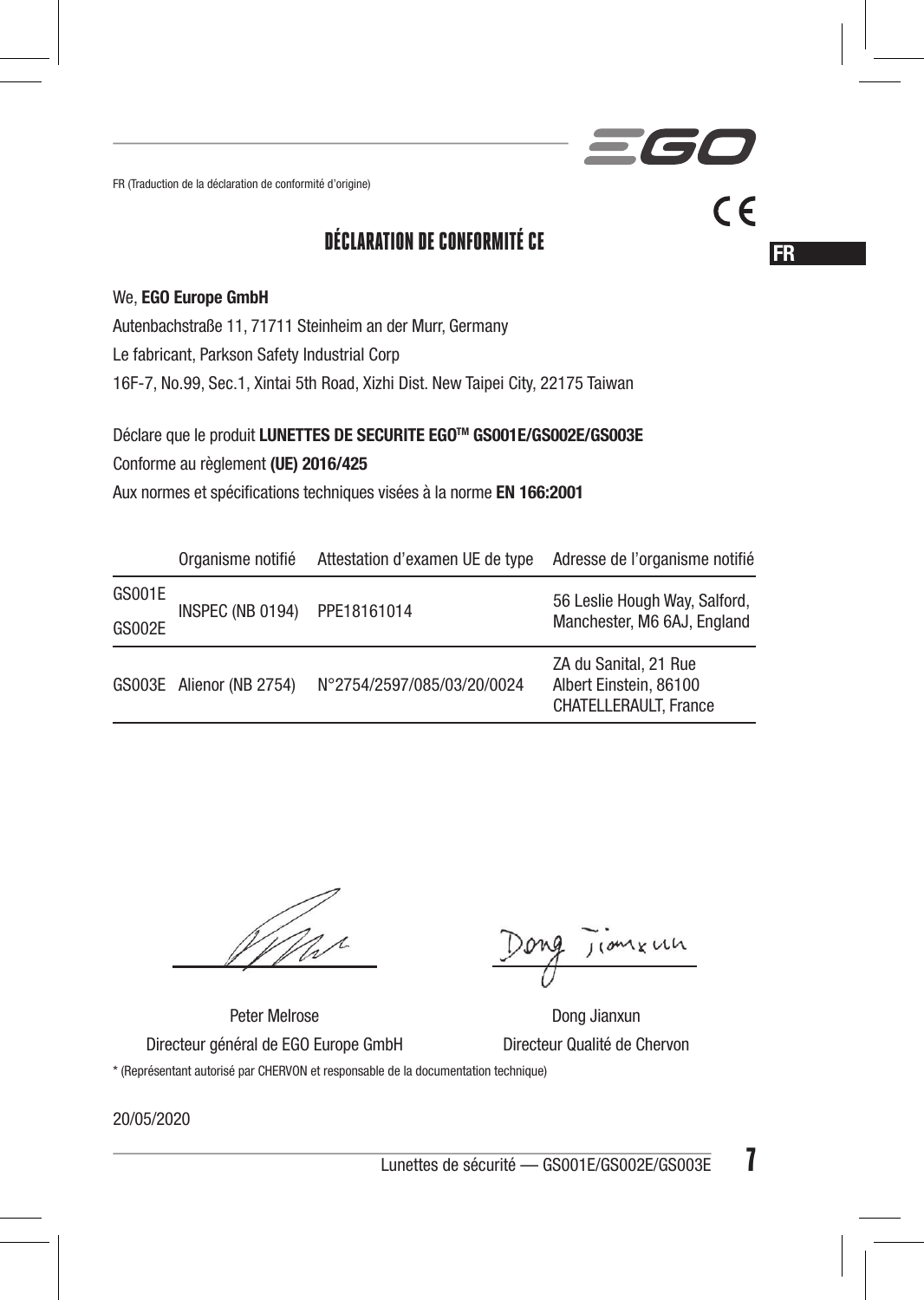# scc

### INSTRUCCIONES DE LAS GAFAS DE SEGURIDAD

A ADVERTENCIA: Ningunas gafas de seguridad ni otros protectores pueden proteger al 100 % contra las lesiones. Las gafas de seguridad solo deben utilizarse como protección adicional contra las lesiones accidentales. El uso incorrecto de cualquier herramienta eléctrica puede provocar lesiones graves y permanentes a los usuarios (por ejemplo, ceguera, etc.). Por tanto, debe cumplir las normativas locales sobre seguridad y las instrucciones del manual del usuario. Lea atentamente las siguientes recomendaciones de seguridad.

A ADVERTENCIA: No utilizar en caso de notarse una reacción alérgica. Los materiales utilizados para este protector producen bajos niveles de irritabilidad, pero podrían causar reacciones alérgicas en personas sensibles.

#### 1. Marcas

| <b>MARCAS</b>                                                          | DENOMINACIÓN                        |
|------------------------------------------------------------------------|-------------------------------------|
|                                                                        | CE                                  |
|                                                                        | Grado de<br>resistencia<br>mecánica |
| 2C-1.2/2-1.2 para<br>GS001E<br>5-3.1 para GS002E<br>2C-1.2 para GS003E | Escala de filtro                    |

#### 2. Almacenamiento

Guardar en un lugar limpio y seco.

#### 3. Limpieza

Limpie la lente con un paño suave o con agua y jabón para mejorar la visibilidad.

#### 4. Mantenimiento

Inspeccione siempre las gafas antes de usarlas. Si la montura o los cristales están rotos se reducirá la protección, por lo que deberán sustituirse inmediatamente. Las gafas deben reemplazarse como mínimo cada dos años.

#### 5. Rango de protección

Las gafas protectoras protegen contra el peligro de impactos leves.

 ADVERTENCIA: No utilizar como protección contra la niebla, los aerosoles o las salpicaduras.

A ADVERTENCIA: No utilizar para quemar, cortar o soldar con sopletes ni para la soldadura (de arco) eléctrico. Este equipo de protección no está previsto para el uso con radiación infrarroja.

A ADVERTENCIA: No utilizar como protección contra el peligro de impactos graves, como la fragmentación de muelas, discos abrasivos o dispositivos explosivos.

A ADVERTENCIA: No usar para deportes ni para juegos de simulación de combate.

#### 6. Uso

Asegúrese de que encajan de forma segura y cómoda.

A ADVERTENCIA: No lleve este protector sobre unas gafas oftalmológicas estándar.

A ADVERTENCIA: Estas gafas son resistentes a los impactos, pero no son irrompibles. No las utilice si la lente está picada, agrietada o rayada.

Visite la página web egopowerplus.com para conocer los términos y condiciones completos de la política de garantía de EGO.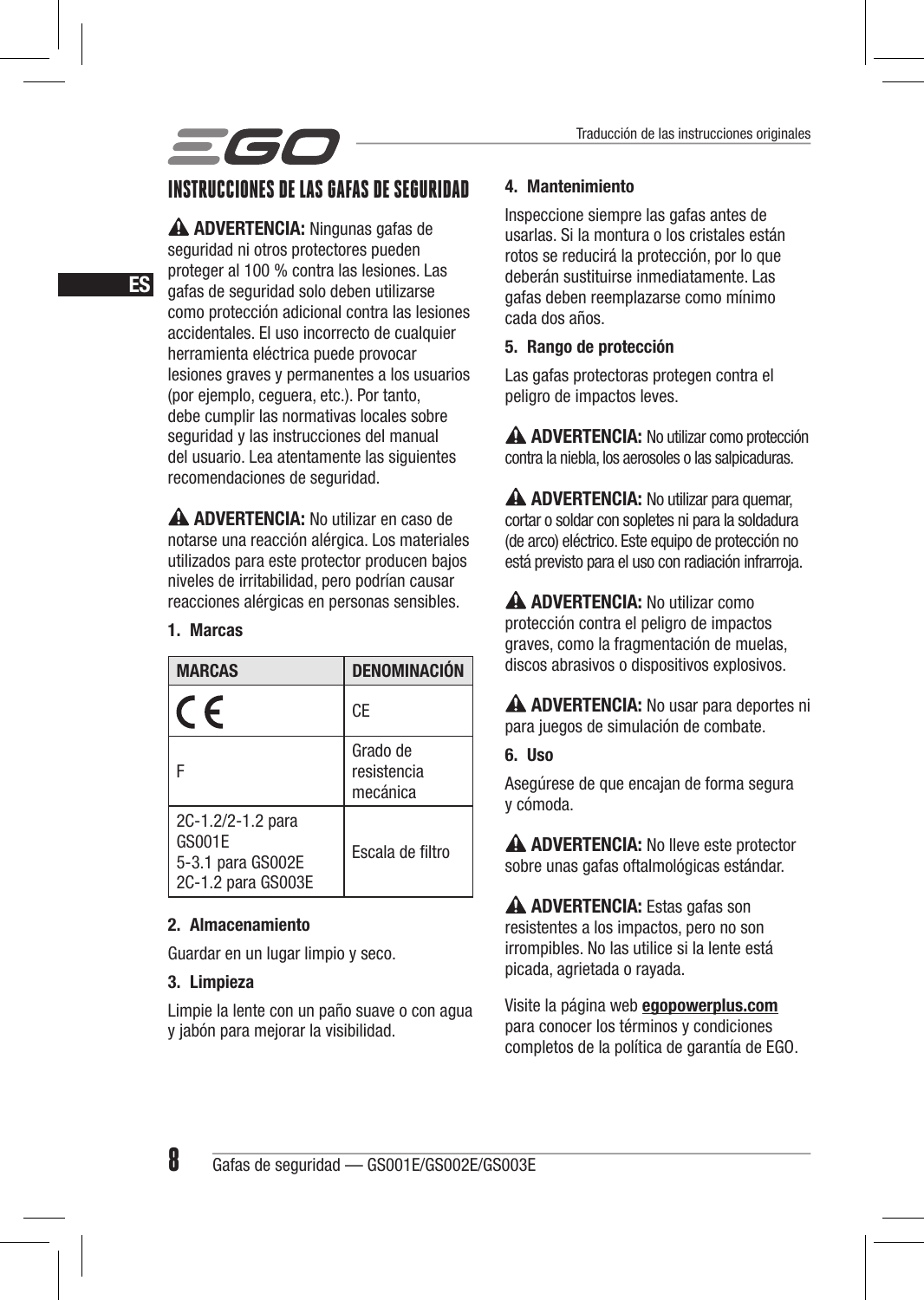ES (traducción de la declaración de conformidad original)

### DECLARACIÓN DE CONFORMIDAD CE

#### We, EGO Europe GmbH

Autenbachstraße 11, 71711 Steinheim an der Murr, Germany

El fabricante, Parkson Safety Industrial Corp

16F-7, No.99, Sec.1, Xintai 5th Road, Xizhi Dist. New Taipei City, 22175 Taiwán

Declara que el producto EGOTM GAFAS DE SEGURIDAD GS001E/GS002E/GS003E

Cumple la normativa (UE) 2016/425

Normas y especificaciones técnicas consultadas: EN 166:2001

|               | Organismo<br>notificado  | Certificado de examen UE<br>de tipo | Dirección del organismo<br>notificado                                           |
|---------------|--------------------------|-------------------------------------|---------------------------------------------------------------------------------|
| GS001E        | INSPEC (NB 0194)         | PPE18161014                         | 56 Leslie Hough Way, Salford,                                                   |
| <b>GS002E</b> |                          |                                     | Manchester, M6 6AJ, England                                                     |
|               | GS003E Alienor (NB 2754) | N°2754/2597/085/03/20/0024          | ZA du Sanital, 21 Rue<br>Albert Einstein, 86100<br><b>CHATELLERAULT. France</b> |

 $10MxWh$ 

Peter Melrose **Dong Jianxun** 

Director Ejecutivo de EGO Europe GmbH Director de calidad de Chervon \* (Verantwortlicher Vertreter von CHERVON und technischer Dokumentationsverantwortlicher)

20/05/2020

Gafas de seguridad — GS001E/GS002E/GS003E  $9$ 

ES

 $C \in$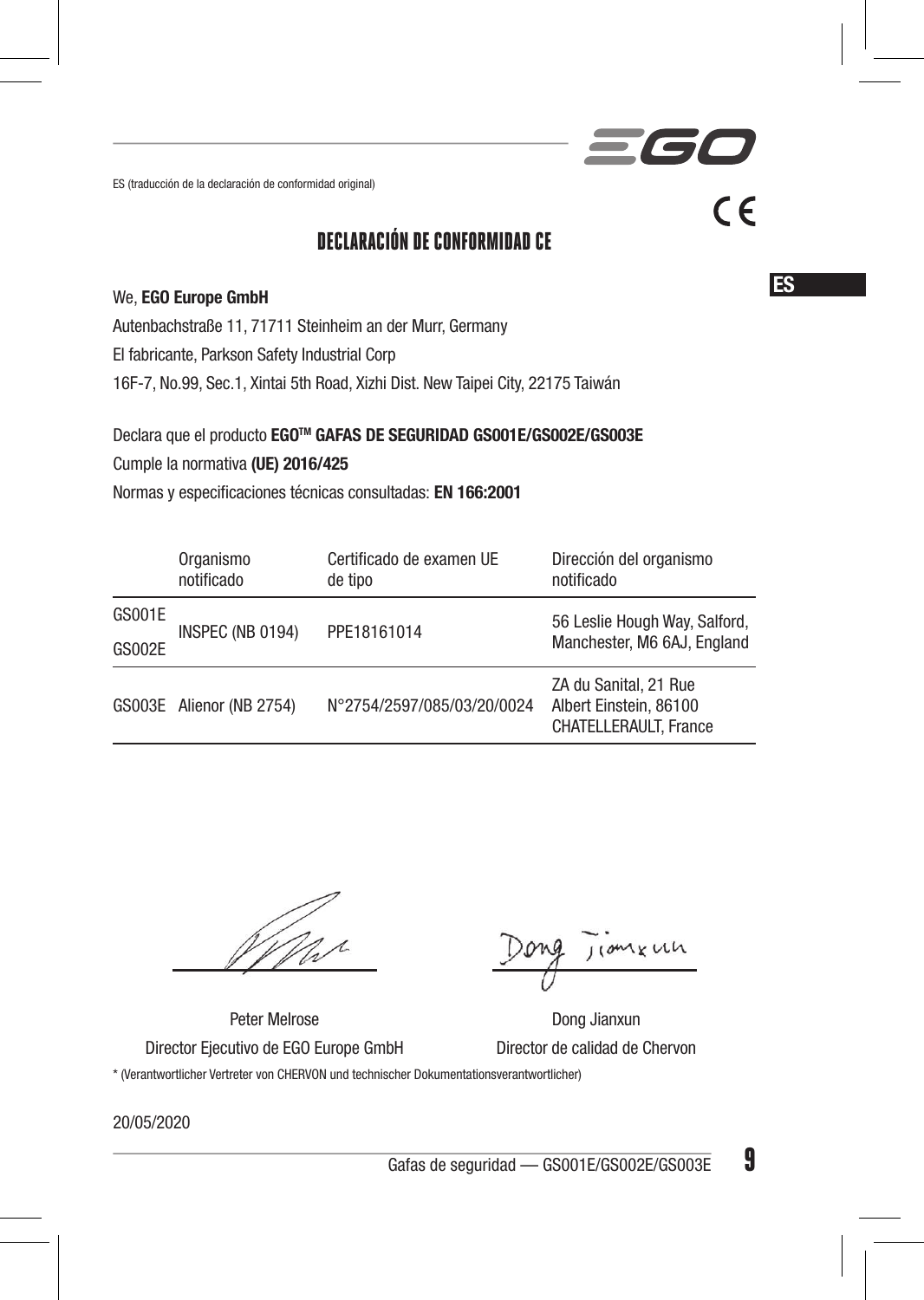## 560 INSTRUÇÕES DOS ÓCULOS DE SEGURANÇA

A AVISO: Nenhuns óculos de segurança nem outros protetores podem fornecer 100% de proteção contra lesões. Os óculos de segurança só deverão ser usados como proteção adicional contra lesões acidentais. Uma utilização inadequada de qualquer ferramenta elétrica pode dar origem a lesões sérias e permanentes ao utilizador (como cegueira, etc.). Assim, siga as normas de segurança locais e instruções apresentadas no manual de utilização. Leia cuidadosamente as seguintes recomendações de segurança.

A AVISO: Não use quando reparar que sofre de alergias. Os materiais usados neste protetor são de baixa irritabilidade, mas podem causar reações alérgicas em pessoas sensíveis.

#### 1. Marca

| <b>MARCA</b>                                                           | <b>DESIGNAÇÃO</b>           |
|------------------------------------------------------------------------|-----------------------------|
| F                                                                      | CE                          |
|                                                                        | Classe de forca<br>mecânica |
| 2C-1.2/2-1.2 para<br>GS001E<br>5-3.1 para GS002E<br>2C-1.2 para GS003E | Escala do filtro            |

#### 2. Armazenamento

Guarde num local limpo e seco.

#### 3. Limpeza

Limpe a lente com um pano suave ou sabão e água para uma melhor visibilidade.

#### 4. Manutenção

Inspecione sempre os óculos antes da utilização. Armações ou óculos danificados reduzem a proteção e têm de ser substituídos imediatamente. Os óculos têm de ser substituídos, pelo menos, a cada dois anos.

## 10 Óculos de segurança — GS001E/GS002E/GS003E

5. Âmbito de proteção

A proteção ocular protege contra o perigo de impactos ligeiros.

A AVISO: Não use como proteção contra névoa, sprays ou salpicos.

A AVISO: Não use para queimar, cortar ou soldar com tochas ou solda elétrica (de arco). Este protetor não foi criado para ser usado com radiação por infravermelhos.

 AVISO: Não use como proteção contra impactos severos, como discos de rebarbar fragmentados, discos abrasivos ou dispositivos explosivos.

A AVISO: Não use para fazer desporto ou jogos de combate simulados.

#### 6. Utilização

Certifique-se de que se encontra estável e confortável.

 AVISO: Não use esta proteção por cima de óculos oftálmicos padrão.

 AVISO: Estas lentes são resistentes a impacto, mas não são inquebráveis. Não use, caso as lentes fiquem picadas, rachadas ou riscadas.

Visite o website **egopowerplus.com** para os termos e condições completos da EGO garantia.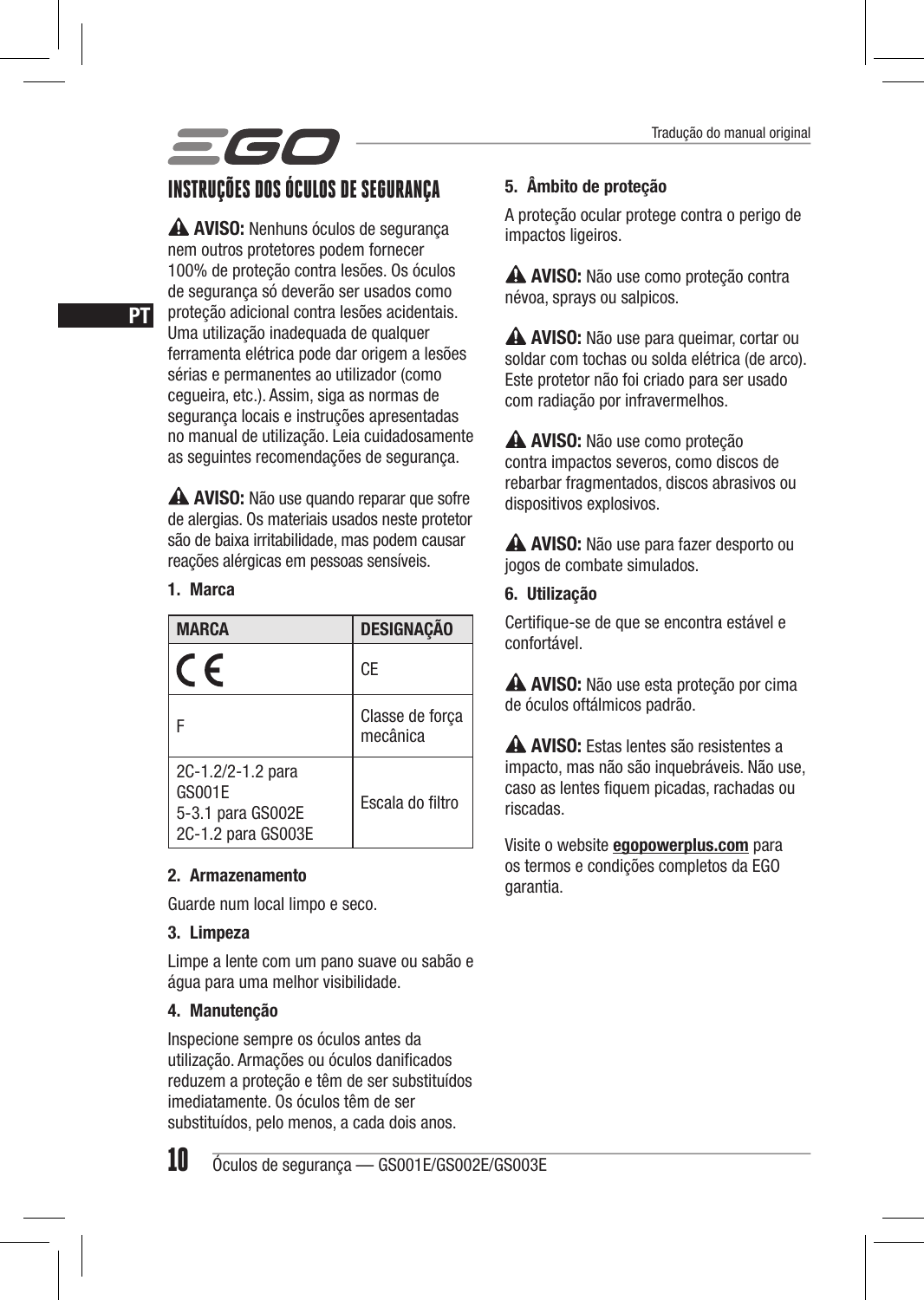PT (Tradução da declaração de conformidade original)

### DECLARAÇÃO DE CONFORMIDADE CE

#### We, EGO Europe GmbH

Autenbachstraße 11, 71711 Steinheim an der Murr, Germany

O fabricante, Parkson Safety Industrial Corp

16F-7, No.99, Sec.1, Xintai 5th Road, Xizhi Dist. New Taipei City, 22175 Taiwan

Declara que o produto ÓCULOS DE SEGURANÇA EGOTM GS001E/GS002E/GS003E

Em conformidade com a norma (EU) 2016/425

Normas e características técnicas abrangidas: EN 166:2001

|               | Organismo<br>notificado  | Certificado de exame do<br>tipo UE | Morada do organismo<br>notificado                                               |
|---------------|--------------------------|------------------------------------|---------------------------------------------------------------------------------|
| GS001E        | INSPEC (NB 0194)         | PPE18161014                        | 56 Leslie Hough Way,<br>Salford, Manchester, M6                                 |
| <b>GS002E</b> |                          |                                    | 6AJ. England                                                                    |
|               | GS003E Alienor (NB 2754) | N°2754/2597/085/03/20/0024         | ZA du Sanital, 21 Rue<br>Albert Einstein, 86100<br><b>CHATELLERAULT. France</b> |

Mar

 $10MxWh$ 

<u>PT</u>

 $C \in$ 

**TET** 

Peter Melrose **Dong Jianxun** 

Administrador da EGO Europe GmbH Gestor de Qualidade da Chervon \* (Representante autorizado da CHERVON e responsável pela documentação técnica)

20/05/2020

 $\frac{6}{6}$ culos de segurança — GS001E/GS002E/GS003E 11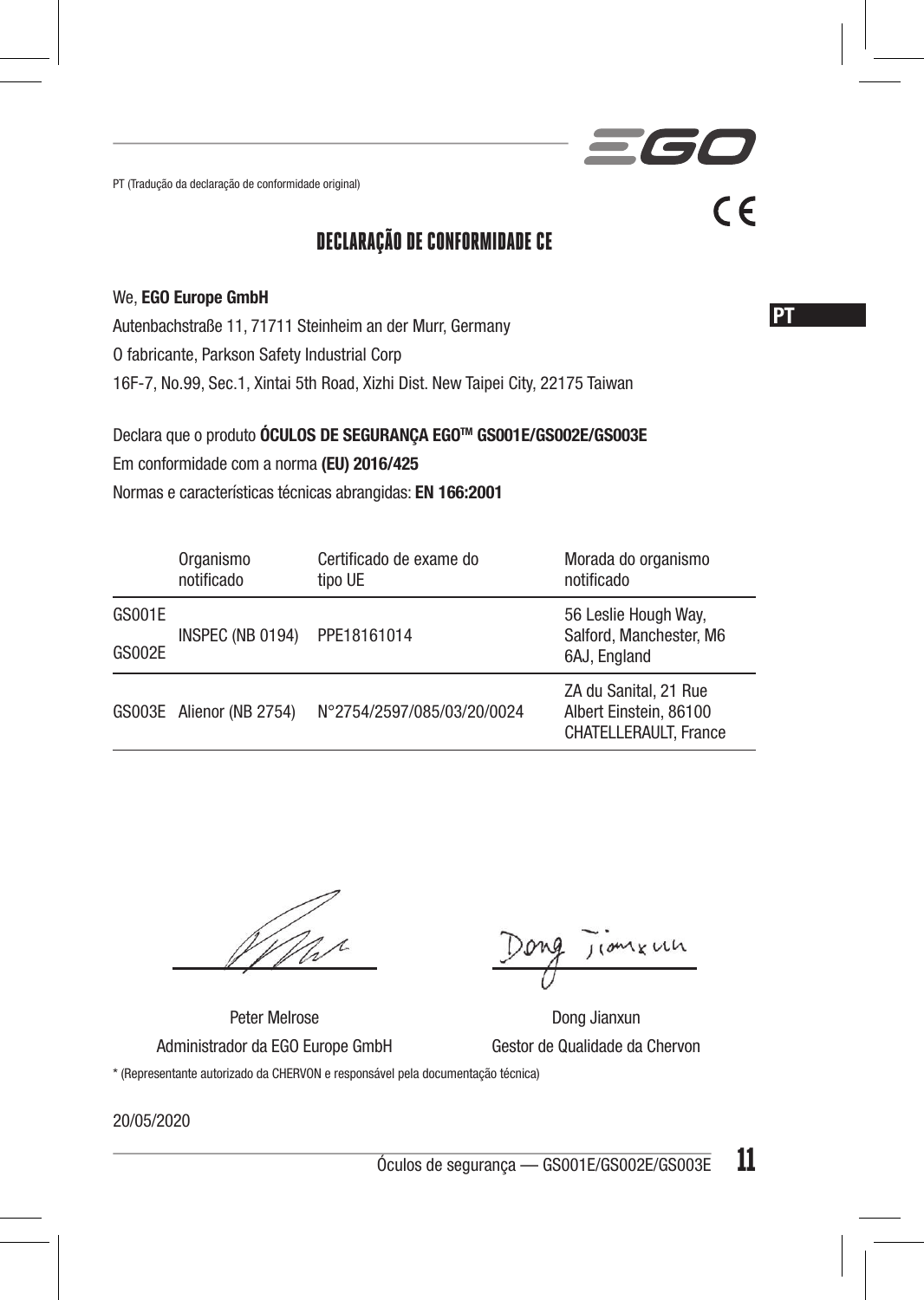# scc

### ISTRUZIONI PER OCCHIALI DI SICUREZZA

A AVVERTENZA! Nessun tipo di occhiali di sicurezza o di altri dispositivi di protezione può fornire una protezione del 100% contro gli incidenti. Gli occhiali di sicurezza devono essere utilizzati esclusivamente come protezione aggiuntiva contro gli incidenti. L'uso improprio di qualsiasi utensile elettrico comporta il rischio di lesioni gravi e permanenti per l'operatore (ad es. cecità, ecc.). Pertanto, rispettare le normative locali sulla sicurezza e le istruzioni riportate nel manuale. Leggere attentamente le seguenti avvertenze di sicurezza.

A AVVERTENZA! Non usare in caso di reazioni allergiche. I materiali utilizzati nel prodotto hanno un basso indice di irritabilità, ma possono causare reazioni allergiche nei soggetti predisposti.

#### 1. Simboli

| <b>SIMBOLO</b>                                                      | <b>DESIGNAZIONE</b>         |
|---------------------------------------------------------------------|-----------------------------|
| $\epsilon$                                                          | CE                          |
|                                                                     | Grado di forza<br>meccanica |
| 2C-1.2/2-1.2 per<br>GS001E<br>5-3.1 per GS002E<br>2C-1.2 per GS003E | Filtro                      |

#### 2. Conservazione

Conservare in un'area pulita e asciutta.

#### 3. Pulizia

Pulire le lenti con un panno morbido o con una soluzione di acqua e sapone per una migliore visibilità.

#### 4. Manutenzione

Ispezionare gli occhiali prima dell'uso. Montature o occhiali danneggiati riducono il grado di protezione e devono essere sostituiti immediatamente. Gli occhiali devono essere sostituiti almeno ogni due anni.

#### 5. Tipo di protezione

Gli occhiali di sicurezza forniscono protezione contro i pericoli causati da urti leggeri.

A **AVVERTENZA!** Non usare come protezione contro vapore, schizzi e spruzzi.

A AVVERTENZA! Non usare per operazioni di bruciatura, taglio o saldatura con fiamma ossidrica o saldatura elettrica (ad arco). Questo dispositivo di protezione non è destinato all'uso con radiazioni a infrarossi.

A AVVERTENZA! Non usare come protezione contro i pericoli causati da urti violenti, inclusi frammenti di dischi di smerigliatura, dischi abrasivi o esplosivi.

A AVVERTENZA! Non usare per attività sportive o simulazioni di combattimento.

#### 6. Utilizzo

Indossarli in posizione comoda e sicura.

A AVVERTENZA! Non indossare questo prodotto sopra occhiali da vista standard.

A AVVERTENZA! Queste lenti sono resistenti agli impatti ma non sono infrangibili. Non usare se le lenti sono bucherellate, incrinate o graffiate.

Visitare il sito web egopowerplus.com per consultare le condizioni complete della garanzia EGO.

IT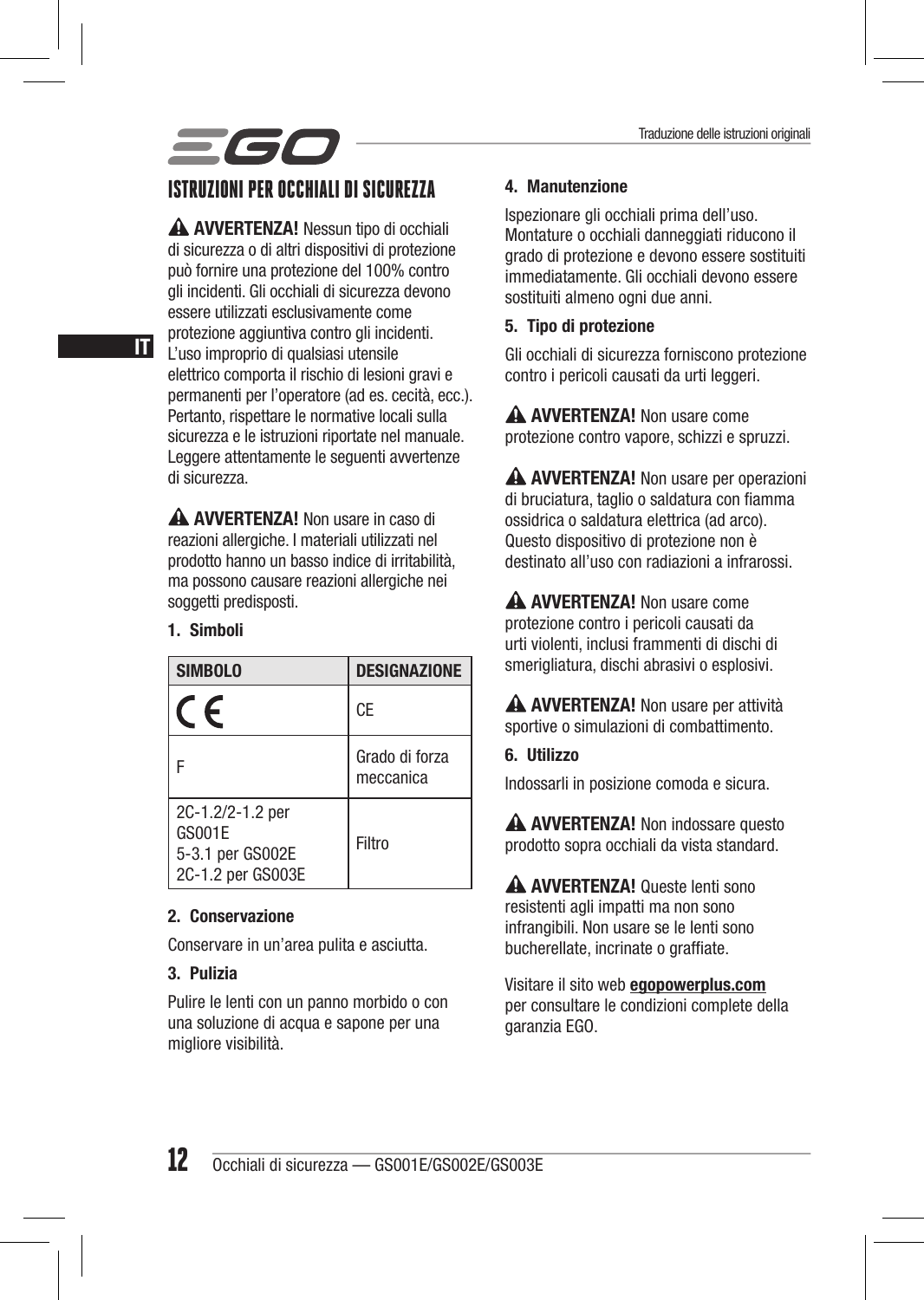IT (traduzione della dichiarazione di conformità originale)

### DICHIARAZIONE DI CONFORMITÀ CE

#### We, EGO Europe GmbH

Autenbachstraße 11, 71711 Steinheim an der Murr, Germany

Il costruttore, Parkson Safety Industrial Corp

16F-7, No.99, Sec.1, Xintai 5th Road, Xizhi Dist. New Taipei City, 22175 Taiwan

Dichiara che il prodotto EGOTM OCCHIALI DI SICUREZZA GS001E/GS002E/GS003E

Conforme alla normativa (UE) 2016/425

Standard e specifiche tecniche conformi a: EN 166:2001

|               | Organismo<br>notificato  | Certificato di esame<br>UE del tipo | Indirizzo dell'organismo<br>notificato                                          |
|---------------|--------------------------|-------------------------------------|---------------------------------------------------------------------------------|
| GS001E        | INSPEC (NB 0194)         | PPE18161014                         | 56 Leslie Hough Way,<br>Salford, Manchester, M6                                 |
| <b>GS002E</b> |                          |                                     | 6AJ. England                                                                    |
|               | GS003E Alienor (NB 2754) | N°2754/2597/085/03/20/0024          | ZA du Sanital, 21 Rue<br>Albert Einstein, 86100<br><b>CHATELLERAULT. France</b> |

nxun

IT **I** 

 $C \in$ 

361

Peter Melrose Dong Jianxun

Direttore responsabile di EGO Europe GmbH Responsabile Qualità Chervon \* (Verantwortlicher Vertreter von CHERVON und technischer Dokumentationsverantwortlicher)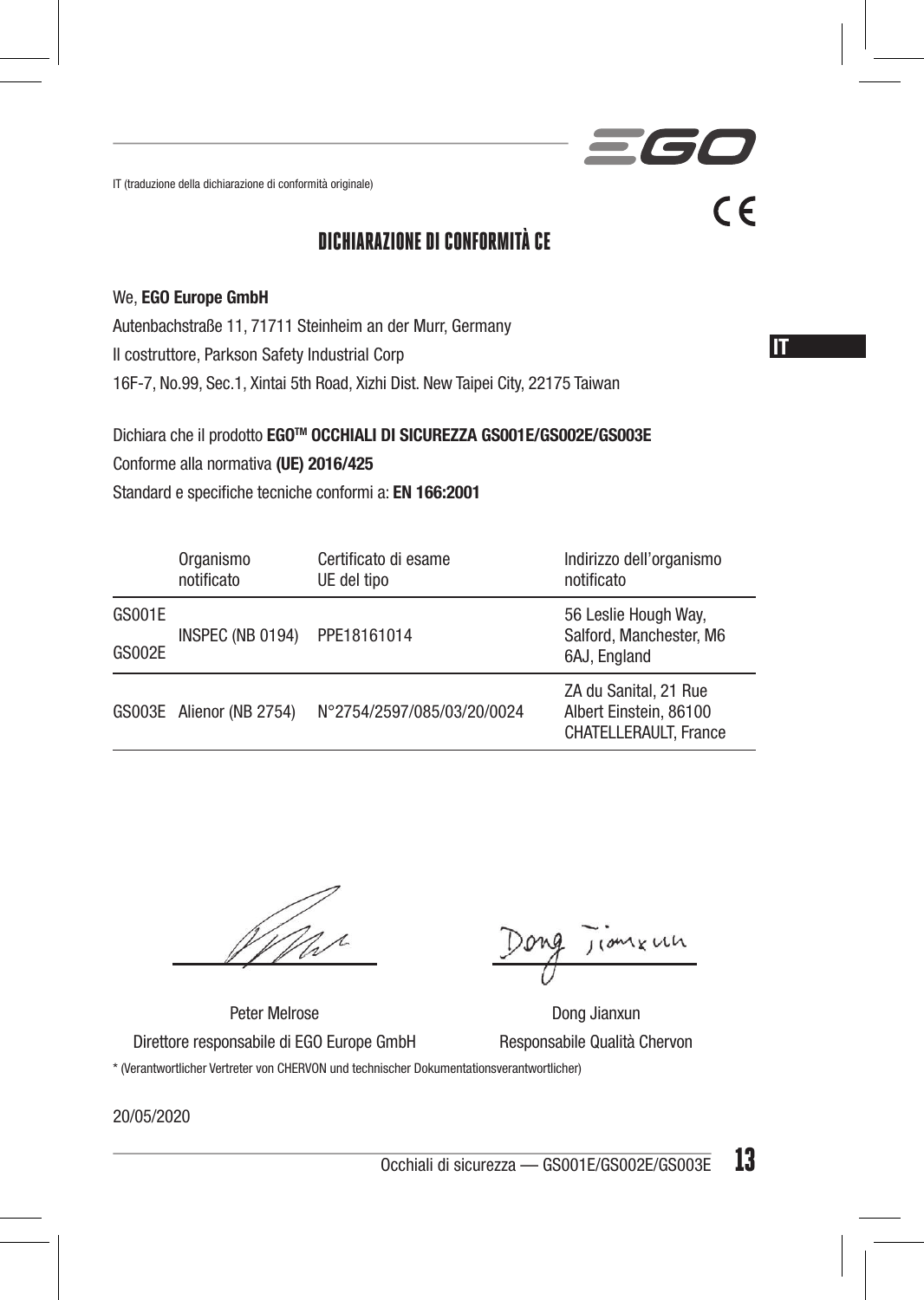## scc INSTRUCTIES VOOR VEILIGHEIDSBRILLEN

A WAARSCHUWING: Geen enkele veiligheidsbril of andere bescherming kan 100% bescherming tegen letsel bieden. De veiligheidsbril mag alleen als aanvullende bescherming tegen ongelukken worden gebruikt. Het onjuiste gebruik van uw elektrisch gereedschap kan tot ernstig en blijvend letsel van de gebruiker leiden (bijv. blindheid etc.). Daarom dienen de lokale veiligheidsregels en de instructies uit de gebruiksaanwijzing in acht te worden genomen. Lees de volgende veiligheidsaanbevelingen aandachtig door.

A WAARSCHUWING: Niet gebruiken als er een allergie wordt vastgesteld. De voor deze protector gebruikte materialen bezitten een gering irritatieniveau, maar kunnen bij gevoelige personen toch allergische reacties veroorzaken.

#### 1. Markering

| <b>MARKERING</b>                                                       | <b>AANDUIDING</b>                      |
|------------------------------------------------------------------------|----------------------------------------|
|                                                                        | CE                                     |
|                                                                        | Graad van de<br>mechanische<br>sterkte |
| 2C-1 2/2-1 2 yoor<br>GS001E<br>5-3.1 voor GS002E<br>2C-1.2 voor GS003E | Filterschaal                           |

#### 2. Opslag

Bewaar op een schone en droge plek.

#### 3. Reiniging

Reinig de lens met een zacht doekje of zeep met water voor een beter zicht.

#### 4. Onderhoud

Controleer de bril altijd voor gebruik. Beschadigde monturen of glazen reduceren de bescherming en dienen direct te worden vervangen. De bril moet minstens één keer per twee jaar worden vervangen.

#### 5. Doel van de bescherming

Beschermende brillen bieden bescherming tegen een gevaar met geringe omvang.

A WAARSCHUWING: Niet gebruikten als bescherming tegen nevel, spray of spatten.

A WAARSCHUWING: Niet gebruiken voor branden, snijden of lassen met vlam of elektrisch (boog) lassen. Deze bescherming is niet bestemd voor gebruik met infrarood straling.

A WAARSCHUWING: Niet gebruiken als bescherming tegen ernstig impactgevaar, zoals fragmenten van slijpschijven, schuurschijven of explosieve apparaten.

 WAARSCHUWING: Niet gebruiken tijdens het sporten of gesimuleerde vechtspellen.

#### 6. Gebruik

Zorg voor een veilige en prettige zit.

A WAARSCHUWING: draag deze protector niet over standard corrigerende brillen.

A WAARSCHUWING: Deze bril is bestendig tegen impact maar niet onbreekbaar. Gebruik de bril niet als deze putjes, scheuren of krassen heeft.

Bezoek alstublieft de website egopowerplus.com voor de volledige voorwaarden van de volledige Algemene Voorwaarden van EGO garantiebeleid.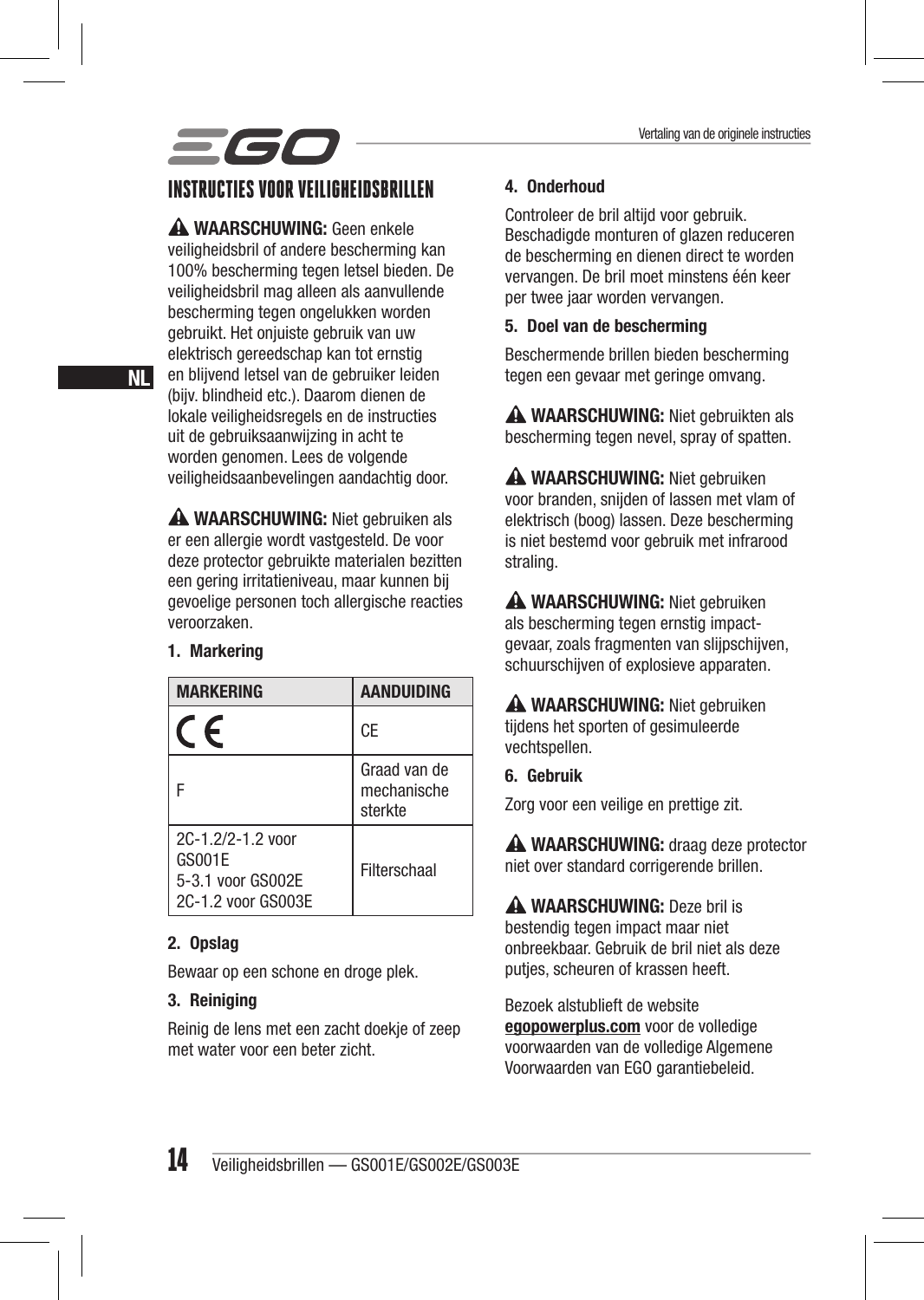NL (Vertaling van de originele conformiteitsverklaring)

### EG CONFORMITEITSVERKLARING

#### We, EGO Europe GmbH

Autenbachstraße 11, 71711 Steinheim an der Murr, Germany

De fabrikant, Parkson Safety Industrial Corp

16F-7, No.99, Sec.1, Xintai 5th Road, Xizhi Dist. New Taipei City, 22175 Taiwan

NL

 $\epsilon$ 

 $\overline{\phantom{a}}$ 

#### Verklaart dat het product EGOTM VEILIGHEIDSBRIL GS001E/GS002E/GS003E

Voldoet aan de verordening (EU) 2016/425

Standaarden en technische specificaties waarnaar wordt verwezen: EN 166:2001

|               | Aangemelde<br>instantie  | Certificaat van<br>EU-typeonderzoek | Adres van de aangemelde<br>instantie                                            |
|---------------|--------------------------|-------------------------------------|---------------------------------------------------------------------------------|
| GS001E        | INSPEC (NB 0194)         | PPE18161014                         | 56 Leslie Hough Way,<br>Salford, Manchester, M6                                 |
| <b>GS002E</b> |                          |                                     | 6AJ. England                                                                    |
|               | GS003E Alienor (NB 2754) | N°2754/2597/085/03/20/0024          | ZA du Sanital, 21 Rue<br>Albert Einstein, 86100<br><b>CHATELLERAULT. France</b> |

110mx un

Peter Melrose Dong Jianxun

Algemeen directeur van EGO Europe GmbH Kwaliteitsmanager van Chervon

\* (Verantwortlicher Vertreter von CHERVON und technischer Dokumentationsverantwortlicher)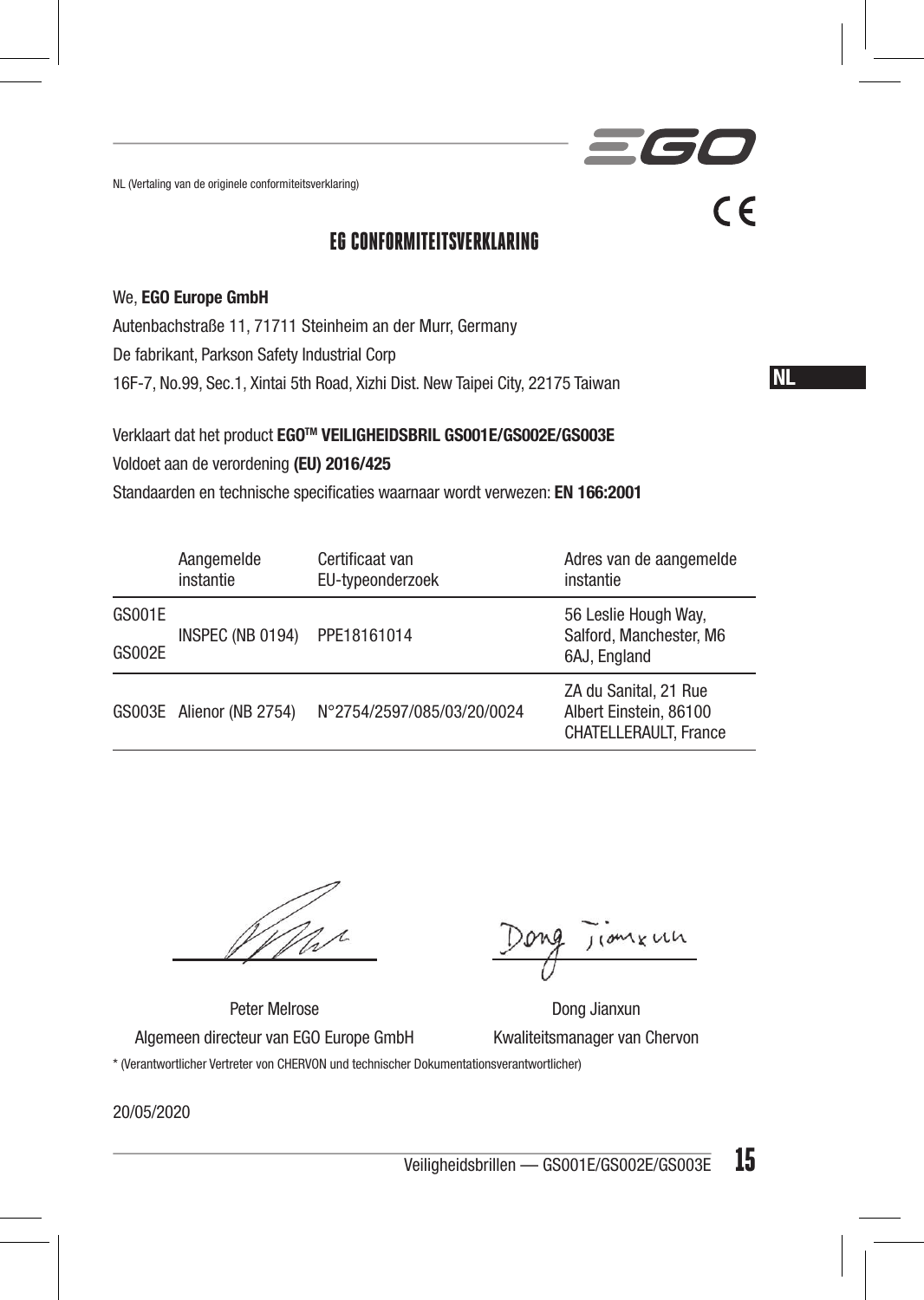### VEJLEDNING TIL BESKYTTELSESBRILLER

A ADVARSEL: Ingen sikkerhedsbriller eller anden beskyttelse kan yde 100 % beskyttelse mod tilskadekomst. Sikkerhedsbrillerne er kun tænkt som ekstra beskyttelse mod utilsigtet tilskadekomst. Forkert brug af elværktøj kan resultere i alvorlige og varige skader på brugerne (f.eks. blindhed). Følg derfor de lokale sikkerhedsforskrifter og anvisningerne i brugervejledningen. Læs følgende sikkerhedsanvisninger omhyggeligt.

A ADVARSEL: Må ikke bruges, hvis en allergisk reaktion bemærkes. Materialer, der bruges til denne beskytter med lav irritabilitet, men som kan forårsage allergiske reaktioner på modtagelige personer.

#### 1. Mærkning

| <b>MÆRKNING</b>                                                  | <b>BETEGNELSE</b>  |
|------------------------------------------------------------------|--------------------|
| F                                                                | CE                 |
|                                                                  | Mekanisk<br>styrke |
| 2C-1.2/2-1.2 til GS001E<br>5-3.1 til GS002E<br>2C-1.2 til GS003E | Filterskala        |

#### 2. Opbevaring

Opbevares rent og tørt.

#### 3. Rengøring

Rengør glassene med en blød klud eller sæbevand for bedre syn.

#### 4. Vedligeholdelse

Efterse altid brillerne før brugen. Beskadigede stel eller brilleglas nedsætter beskyttelsen og skal straks udskiftes. Brillerne skal udskiftes mindst hvert andet år.

#### 5. Beskyttelsens anvendelsesområde

Beskyttelsesbriller beskytter mod fare for lyspåvirkning.

 ADVARSEL: Bruges ikke til beskyttelse mod tåge, sprøjt eller stænk.

A ADVARSEL: Bruges ikke til brænding. skæring eller svejsning med svejsebrænder eller elektrisk (lysbue)svejsning. Disse briller er ikke beregnet til brug sammen med infrarød stråling.

 ADVARSEL: Brug ikke disse briller til beskyttelse mod alvorlige slag, såsom sprængte slibesten, slibeskiver eller eksplosive anordninger.

A ADVARSEL: Brug ikke til sport eller simuleret kamp.

6. Brug

Sørg for, at de sidder sikkert og behageligt.

 ADVARSEL: Disse beskyttelsesbriller må ikke bruges over almindelige briller.

 ADVARSEL: Glassene i disse briller er slagfaste, men ikke brudsikre. Må ikke bruges, hvis linsen bliver skrammet, revner eller får skrammer.

Besøg venligst hjemmesiden egopowerplus.com for EGO's fuldstændige vilkår og betingelser garantipolitik.

DK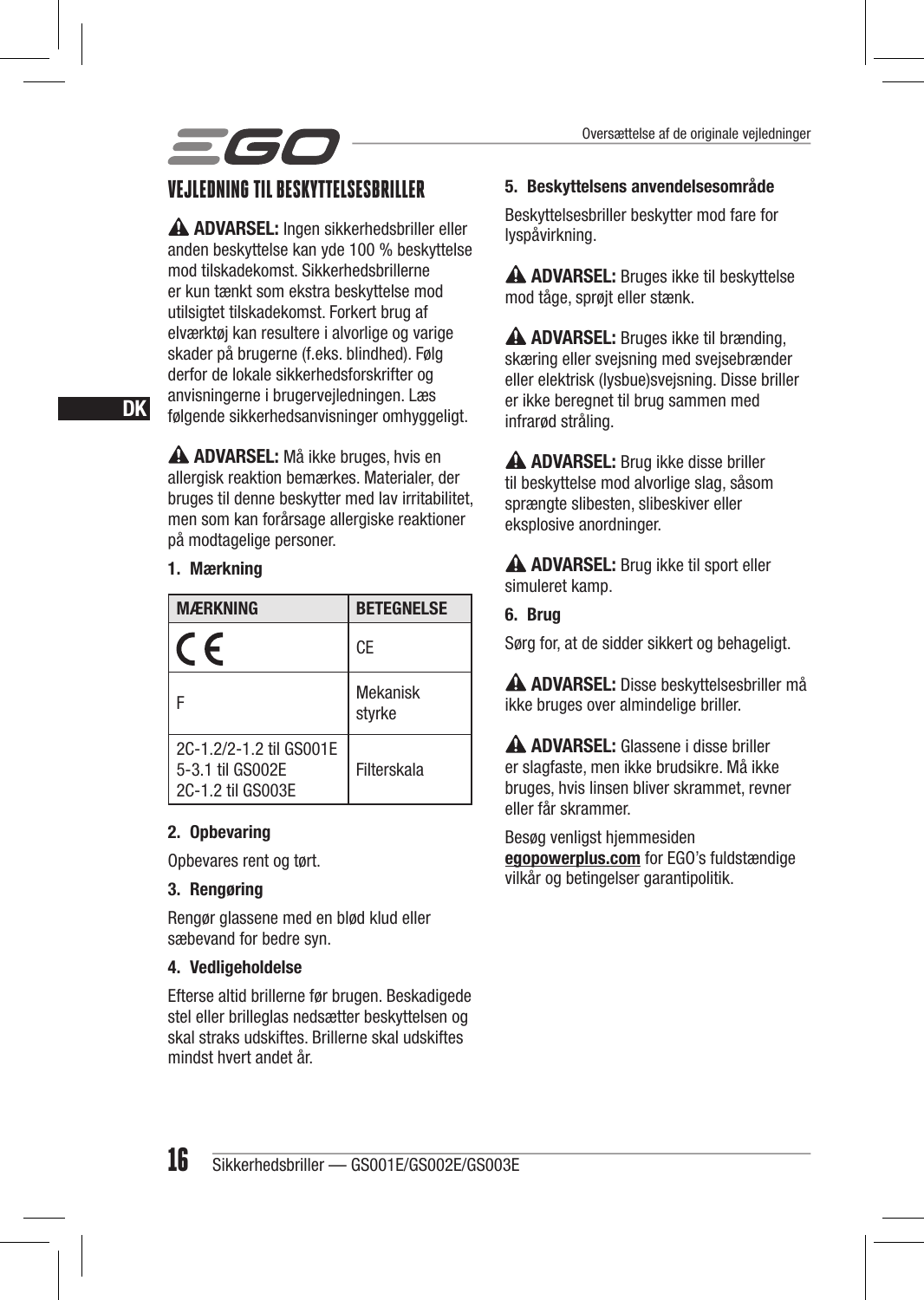DK (Oversættelse af den originale overensstemmelseserklæring)

### EU-OVERENSSTEMMELSESERK-LÆRING

#### We, EGO Europe GmbH

Autenbachstraße 11, 71711 Steinheim an der Murr, Germany Producenten, Parkson Safety Industrial Corp

16F-7, No.99, Sec.1, Xintai 5th Road, Xizhi Dist. New Taipei City, 22175 Taiwan

Erklærer at produktet EGOTM SIKKERHEDSBRILLER GS001E/GS002E/GS003E I overensstemmelse med forordningen (EU) 2016/425 Standarder og tekniske specifikationer referer til: EN 166:2001

|        |                          | Bemyndiget organ EU-typeafprøvningsattest | Adresse på bemyndiget organ                                                     |
|--------|--------------------------|-------------------------------------------|---------------------------------------------------------------------------------|
| GS001E | INSPEC (NB 0194)         | PPE18161014                               | 56 Leslie Hough Way, Salford,<br>Manchester, M6 6AJ, England                    |
| GS002E |                          |                                           |                                                                                 |
|        | GS003E Alienor (NB 2754) | N°2754/2597/085/03/20/0024                | ZA du Sanital, 21 Rue<br>Albert Einstein, 86100<br><b>CHATELLERAULT. France</b> |

110mx un

DK

 $C \in$ 

 $\overline{\phantom{a}}$ 

Peter Melrose Dong Jianxun

Direttore responsabile di EGO Europe GmbH Kvalitetschef for Chervon \* (Autoriseret repræsentant for CHERVON og ansvarlig for teknisk dokumentation)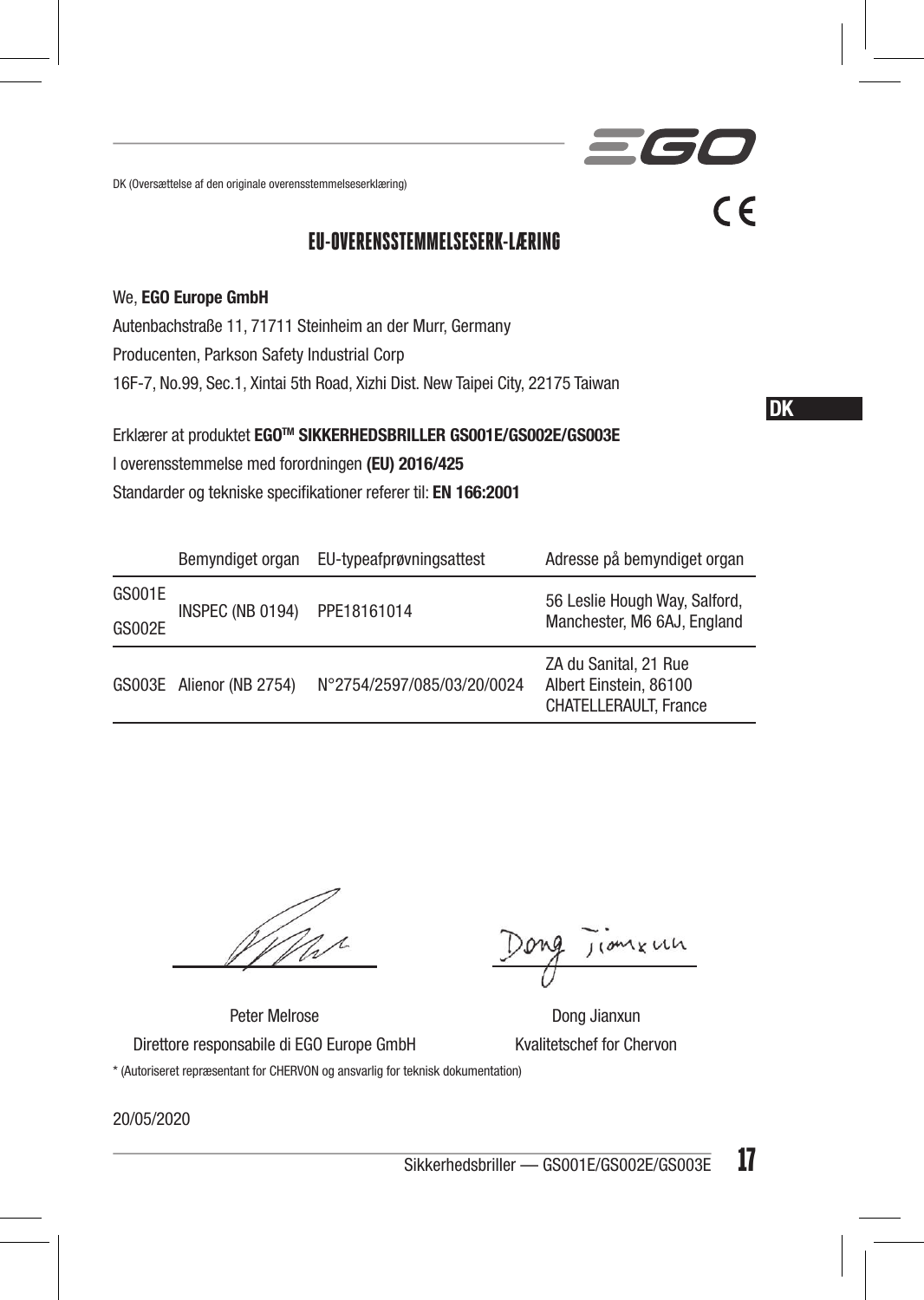## 560 INSTRUKTIONER FÖR SÄKERHETSGLASÖGON

**A VARNING!** Inga säkerhetsglasögon eller övriga skydd ger ett 100-procentigt skydd mot personskador. Säkerhetsglasögonen ska endast användas som ett extra skydd mot olycksfallsskador. Felaktig hantering av ett elverktyg kan resultera i allvarliga och permanenta personskador på användaren (t.ex. blindhet osv.). Följ därför dina lokala regler och instruktionerna i bruksanvisningen. Läs noga igenom följande säkerhetsrekommendationer.

A VARNING! Använd inte om en allergisk reaktion uppstår. Materialet som används för detta skydd har låg irritabilitet med kan orsaka allergiska reaktioner hos känsliga personer.

1. Markeringar

| <b>MARKERING</b>                                                 | <b>BETÄCKNING</b>             |
|------------------------------------------------------------------|-------------------------------|
| $\epsilon$                                                       | CE                            |
|                                                                  | Mekanisk<br>hållfasthetsklass |
| 2C-1.2/2-1.2 för GS001E<br>5-3.1 för GS002E<br>2C-1.2 för GS003E | Filterskala                   |

#### 2. Förvaring

Förvara i ett rent och torrt område.

#### 3. Rengöring

Rengör linsen med en mjuk trasa eller tvål och vatten för att se bättre.

#### 4. Underhåll

Inspektera alltid glasögonen före användning. Skadade ramar eller glas minskar skyddet och måste bytas ut omedelbart. Glasögonen måste senast bytas ut vartannat år.

#### 5. Skyddsomfattning

Skyddande glasögon ger skydd mot faror med lätta slag.

 VARNING! Använd inte för skydd mot dimma, spray eller stänk.

 VARNING! Använd inte för bränning, skärning eller svetsning med facklor eller elektrisk (arc) svetsning. Denna skyddsprodukt är inte avsedd för användning med infraröd strålning.

 VARNING! Använd inte för skydd mot kraftiga stötar som t.ex. splittrade sliprondeller, slipskivor eller spränganordningar .

**A VARNING!** Använd inte vid sport eller simulerade stridslekar.

#### 6. Användning

Säkerställ att de sitter säkert och bekvämt.

**A VARNING!** Använd inte detta skydd över standardglasögon.

 VARNING! Dessa linser är slagtåliga men inte okrossbara. Använd inte om linsen har hål, sprickor eller repor.

Vänligen besök webbplatsen egopowerplus.com för fullständiga villkor och förhållanden för Ego garantipolicy.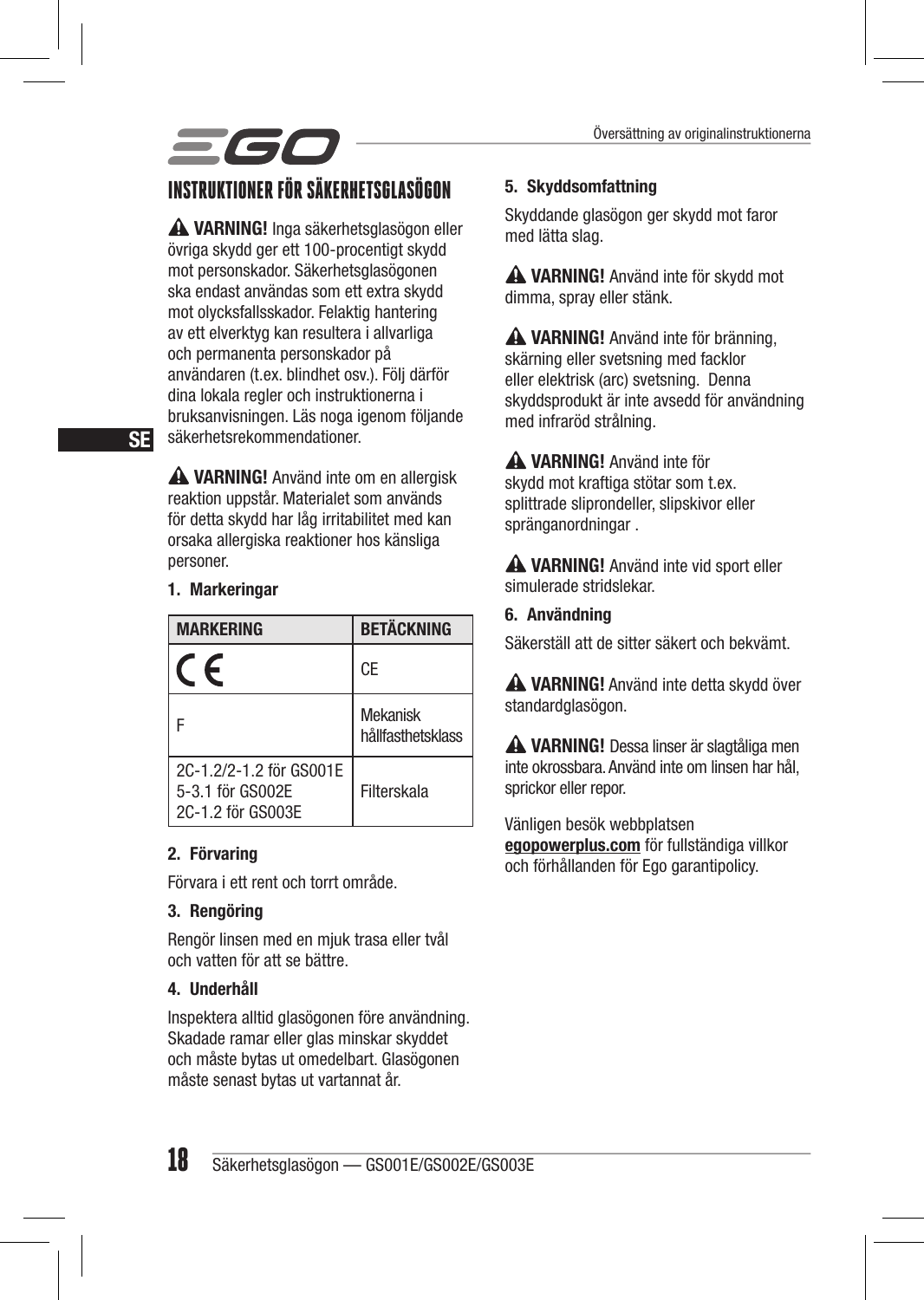SE (översättning av ursprunglig försäkran om överensstämmelse)

### EG-FÖRSÄKRAN OM ÖVERENSSTÄMMELSE

#### We, EGO Europe GmbH

Autenbachstraße 11, 71711 Steinheim an der Murr, Germany

Tillverkaren, Parkson Safety Industrial Corp

16F-7, No.99, Sec.1, Xintai 5th Road, Xizhi Dist. New Taipei City, 22175 Taiwan

Deklarerar att produkten EGOTM SÄKERHETSGLASÖGON GS001E/GS002E/GS003E

Uppfyller bestämmelse (EU) 2016/425

Standard och tekniska specifikationer refererar till: EN 166:2001

|        | Anmält organ             | EU typbesiktningscertifikat | Adress anmält organ                                                             |
|--------|--------------------------|-----------------------------|---------------------------------------------------------------------------------|
| GS001E | INSPEC (NB 0194)         | PPE18161014                 | 56 Leslie Hough Way,<br>Salford, Manchester, M6<br>6AJ, England                 |
| GS002E |                          |                             |                                                                                 |
|        | GS003E Alienor (NB 2754) | N°2754/2597/085/03/20/0024  | ZA du Sanital, 21 Rue<br>Albert Einstein, 86100<br><b>CHATELLERAULT.</b> France |

coment

SE

**IC** 

 $C \in$ 

Peter Melrose Dong Jianxun VD för EGO Europe GmbH Kvalitetsansvarig hos Chervon

\* (Verantwortlicher Vertreter von CHERVON und technischer Dokumentationsverantwortlicher)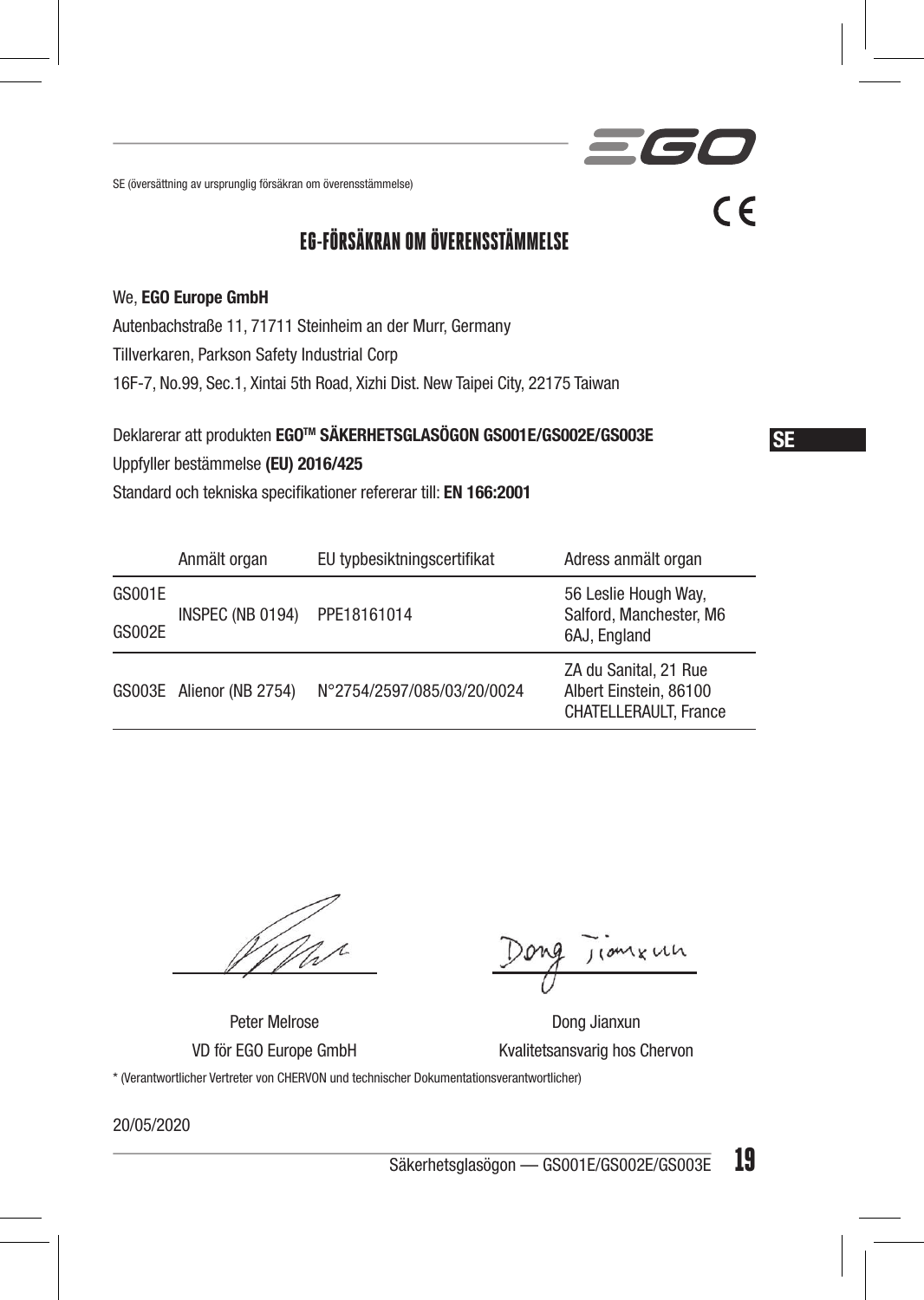

**A VAROITUS:** Mitkään suojalasit tai muut suojaimet eivät anna 100-prosenttista suojaa loukkaantumisilta. Suojalaseja tulee käyttää vain lisäsuojana tapaturmia vastaan. Minkä tahansa sähkötyökalun virheellinen käyttäminen saattaa aiheuttaa käyttäjälle vakavan ja pysyvän vamman (esim. sokeutuminen jne.). Noudata tästä syystä paikallisia turvamääräyksiä ja käyttöoppaan ohjeita. Lue seuraavat turvallisuussuositukset huolellisesti.

 VAROITUS: Älä käytä, jos huomaat allergiaoireita. Tämän suojalaitteen materiaalit eivät ole ärsyttäviä, mutta voivat aiheuttaa allergisia reaktioita herkille henkilöille.

#### 1. Merkintä

FI

| <b>MFRKINTÄ</b>                                         | <b>NIMIKF</b>     |
|---------------------------------------------------------|-------------------|
| F                                                       | CE                |
|                                                         | Mekaaninen lujuus |
| GS001E: 2C-1.2/2-1.2<br>GS002E: 5-3.1<br>GS003E: 2C-1.2 | Suodatusasteikko  |

#### 2. Tallennus

Säilytä puhtaassa ja kuivassa paikassa.

#### 3. Puhdistus

Puhdista linssit pehmeällä liinalla tai saippuavedellä näkyvyyden parantamiseksi.

#### 4. Huolto

Tarkasta lasit aina ennen käyttämistä. Vaurioituneet kehykset tai lasit heikentävät suojausta ja ne tulee vaihtaa välittömästi. Lasit tulee vaihtaa vähintään kahden vuoden välein.

#### 5. Suojauksen laajuus

Suojaavat lasit tarjoavat suojan kevyiltä iskuilta.

 VAROITUS: Älä käytä suojaamaan sumutteilta, suihkeilta tai roiskeilta.

 VAROITUS: Älä käytä polttimella polttamisen, katkaisun tai hitsauksen aikana tai sähköhitsauksen (kaari) aikana. Tätä suojainta ei ole tarkoitettu käytettäväksi infrapunasäteilyä vastaan.

 VAROITUS: Älä käytä suojaamaan vakavilta iskujen vaaroilta, kuten hiomalaikkojen, hankauslaikkojen sirpaleilta tai räjähteiltä.

 VAROITUS: Älä käytä urheillessa tai simuloiduissa taistelupeleissä.

#### 6. Käyttö

Varmista kunnollinen ja mukava istuvuus.

 VAROITUS: Älä käytä näitä suojalaseja tavallisten silmälasien päällä.

**A VAROITUS:** Linssit ovat iskunkestävät. mutta eivät rikkoutumattomat. Älä käytä, jos linsseissä on vaurioita, säröjä tai naarmuja.

Verkkosivustolta **egopowerplus.com** löydät EGOn käyttöehdot kokonaisuudessaan takuukäytäntö

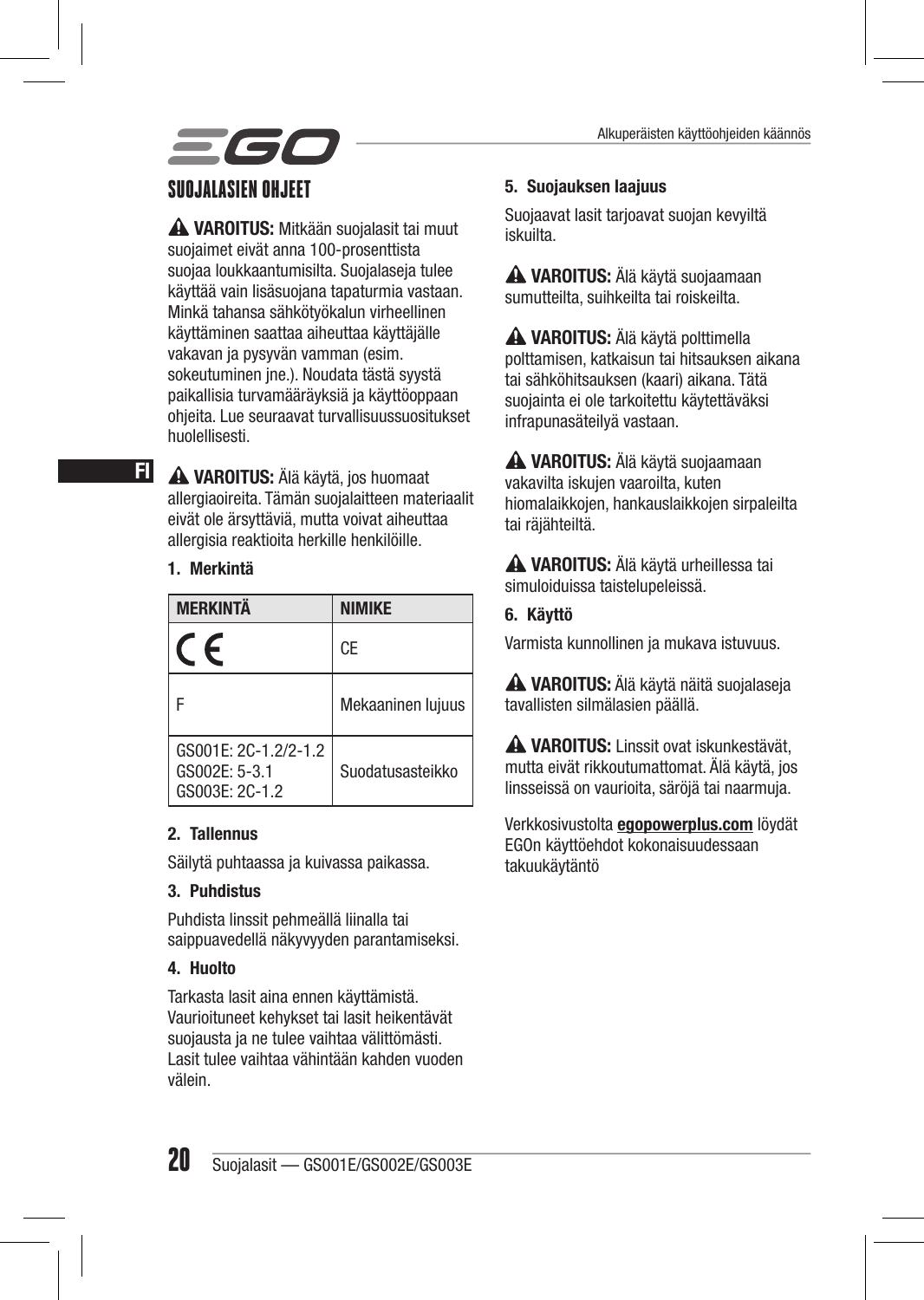FI (alkuperäisen vaatimustenmukaisuusvakuutuksen käännös)

EY-VAATIMUSTENMUKAISUUS-VAKUUTUS C€

#### We, EGO Europe GmbH

Autenbachstraße 11, 71711 Steinheim an der Murr, Germany

Valmistaja Parkson Safety Industrial Corp

16F-7, No.99, Sec.1, Xintai 5th Road, Xizhi Dist. New Taipei City, 22175 Taiwan

Vakuuttaa, että tuote EGOTM-SUOJALASIT GS001E/GS002E/GS003E Täyttää asetuksen (EU) 2016/425 vaatimukset Käytetyt standardit ja tekniset erittelyt: EN 166:2001

|               | Ilmoitettu laitos        | EU-tyyppitarkastustodistus | Ilmoitetun laitoksen osoite                                                     |
|---------------|--------------------------|----------------------------|---------------------------------------------------------------------------------|
| GS001E        | INSPEC (NB 0194)         | PPE18161014                | 56 Leslie Hough Way,<br>Salford, Manchester, M6                                 |
| <b>GS002E</b> |                          |                            | 6AJ. England                                                                    |
|               | GS003E Alienor (NB 2754) | N°2754/2597/085/03/20/0024 | ZA du Sanital, 21 Rue<br>Albert Einstein, 86100<br><b>CHATELLERAULT.</b> France |

Peter Melrose **Dong Jianxun** Toimitusjohtaja, EGO Europe GmbH Chevronin laatujohtaja \* (Auktorisoitu CHEVRONin edustaja ja vastuussa teknisistä asiakirjoista)

, come un

FI

**SGI** 

 $\epsilon$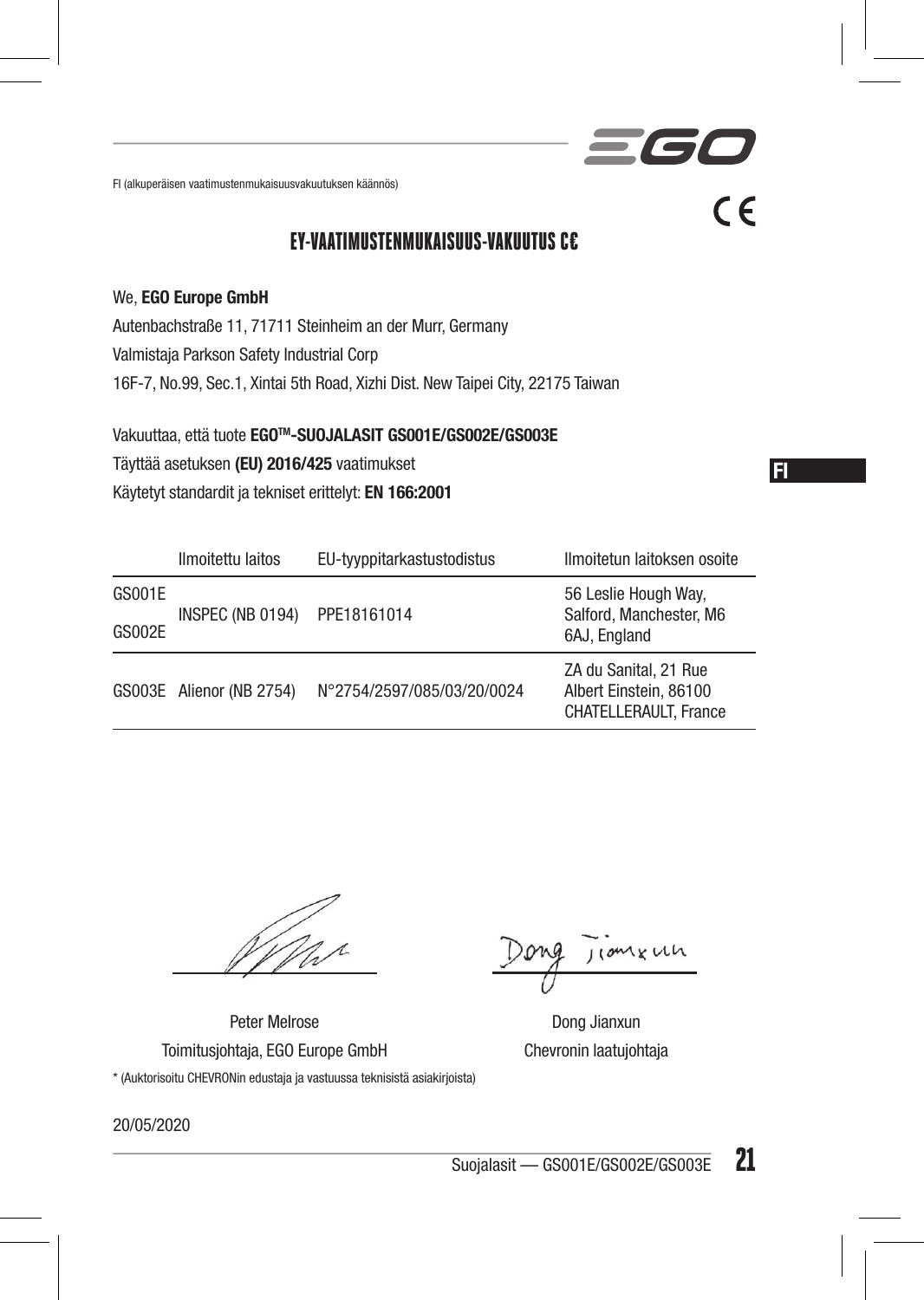

#### BRUKSANVISNING FOR VERNEBRILLER

A ADVARSEL: Ingen vernebriller eller annen typer sikkerhetsutstyr kan gi 100 % beskyttelse mot skader. Vernebrillen skal bare benyttes som tilleggsbeskyttelse mot uhell og skader. Feil bruk av elektroverktøy kan resultere i alvorlige og permanente skader på operatør (f.eks. synstap). Følg derfor dine lokale sikkerhetsforskrifter og instruksjonene i denne brukerveiledningen. Les følgende sikkerhetsanbefalinger nøye.

A ADVARSEL: Ikke bruk så fort allergi er lagt merke til. Materialer som brukes til denne beskytteren har lav irritabilitet, men kan forårsake allergiske reaksjoner hos mottagelige personer.

#### 1. Merking

| <b>MERKING</b>                                                   | <b>BENEVNELSE</b>             |
|------------------------------------------------------------------|-------------------------------|
| F                                                                | CE                            |
|                                                                  | <b>Mekanisk</b><br>styrkegrad |
| 2C-1.2/2-1.2 for GS001E<br>5-3.1 for GS002E<br>2C-1.2 for GS003E | Filterskala                   |

#### 2. Oppbevaring

Oppbevares i et rent og tørt område.

#### 3. Rengjøring

Rengjør glassent med en myk klut eller såpevann.

#### 4. Vedlikehold

Se alltid over glassene før bruk. Ødelagt innfatning eller glass reduserer beskyttelsen og må byttes umiddelbart. Glassene må byttes minst hvert andre år.

#### 5. Rekkevidden for beskyttelse

Beskyttelsesbriller gir beskyttelse mot farlig lyspåvirkning.

 ADVARSEL: Må ikke brukes som beskyttelse mot damp, spruting eller skvetting.

A ADVARSEL: Må ikke brukes til brenning. kutting eller sveising med sveisebrenner eller elektrisk lysbuesveising. Denne vernebrillen er ikke beregnet til bruk med infrarød stråling.

 ADVARSEL: Må ikke brukes som beskyttelse mot kraftige sammenstøt, for eksempel fra deler av slipeskiver eller eksplosiver.

 ADVARSEL: Må ikke brukes i idrettssammenheng eller kampsport.

#### 6. Bruk

Pass på at brillene sitter godt og komfortabelt.

A ADVARSEL: Ikke bruk denne beskytteren over vanlige briller.

 ADVARSEL: Disse glassene er motstandsdyktige mot støt og slag, men er ikke uknuselige. Må ikke brukes hvis glasset har hull, sprekker eller riper.

Gå inn på nettsiden **egopowerplus.com** for en fullstendig utgave av vilkårene og betingelsene til EGO garantiregler.

NO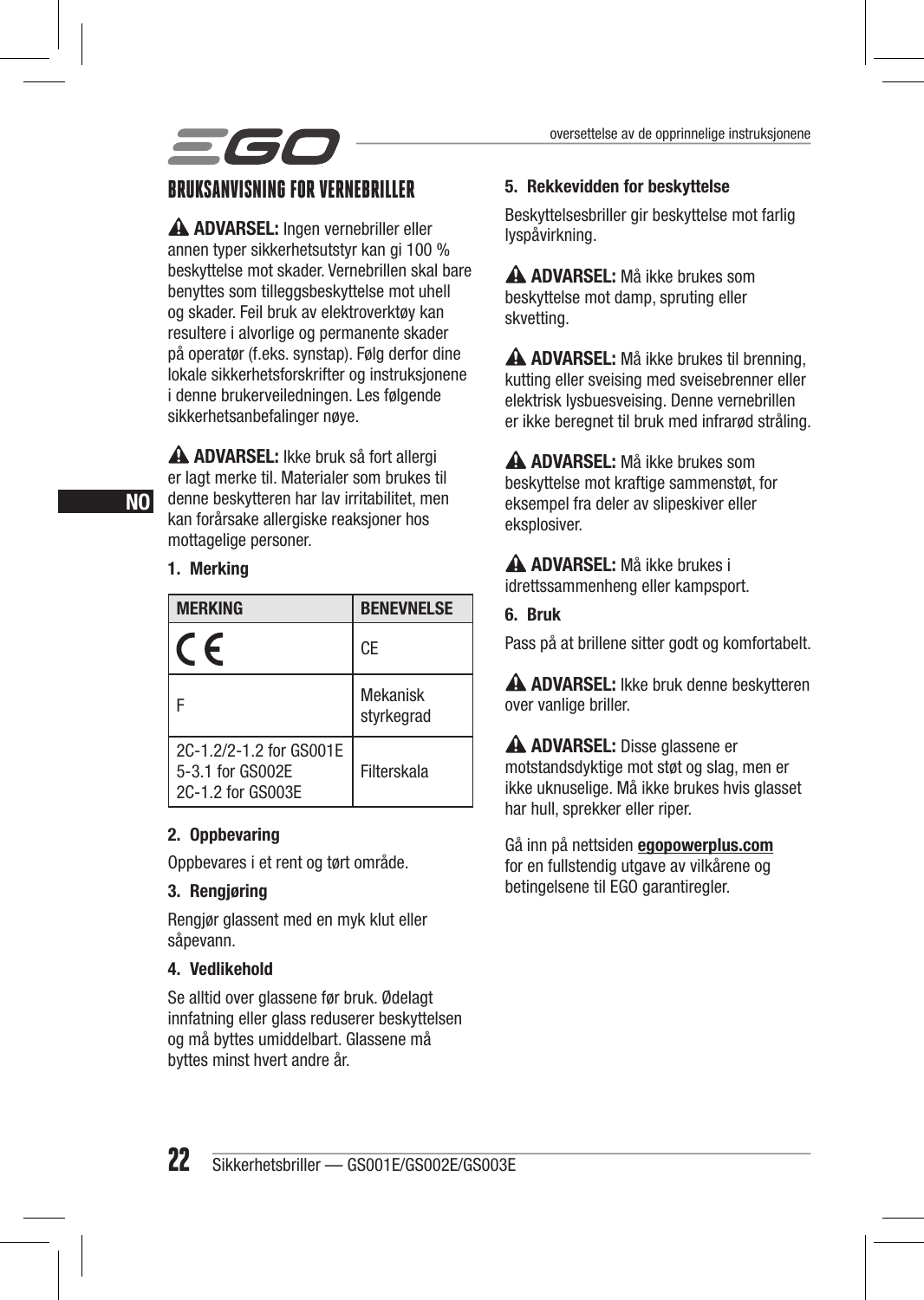NO (oversettelse av den opprinnelige samsvarserklæringen)

### EU-SAMSVARSERKLÆRING

#### We, EGO Europe GmbH

Autenbachstraße 11, 71711 Steinheim an der Murr, Germany Produsenten, Parkson Safety Industrial Corp 16F-7, No.99, Sec.1, Xintai 5th Road, Xizhi Dist. New Taipei City, 22175 Taiwan

Erklærer at produktet EGOTM SIKKERHETSBRILLER GS001E / GS002E / GS003E Er i samsvar med (EU) 2016/425 forskriften Standarder og tekniske spesifikasjoner refereres til: EN 166: 2001

NO

**TET** 

 $\epsilon$ 

|        |                          | Teknisk kontrollorgan EU-typeundersøkelsesattest | Teknisk kontrollorgan adresse                                            |
|--------|--------------------------|--------------------------------------------------|--------------------------------------------------------------------------|
| GS001E | INSPEC (NB 0194)         | PPE18161014                                      | 56 Leslie Hough Way, Salford,<br>Manchester, M6 6AJ, England             |
| GS002E |                          |                                                  |                                                                          |
|        | GS003E Alienor (NB 2754) | N°2754/2597/085/03/20/0024                       | ZA du Sanital, 21 Rue<br>Albert Einstein, 86100<br>CHATELLERAULT, France |

Jiomkuh

Peter Melrose Dong Jianxun Administrerende direktør for EGO Europe GmbH Kvalitetsdirektør hos Chevron \* (Autorisert representant for CHERVON og ansvarlig for teknisk dokumentasjon)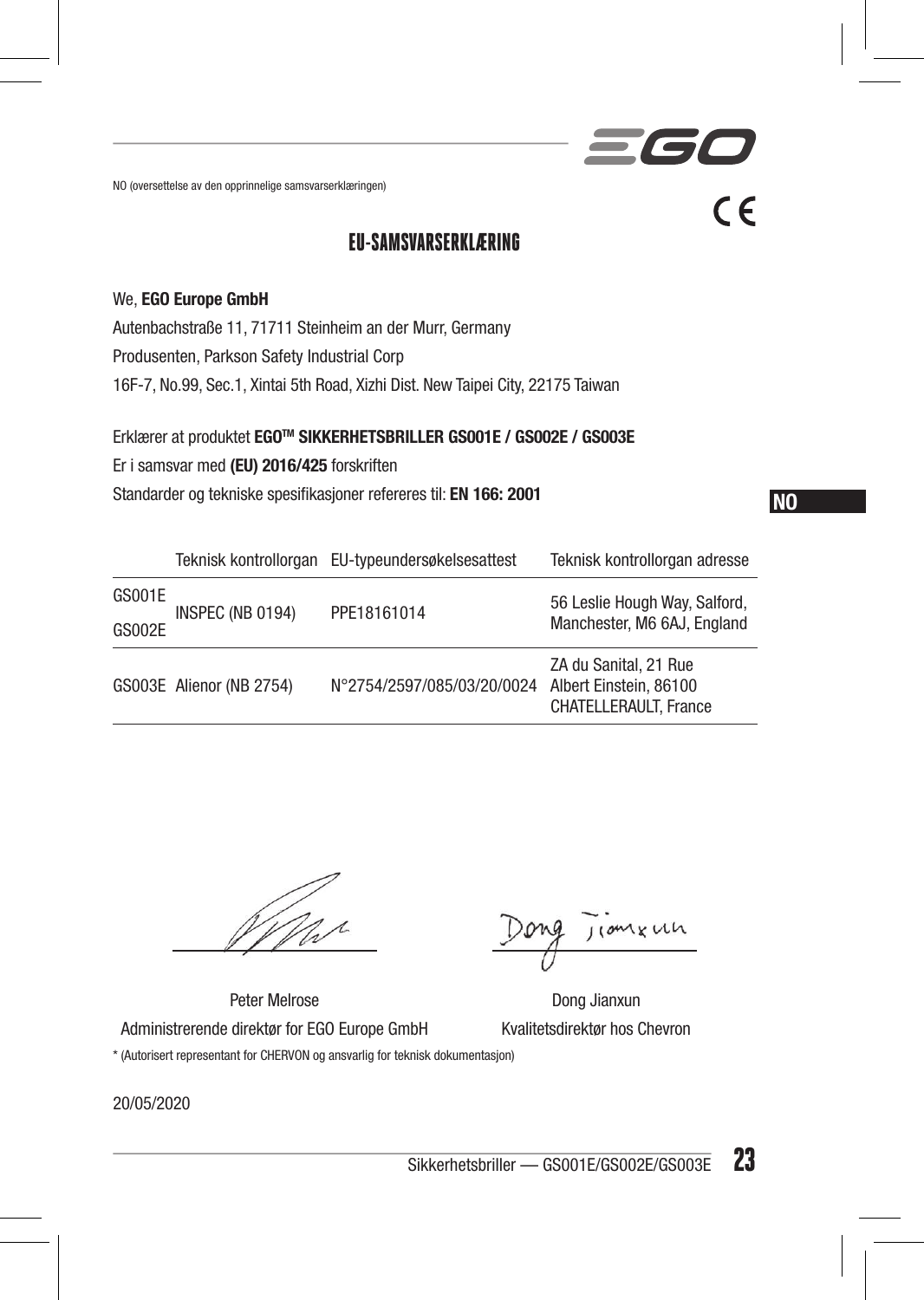

 **ПРЕДУПРЕЖДЕНИЕ.** Защитные очки и другие средства индивидуальной защиты не могут обеспечить 100% защиту от травм. Защитные очки должны использоваться только как дополнительная защита от случайных травм. Неправильное использование любого электроинструмента может привести к серьезным и необратимым травмам (например, слепоте и т.д.). Поэтому соблюдайте местные правила техники безопасности и инструкции в руководстве пользователя. Внимательно прочитайте следующие рекомендации по технике безопасности.

 **ПРЕДУПРЕЖДЕНИЕ.** Не используйте при обнаружении аллергии. Материалы, используемые для этого средства защиты, обладают низкой раздражительностью, но могут вызывать аллергические реакции у восприимчивых лиц.

#### **1. Маркировка**

| <b>МАРКИРОВКА</b>                                                | <b>НАЗНАЧЕНИЕ</b>                  |
|------------------------------------------------------------------|------------------------------------|
| F                                                                | <b>CE</b>                          |
|                                                                  | Класс<br>механической<br>прочности |
| 2C-1.2/2-1.2 для GS001E<br>5-3.1 для GS002E<br>2С-1.2 для GS003E | Шкала<br>фильтрации                |

#### **2. Хранение**

Храните в чистом и сухом месте.

#### **3. Очистка**

Для улучшения видимости очищайте линзы при помощи мягкой ткани или воды и мыла.

#### **4. Обслуживание**

Всегда проверяйте очки перед использованием. Поврежденные оправы или очки снижают степень защиты и должны быть немедленно заменены. Очки необходима заменять не реже одного раза в два года.

#### **5. Область защиты**

Защитные очки обеспечивают защиту от легких ударов.

**А ПРЕДУПРЕЖДЕНИЕ.**Не используйте для защиты от влаги, аэрозолей или брызг.

**А ПРЕДУПРЕЖДЕНИЕ.**Не используйте при обжиге, резке или сварке с помощью горелки или электрической (дуговой) сварке. Это средство защиты не предназначено для использования с инфракрасным излучением.

**А ПРЕДУПРЕЖДЕНИЕ.**Не используйте для защиты от сильных воздействий, таких как отлетающие части шлифовальных кругов, абразивных дисков или взрывающихся устройств.

**А ПРЕДУПРЕЖДЕНИЕ.** Не используйте для занятий спортом или имитаций боевых игр.

#### **6. Использование**

Надевайте очки так, чтобы они были расположены надежно и удобно.

 **ПРЕДУПРЕЖДЕНИЕ.** Не надевайте это средство защиты поверх обычных офтальмологических очков.

**А ПРЕДУПРЕЖДЕНИЕ.** Эти линзы ударопрочные, но не являются небьющимися. Не используйте очки, если линзы имеют выбоины, трещины или царапины.

Посетите веб-сайт **egopowerplus.com**, чтобы ознакомиться со всеми условиями и сроками гарантийной политики EGO.

RU

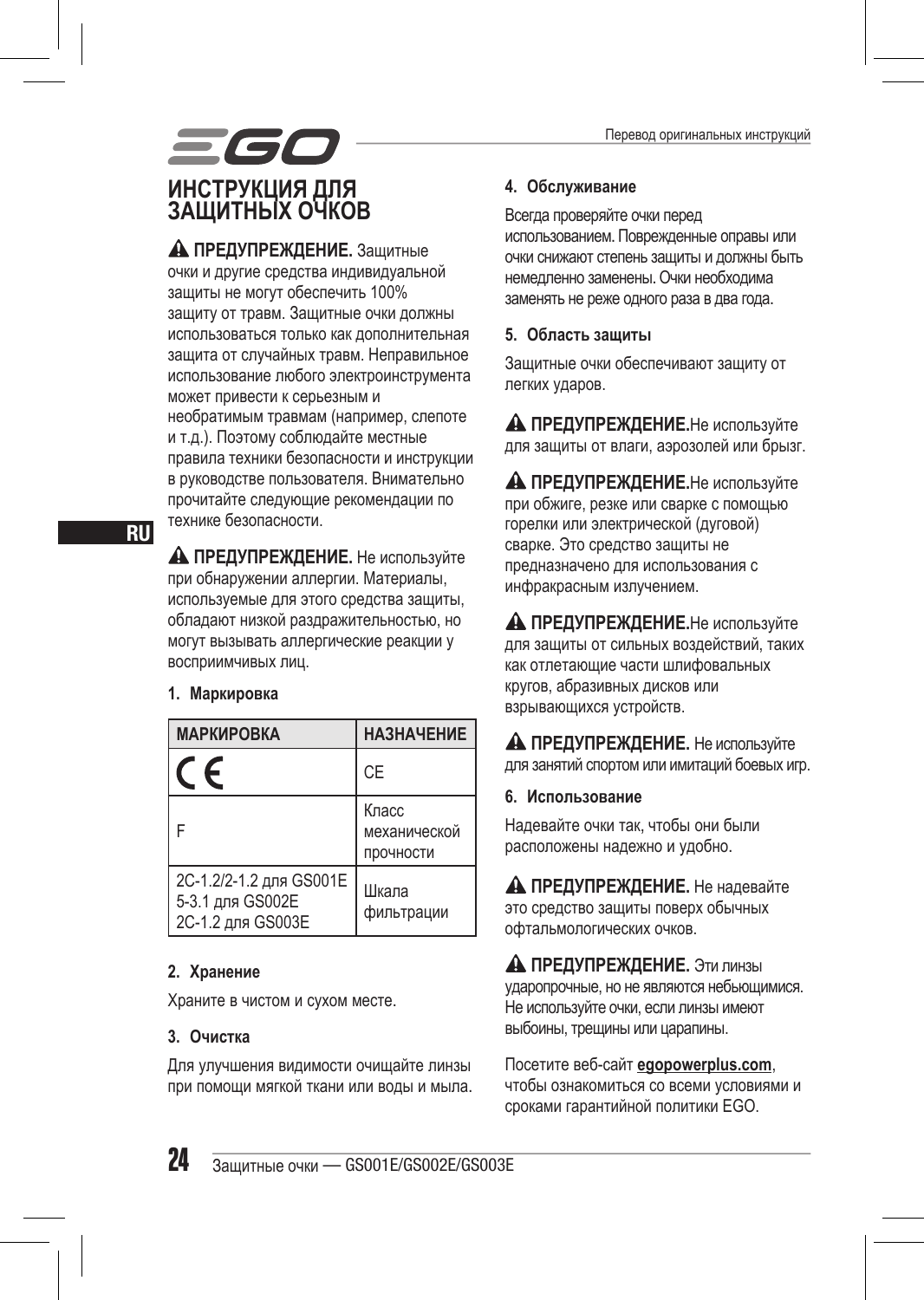RU (перевод оригинальной Декларации соответствия)

**ДЕКЛАРАЦИЯ О СООТВЕТСТВИИ НОРМАМЕС**

#### We, EGO Europe GmbH

Autenbachstraße 11, 71711 Steinheim an der Murr, Germany

Производитель, Парксон Сейфти Индастриал Корп

16F-7, № 99, Сек. 1, 5-я дорога Ксинтай, округ Ксиджи, Новый Тайбэй, 22175 Тайвань

Заявляет, что изделие **EGOTM ЗАЩИТНЫЕ ОЧКИ GS001E/GS002E/GS003E** 

Соответствует нормативу **ЕС 2016/425**

Стандарты и технические требования: **EN 166:2001**

|        | Уполномоченный<br>орган      | Сертификат соответствия<br>требованиям ЕС | Адрес уполномоченного<br>органа                                          |
|--------|------------------------------|-------------------------------------------|--------------------------------------------------------------------------|
| GS001E | INSPEC (NB 0194) PPE18161014 |                                           | 56 Leslie Hough Way,<br>Salford, Manchester, M6                          |
| GS002E |                              |                                           | 6AJ, England                                                             |
|        | GS003E Alienor (NB 2754)     | N°2754/2597/085/03/20/0024                | ZA du Sanital, 21 Rue<br>Albert Einstein, 86100<br>CHATELLERAULT. France |

Peter Melrose Dong Jianxun

 $J$ (om  $K$  UCh

RU

 $\epsilon$ 

Директор EGO Europe GmbH Руководитель отдела технического контроля Chervon

\* (Уполномоченный представитель CHERVON и ответственный за техническую документацию)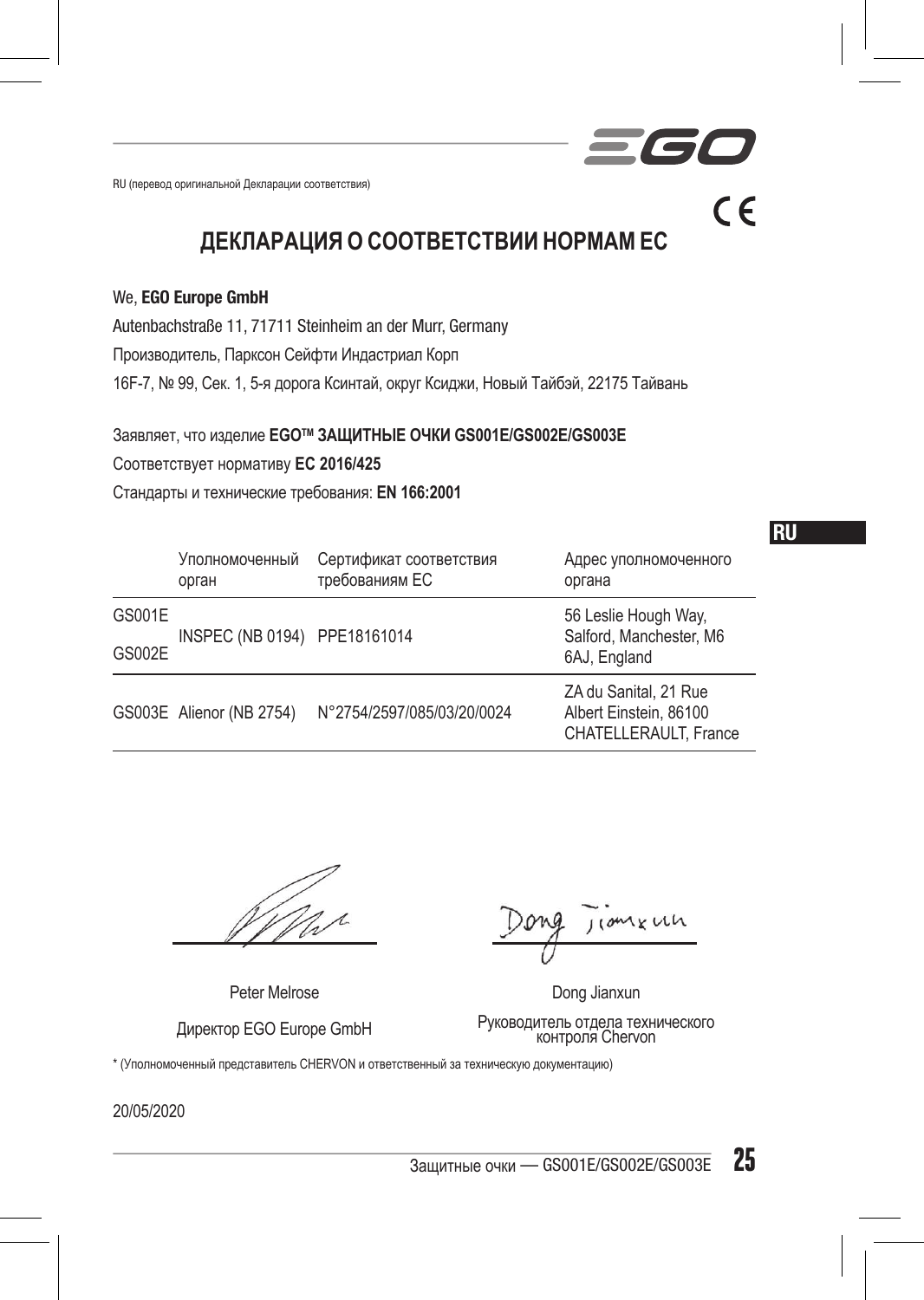## 560 **INSTRUKCJE DOTYCZĄCE OKULARÓW OCHRONNYCH**

**A OSTRZEŻENIE:** Żadne okulary ochronne nie zapewniają 100% ochrony przed urazami. Okularów ochronnych należy używać wyłącznie jako jako zabezpieczenia dodatkowego przed przypadkowymi urazami. Niewłaściwa obsługa dowolnego elektronarzędzia może prowadzić do ciężkich i trwałych urazów operatorów (np. utrata wzroku itp.). Dlatego też należy przestrzegać lokalnych przepisów bezpieczeństwa i zaleceń podanych w instrukcji operatora. Prosimy uważnie przeczytać zalecenia dotyczące bezpieczeństwa.

 **OSTRZEŻENIE:** Nie używać w przypadku stwierdzenia alergii. Materiały zastosowane w tym środku ochrony charakteryzują się niskim potencjałem do wywoływania podrażnień, ale mogą wywołać reakcję alergiczną u osób wrażliwych.

#### **1. Oznakowanie**

| <b>OZNAKOWANIE</b>                 | <b>OKREŚLENIE</b>                      |
|------------------------------------|----------------------------------------|
| F                                  | CE                                     |
| F                                  | Klasa<br>wytrzymałości<br>mechanicznej |
| 2C-1.2/2-1.2 w przypadku<br>GS001E |                                        |
| 5-3.1 w przypadku<br>GS002E        | kala filtrowania                       |
| 2C-1.2 w przypadku<br>GS003E       |                                        |

#### **2. Przechowywanie**

Przechowywać w czystym i suchym miejscu.

#### **3. Czyszczenie**

Aby poprawić widoczność, szkła należy czyścić miękką ściereczką i wodą.

#### **4. Konserwacja**

Przed użyciem okulary należy zawsze skontrolować. Uszkodzone oprawki lub okulary zmniejszają stopień ochrony, dlatego też należy je natychmiast wymienić. Okulary należy wymieniać co najmniej raz na dwa lata.

#### **5. Zakres ochrony**

Środek ochrony oczu zabezpieczający oczy przed ryzykiem lekkich uderzeń.

 **OSTRZEŻENIE:** Nie używać jako ochrony przed mgłą, sprayami lub bryzgami.

 **OSTRZEŻENIE:** Nie używać do palenia, cięcia, spawania palnikiem spawalniczym lub do spawania łukowego (elektrycznego). To wyposażenie ochronne nie jest przeznaczone do używania w zastosowaniach wykorzystujących światło podczerwone.

 **OSTRZEŻENIE:** Nie używać jako zabezpieczenia przed silnymi uderzeniami (na przykład, przed rozpadnięciem się tarcz szlifierskich i ściernych ani przed materiałami wybuchowymi.

 **OSTRZEŻENIE:** Nie używać do sportów lub gier z symulacjami walki.

**6. Użytkowanie**

Dopilnować, aby produkt był włożony bezpiecznie i wygodnie.

 **OSTRZEŻENIE:** Środka ochrony nie należy zakładać na standardowe okulary okulistyczne.

 **OSTRZEŻENIE:** Szkła w tych okularach są odporne na uderzenia, ale nie niezniszczalne. Nie używać jeżeli szkła zostaną powgniatane, pęknięte lub zarysowane.

W celu zapoznania się z wszystkimi warunkami EGO prosimy odwiedzić stronę **egopowerplus.com** polityka w sprawie gwarancji.

26 Okulary ochronne — GS001E/GS002E/GS003E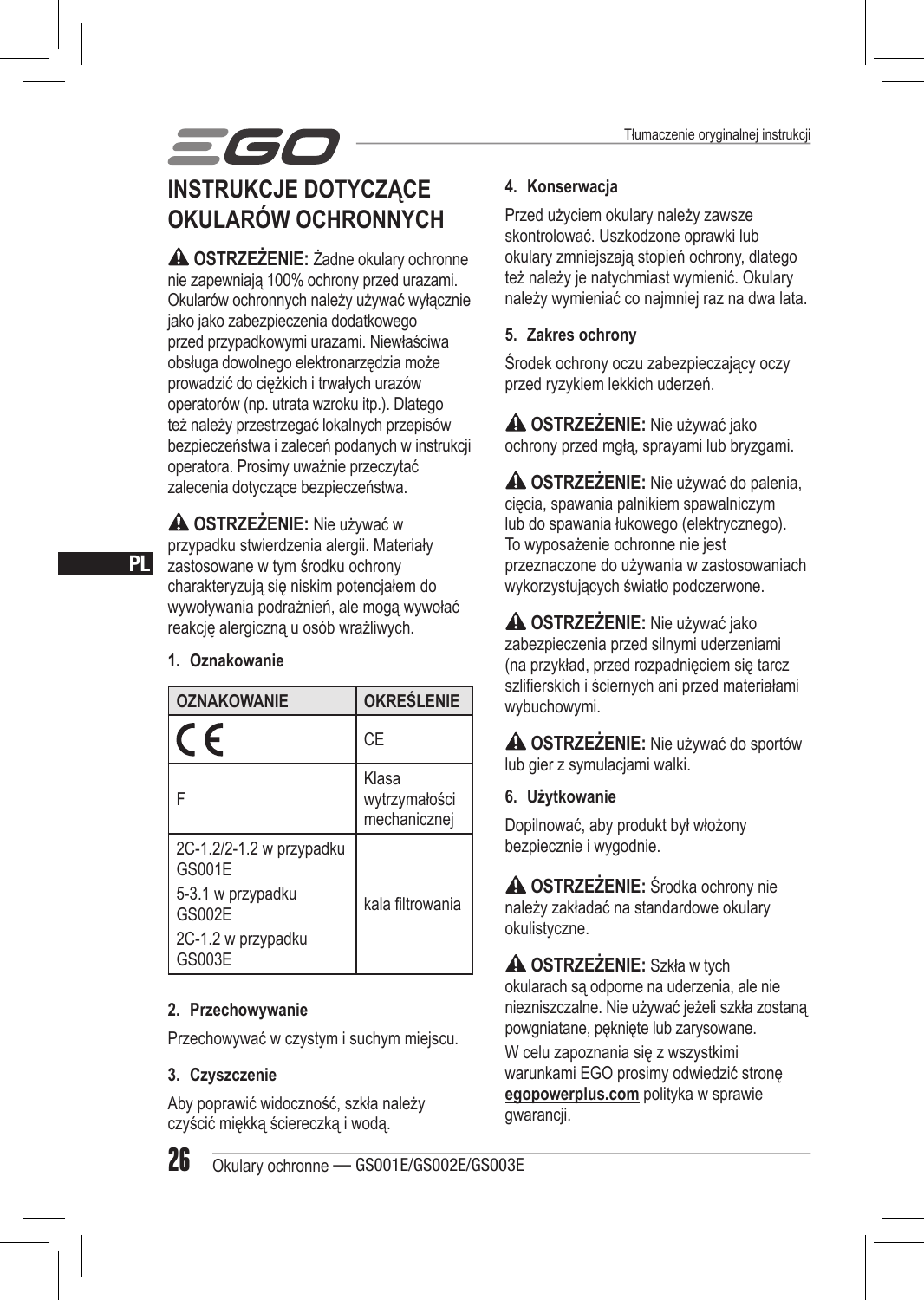PL (tłumaczenie oryginalnej deklaracji zgodności)

**DEKLARACJA ZGODNOŚCI WE**

#### We, EGO Europe GmbH

Autenbachstraße 11, 71711 Steinheim an der Murr, Germany

Producent, Parkson Safety Industrial Corp

16F-7, No.99, Sec.1, Xintai 5th Road, Xizhi Dist. New Taipei City, 22175 Taiwan/Tajwan

Oświadcza, że produkt: **OKULARY OCHRONNE EGOTM GS001E/GS002E/GS003E**

Jest zgodny z rozporządzeniem **(UE) 2016/425**

Normy i specyfikacje techniczne, do których występują odwołania: **EN 166:2001**

|               | Jednostka<br>notyfikowana    | Świadectwo badania<br>typu UE | Adres jednostki<br>notvfikowanei                                         | <b>PL</b> |
|---------------|------------------------------|-------------------------------|--------------------------------------------------------------------------|-----------|
| GS001E        | INSPEC (NB 0194) PPE18161014 |                               | 56 Leslie Hough Way,<br>Salford, Manchester, M6                          |           |
| <b>GS002E</b> |                              |                               | 6AJ, England                                                             |           |
|               | GS003E Alienor (NB 2754)     | N°2754/2597/085/03/20/0024    | ZA du Sanital, 21 Rue<br>Albert Einstein, 86100<br>CHATELLERAULT. France |           |

1 K UL

 $\epsilon$ 

Peter Melrose **Dong Jianxun** Dyrektor zarządzający EGO Europe GmbH Manažer kvality společnosti Chervon \* (Autoryzowany przedstawiciel CHERVON i osoba odpowiedzialna za dokumentację techniczną)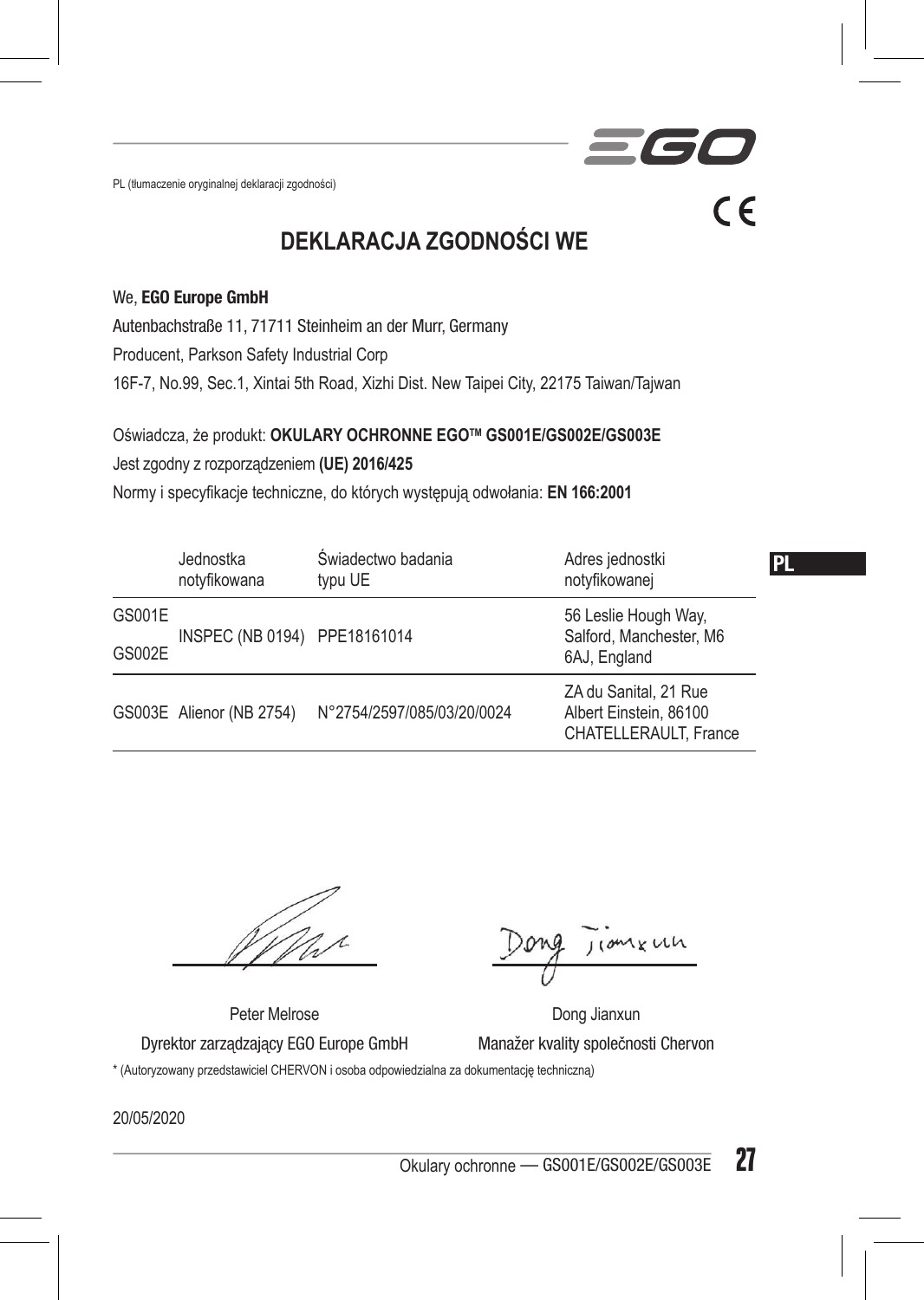## = G **POKYNY PRO OCHRANNÉ BRÝLE**

 **VAROVÁNÍ:** Žádné ochranné brýle nebo jiné chrániče nemůžou poskytnout 100 % ochranu proti zranění. Ochranné brýle mohou být použity pouze jako přídavná ochrana proti náhodnému zranění. Nesprávné používání jakéhokoli elektrického nářadí může vést k vážnému a trvalému zranění obsluhy (například slepota atd.). Proto dodržujte místní bezpečnostní předpisy a pokyny v návodu k obsluze. Přečtěte si pozorně následující bezpečnostní doporučení.

 **VAROVÁNÍ:** Nepoužívejte, pokud jste zjistili alergii. Materiály, které se použili na výrobu tohoto chrániče, nezpůsobuji podráždění, ale mohou vyvolat alergické reakce u vnímavých jedinců.

#### **1. Označení**

 $CZ$ 

| <b>OZNAČENÍ</b>                                                  | <b>NÁ7FV</b>                 |
|------------------------------------------------------------------|------------------------------|
| F                                                                | CE                           |
|                                                                  | Mechanická<br>třída pevnosti |
| 2C-1.2/2-1.2 pro GS001E<br>5-3.1 pro GS002E<br>2C-1.2 pro GS003E | Stupnice filtru              |

#### **2. Skladování**

Skladujte na čistém a suchém místě.

#### **3. Čištění**

Vyčistěte čočky měkkým hadříkem nebo mýdlem a vodou pro lepší viditelnost.

#### **4. Údržba**

Před použitím vždy zkontrolujte brýle. Poškozené rámy nebo brýle snižují ochranu a musí být okamžitě vyměněny. Brýle se musí vyměnit nejpozději jednou za dva roky.

#### **5. Rozsah ochrany**

Ochranné brýle poskytují ochranu před nebezpečím lehkého nárazu.

 **VAROVÁNÍ:** Nepoužívejte na ochranu proti mlze, sprejům nebo postříkání.

**A VAROVÁNÍ:** Nepoužívejte pro pálení, řezání nebo svařování s hořákem nebo elektrické (obloukové) svařování. Tento chránič není určen pro použití s infračerveným zářením.

 **VAROVÁNÍ:** Nepoužívejte jako ochranu před prudkými nárazy, jako je například tříštění brusných kotoučů či výbušná zařízení.

 **VAROVÁNÍ:** Nepoužívejte pro sportovní nebo simulované bojové hry.

**6. Používání**

Zajistěte si bezpečné a pohodlné nošení.

 **VAROVÁNÍ:** Noste tento chránič nad standardními brýlemi.

 **VAROVÁNÍ:** Tyto čočky jsou odolné proti nárazu, ale ne nerozbitné. Nepoužívejte, jestliže má čočka dírku, je prasklá nebo poškrábaná.

Úplné podmínky společnosti EGO naleznete na webové stránce **egopowerplus.com** záruční politika.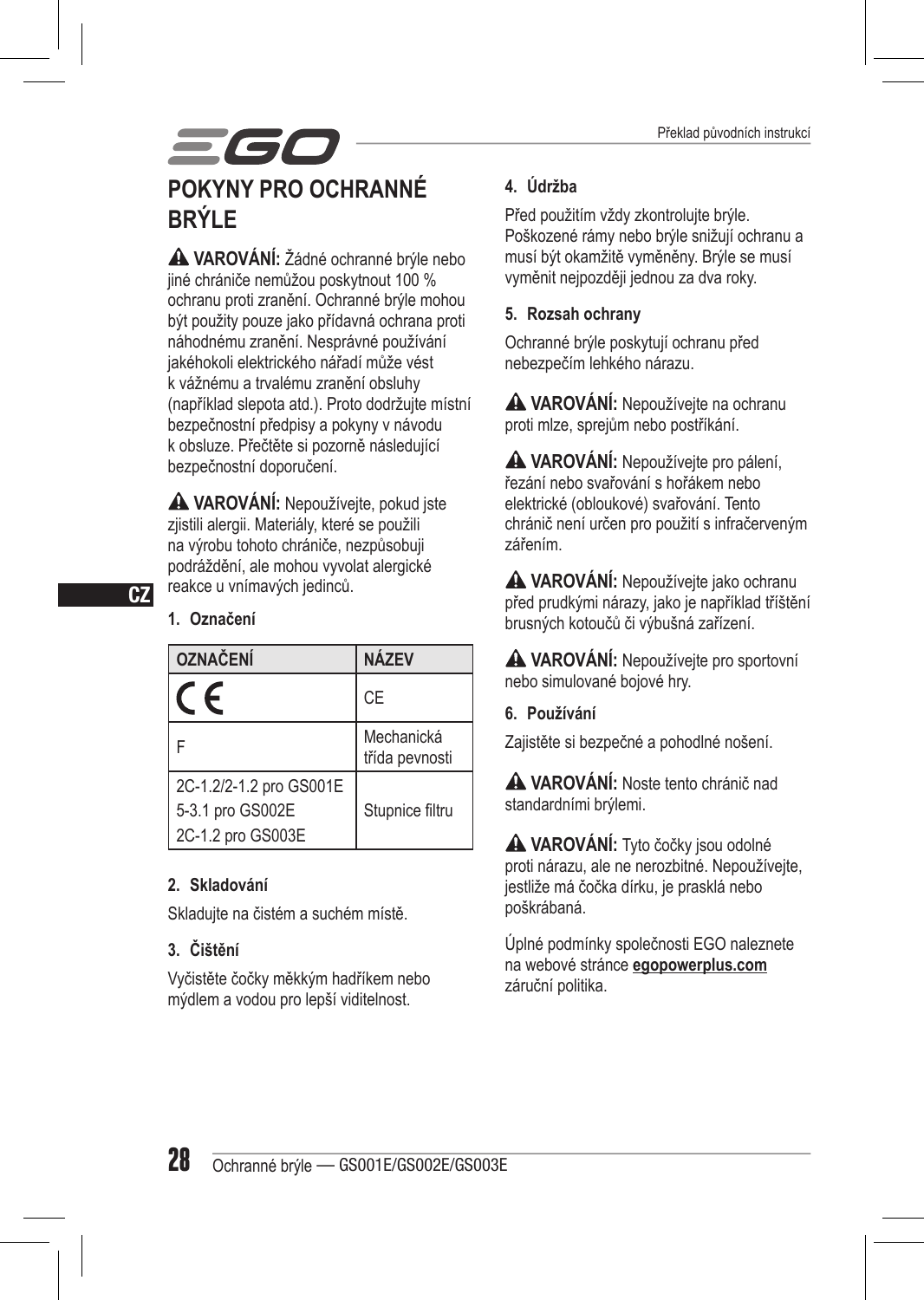CZ (překlad originálního prohlášení o shodě)

**ES PROHLÁŠENÍ O SHODĚ**

#### We, EGO Europe GmbH

Autenbachstraße 11, 71711 Steinheim an der Murr, Germany

Výrobce, Parkson Safety Industrial Corp

16F-7, No.99, Sec.1, Xintai 5th Road, Xizhi Dist. New Taipei City, 22175 Taiwan

Prohlašuje, že výrobek **EGOTM ochranné brýle GS001E / GS002E / GS003E**

Je v souladu s nařízením **(EU) 2016/425**

Referenční normy a technické specifikace: **EN 166: 2001**

|        |                              | Oznámený subjekt Certifikát EU přezkoušení typu | Adresa oznámeného subjektu                                               |           |
|--------|------------------------------|-------------------------------------------------|--------------------------------------------------------------------------|-----------|
| GS001E | INSPEC (NB 0194) PPE18161014 |                                                 | 56 Leslie Hough Way, Salford,<br>Manchester, M6 6AJ, England             | <b>CZ</b> |
| GS002E |                              |                                                 |                                                                          |           |
|        | GS003E Alienor (NB 2754)     | N°2754/2597/085/03/20/0024                      | ZA du Sanital, 21 Rue<br>Albert Einstein, 86100<br>CHATELLERAULT. France |           |

nxun

 $C \in$ 

Peter Melrose Dong Jianxun Výkonný riaditeľ EGO Europe GmbH Manažér kvality spoločnosti Chervon

\* (Pověřený zástupce společnosti CHERVON odpovědný za technickou dokumentaci)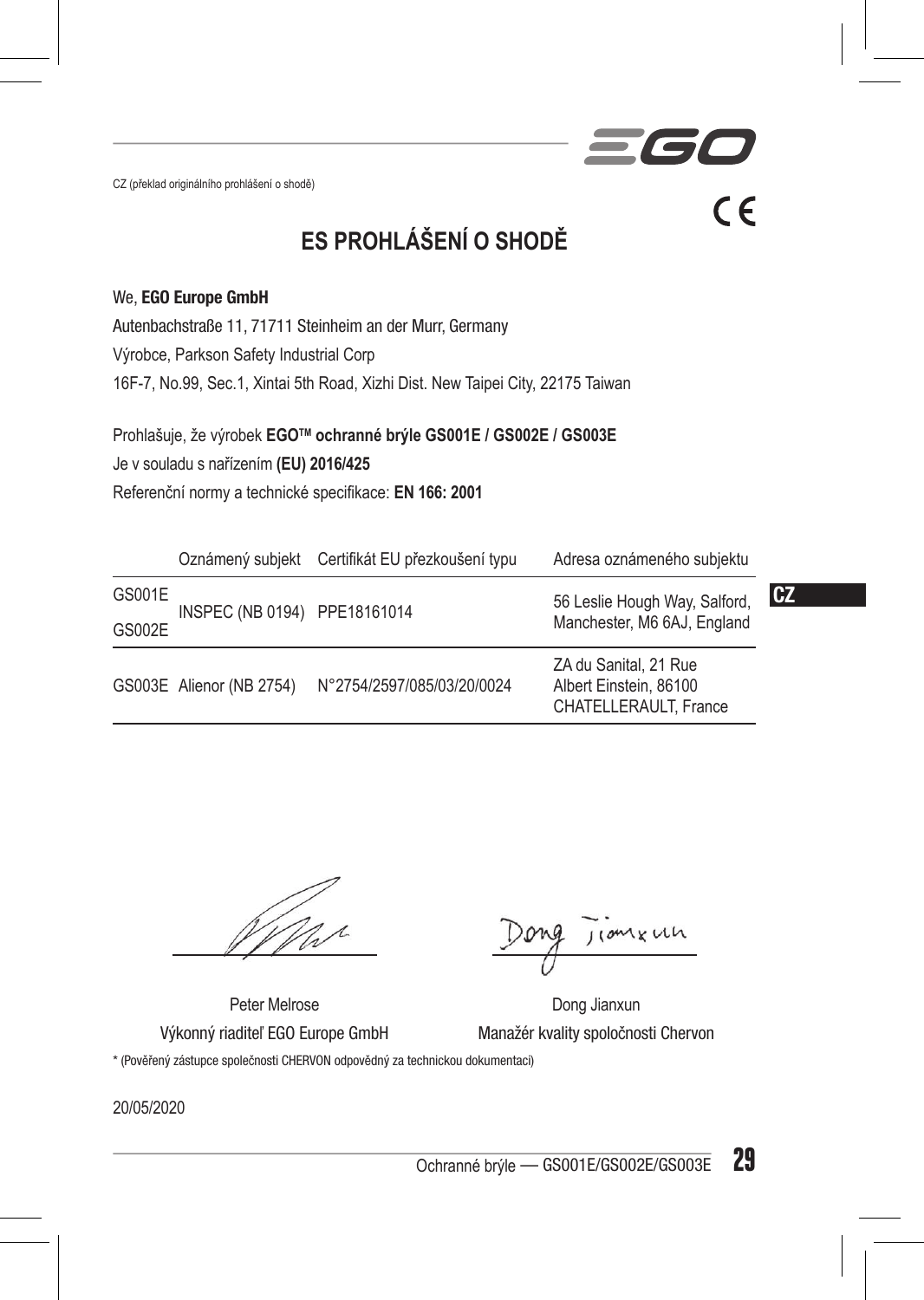## 56 **POKYNY PRO OCHRANNÉ OKULIARE**

 **VAROVANIE:** Žiadne ochranné okuliare alebo iné chrániče nemôžu poskytnúť 100 % ochranu proti zraneniu. Ochranné okuliare môžu byť použité len ako prídavná ochrana proti náhodnému zraneniu. Nesprávne používanie akéhokoľvek elektrického náradia môže viesť k vážnemu a trvalému zraneniu obsluhy (napríklad slepota atď.). Porto dodržujte miestne bezpečnostné predpisy a pokyny v návode na obsluhu. Prečítajte si pozorne nasledujúce bezpečnostné odporúčania.

 **VAROVANIE:** Nepoužívajte, ak ste zaznamenali alergiu. Materiály, ktoré sa použili na výrobu tohto chrániča, nespôsobujú podráždenie, avšak môžu vyvolať alergické reakcie u vnímavých jedincov.

#### **1. Označenie**

| <b>OZNAČENIE</b>        | <b>NÁZOV</b>                  |
|-------------------------|-------------------------------|
|                         | <b>CE</b>                     |
|                         | Mechanická<br>trieda pevnosti |
| 2C-1.2/2-1.2 pre GS001E |                               |
| 5-3.1 pre GS002E        | Stupnica filtra               |
| 2C-1.2 pre GS003E       |                               |

#### **2. Skladovanie**

Skladujte na čistom a suchom mieste.

#### **3. Čistenie**

Vyčistite šošovky mäkkou handričkou alebo mydlom a vodou pre lepšiu viditeľnosť.

#### **4. Údržba**

Pred použitím vždy skontrolujte okuliare. Poškodené rámy alebo okuliare znižujú ochranu a musia byť ihneď vymenené. Okuliare sa musia vymeniť najneskôr raz za dva roky.

#### **5. Rozsah ochrany**

Ochranné okuliare poskytujú ochranu pred nebezpečenstvom ľahkého nárazu.

 **VAROVANIE:** Nepoužívajte na ochranu proti hmle, sprejom alebo postriekaniu.

 **VAROVANIE:** Nepoužívajte na pálenie, rezanie alebo zváranie s horákom alebo elektrické (oblúkové) zváranie. Tento chránič nie je určený na použitie s infračerveným žiarením.

 **VAROVANIE:** Nepoužívajte ako ochranu pred prudkými nárazmi, ako je napríklad trieštenie brusných kotúčov či výbušné zariadenia.

 **VAROVANIE:** Nepoužívajte na športové alebo simulované bojové hry.

**6. Používanie**

Zaistite si bezpečné a pohodlné nosenie.

 **VAROVANIE:** Noste tento chránič nad štandardnými okuliarmi.

 **VAROVANIE:** Tieto šošovky sú odolné proti nárazu, ale nie sú nerozbitné. Nepoužívajte, ak má šošovka dierku, je prasknutá alebo poškriabaná.

Navštívte webové stránky **egopowerplus.com** pre úplné podmienky politiky spoločnosti EGO záručná politika.

SK

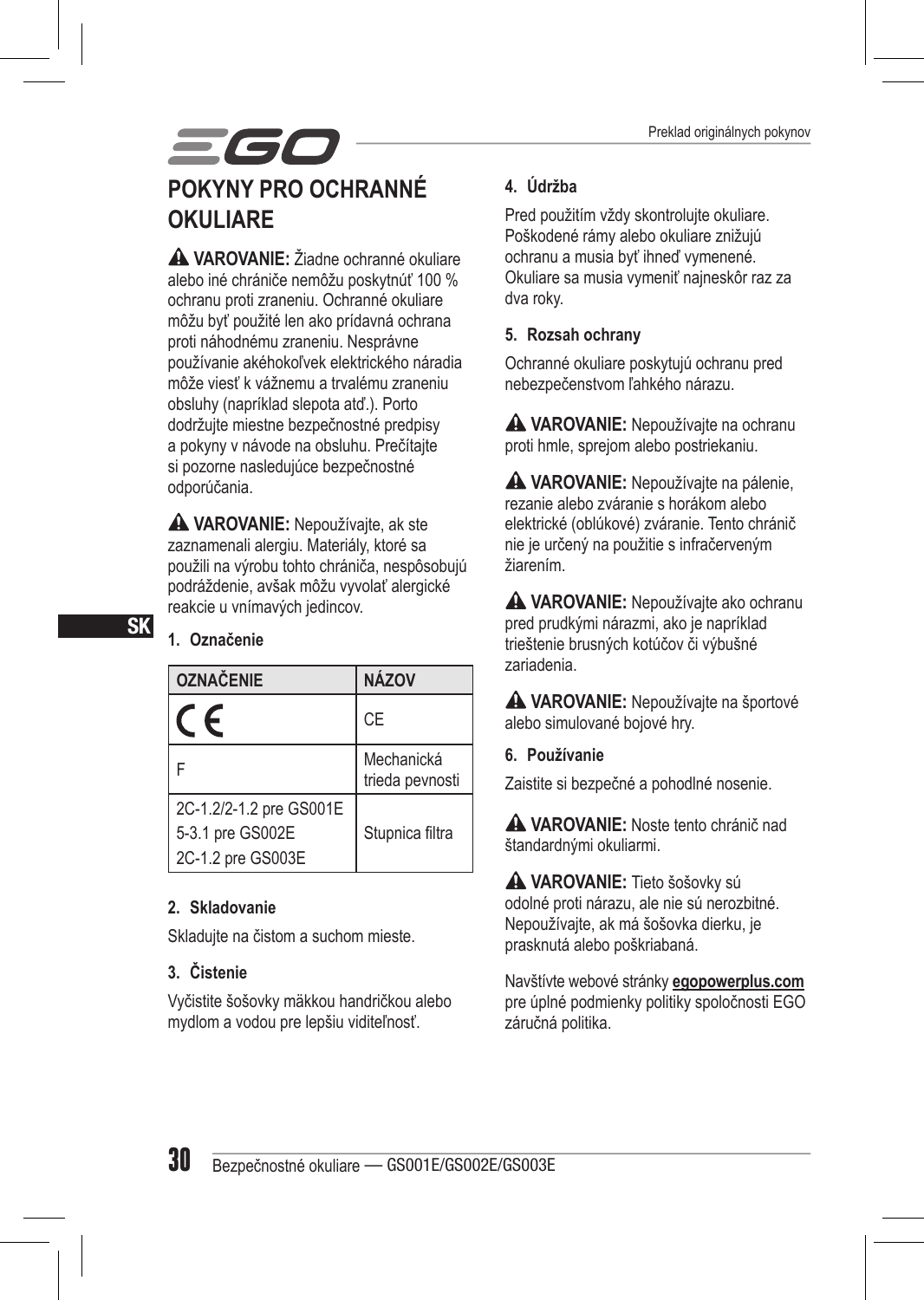SK (preklad originálneho vyhlásenia o zhode)

**VYHLÁSENIE O ZHODE ES**

#### We, EGO Europe GmbH

Autenbachstraße 11, 71711 Steinheim an der Murr, Germany

Výrobca, Parkson Safety Industrial Corp

16F-7, No.99, Sec.1, Xintai 5th Road, Xizhi Dist. New Taipei City, 22175 Taiwan

Vyhlasuje, že výrobok **EGOTM ochranné okuliare GS001E / GS002E / GS003E** Je v súlade s nariadením **(EÚ) 2016/425** Referenčné normy a technické špecifikácie: **EN 166: 2001**

|               |                              | Notifikovaný orgán Osvedčenie o typovej skúške EÚ | Adresa notifikovaného orgánu                                             |           |
|---------------|------------------------------|---------------------------------------------------|--------------------------------------------------------------------------|-----------|
| GS001E        | INSPEC (NB 0194) PPE18161014 |                                                   | 56 Leslie Hough Way,<br>Salford, Manchester, M6 6AJ,<br>England          |           |
| <b>GS002E</b> |                              |                                                   |                                                                          | <b>SK</b> |
|               | GS003E Alienor (NB 2754)     | N°2754/2597/085/03/20/0024                        | ZA du Sanital, 21 Rue<br>Albert Einstein, 86100<br>CHATELLERAULT. France |           |

comenh

 $\epsilon$ 

Peter Melrose Dong Jianxun Ýkonný riaditeľ ego europe gmbh Manažér kvality spoločnosti Chervon \* (Autorizovaný zástupca pre CHEVRON a zodpovedná osoba za technickú dokumentáciu)

20/05/2020

Bezpečnostné okuliare — GS001E/GS002E/GS003E 31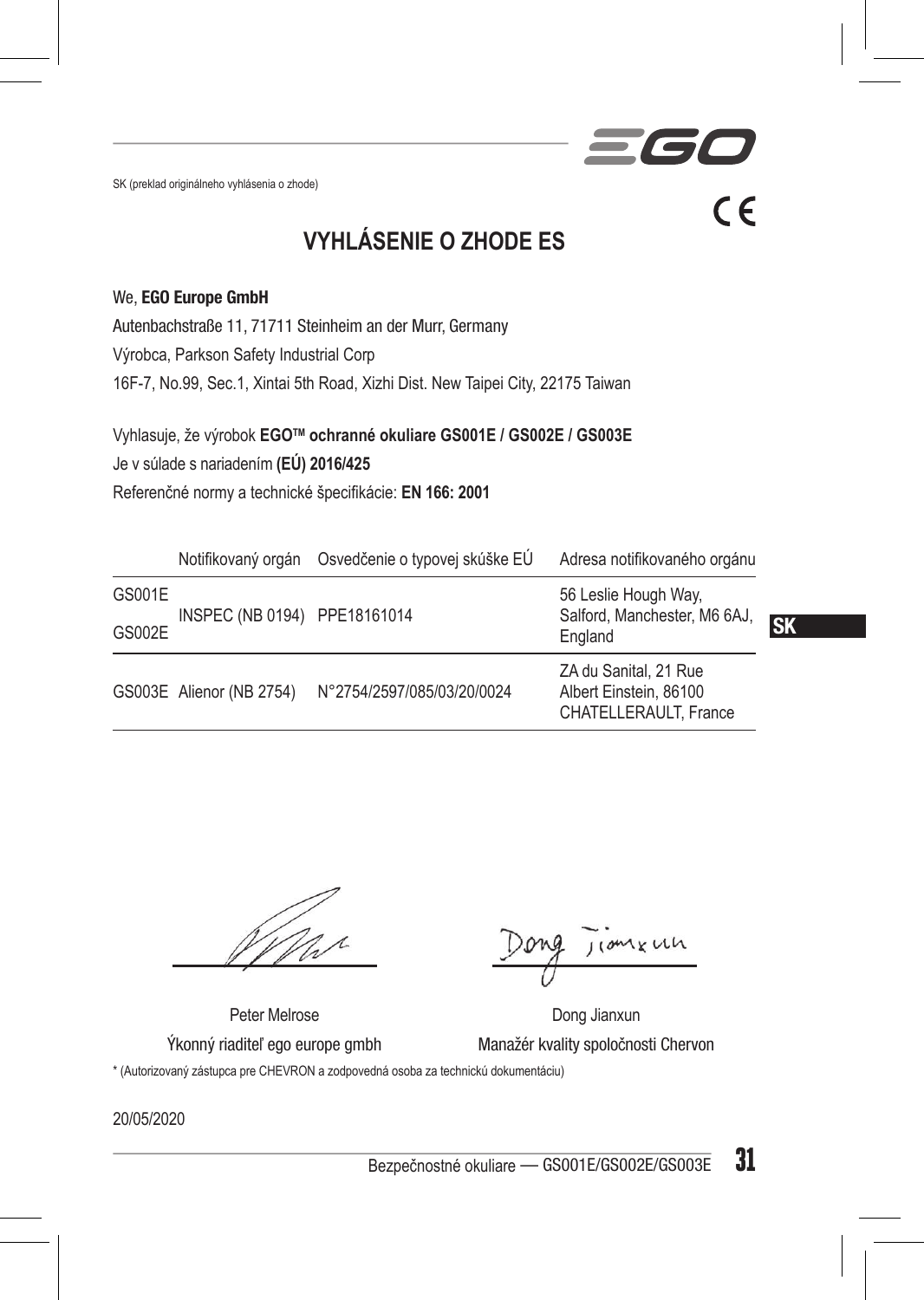## 560 **VÉDŐSZEMÜVEGRE VONAT-KOZÓ ÚTMUTATÓ**

 **FIGYELMEZTETÉS:** Egyetlen védőszemüveg vagy más védőeszköz sem biztosít 100%-os védelmet a sérülések ellen. A védőszemüveget csak kiegészítő védelemként célszerű használni a véletlenszerű sérülések ellen. Az elektromos kéziszerszámok nem megfelelő működtetése a kezelő súlyos vagy tartós sérülését okozhatja (pl. vakság stb.). Ezért tartsa be a helyi biztonsági szabályokat és a használati útmutató utasításait. Kérjük, figyelmesen olvassa el a következő biztonsági utasításokat.

 **FIGYELMEZTETÉS:** Ne használja, ha allergiás tüneteket észlel. A védőeszközhöz felhasznált anyagok alacsony alacsony irritációs hatással bírnak, de allergiás reakciókat válthatnak ki az erre érzékeny egyéneknél.

#### HU **1. Jelölés**

| <b>JELÖLÉS</b>                                                   | <b>MEGJELÖLÉS</b>          |
|------------------------------------------------------------------|----------------------------|
| $\epsilon$                                                       | <b>CE</b>                  |
| Е                                                                | Mechanikai<br>veszély foka |
| 2C-1.2/2-1.2 GS001E-hez<br>5-3.1 GS002E-hez<br>2C-1.2 GS003E-hez | Szűrési fokozat            |

#### **2. Tárolás**

Tiszta és száraz helyen tárolja.

#### **3. Tisztítás**

A lencsét puha ruhával vagy szappannal és vízzel tisztítsa meg, hogy jobban lásson.

#### **4. Karbantartás**

Használat előtt mindig ellenőrizze a védőszemüveget. A sérült keret vagy üveg csökkenti a védelmet, és azonnal ki kell cserélni. A védőszemüveget kétévente le kell cserélni.

#### **5. Védelmi szint**

A védőszemüveg védelmet nyújt a kismértékű vakító fényhatás veszélye ellen.

 **FIGYELMEZTETÉS:** Ne használja permet spray vagy freccsenés elleni védelemként.

 **FIGYELMEZTETÉS:** Ne használja égetéshez, vágáshoz vagy fáklyákkal vagy elektromos (ív)hegesztővel való hegesztéshez. Ez a védőszemüveg nem infravörös sugárhoz való használatra készült.

 **FIGYELMEZTETÉS:** Ne használja ütődésveszély ellen, például kerek, csiszolókorongok vagy robbanékony készülékek általi szilánkok.

 **FIGYELMEZTETÉS:** Ne használja sportoláshoz vagy szimulált harci játékokhoz.

#### **6. Használat**

Gondoskodjon arról, hogy kényelmes és biztonságos viselet legyen.

 **FIGYELMEZTETÉS:** Do not wear this protector over standard ophthalmic spectacles.

 **FIGYELMEZTETÉS:** Ezek a lencsék becsapódásállók, de nem törhetetlenek. Ne használja, ha a lencse kilyukadt, megrepedt vagy megkarcolódott.

Kérjük, látogasson el az **egopowerplus.com** oldalra, ahol megtalálja a részletes EGO garanciális feltételeket.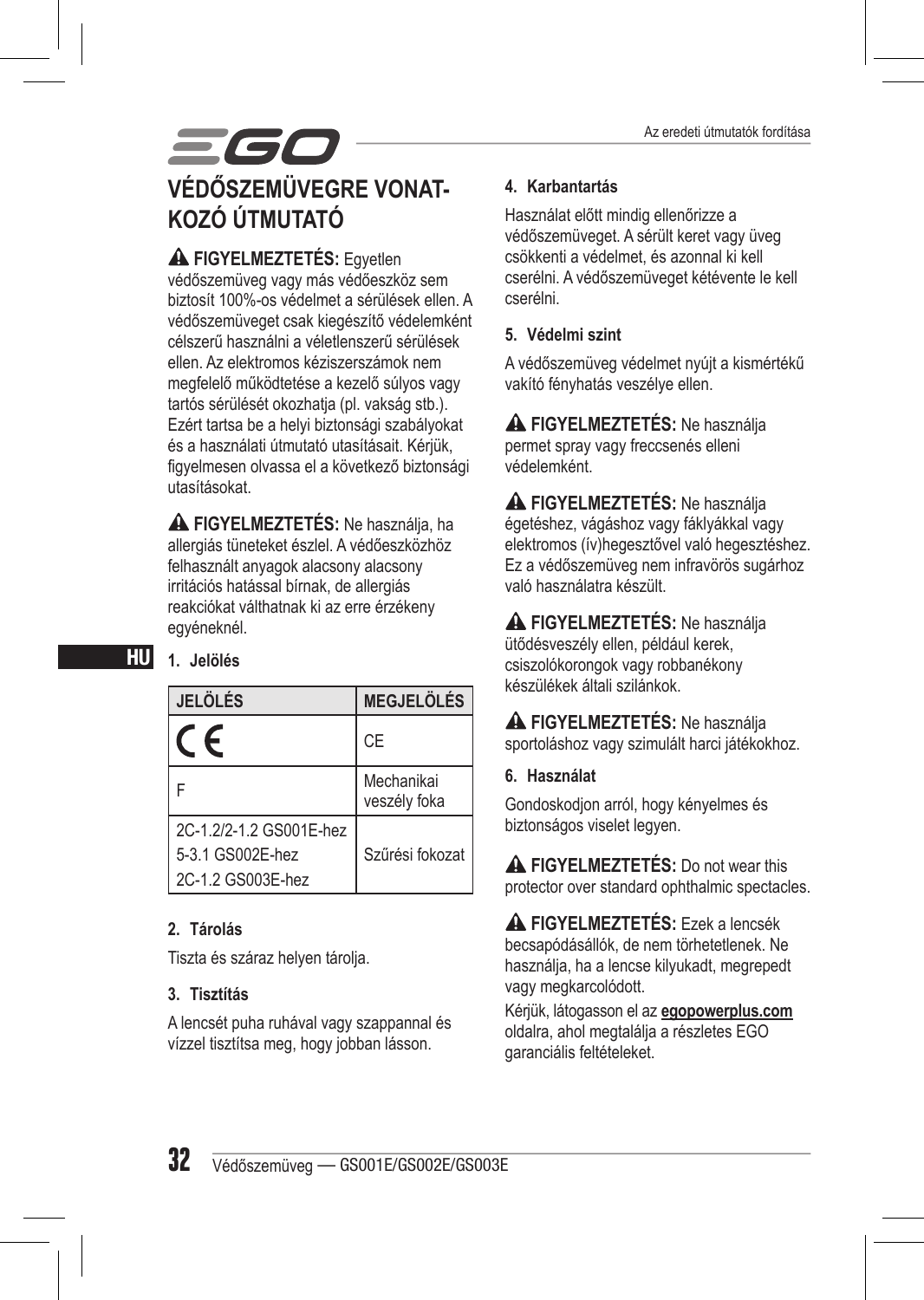HU (Az eredeti megfelelőségi nyilatkozat fordítása)

**EK MEGFELELŐSÉGI NYILATKOZAT**

 $C \in$ 

#### We, EGO Europe GmbH

Autenbachstraße 11, 71711 Steinheim an der Murr, Germany

A gyártó, Parkson Safety Industrial Corp

16F-7, No.99, Sec.1, Xintai 5th Road, Xizhi Dist. New Taipei City, 22175 Tajvan

kijelenti, hogy az **EGOTM GS001E/GS002E/GS003E BIZTONSÁGI SZEMÜVEG** Megfelel az **(EU) 2016/425** rendeletnek A hivatkozott szabványok és műszaki specifikációk: **EN 166:2001**

|        |                          | Tanúsítást végző szerv EU típusvizsgálati tanúsítvány | Tanúsítást végző szerv címe                                              |    |
|--------|--------------------------|-------------------------------------------------------|--------------------------------------------------------------------------|----|
| GS001E | INSPEC (NB 0194)         | PPE18161014                                           | 56 Leslie Hough Way,<br>Salford, Manchester, M6                          |    |
| GS002E |                          |                                                       | 6AJ, England                                                             |    |
|        | GS003E Alienor (NB 2754) | N°2754/2597/085/03/20/0024                            | ZA du Sanital, 21 Rue<br>Albert Einstein, 86100<br>CHATELLERAULT. France | HU |

nxun

Peter Melrose Dong Jianxun Az EGO Europe GmbH ügyvezető igazgatója Chervon minőségbiztosítási vezetője \* (A CHERVON felhatalmazott képviselője és a műszaki dokumentáció felelőse)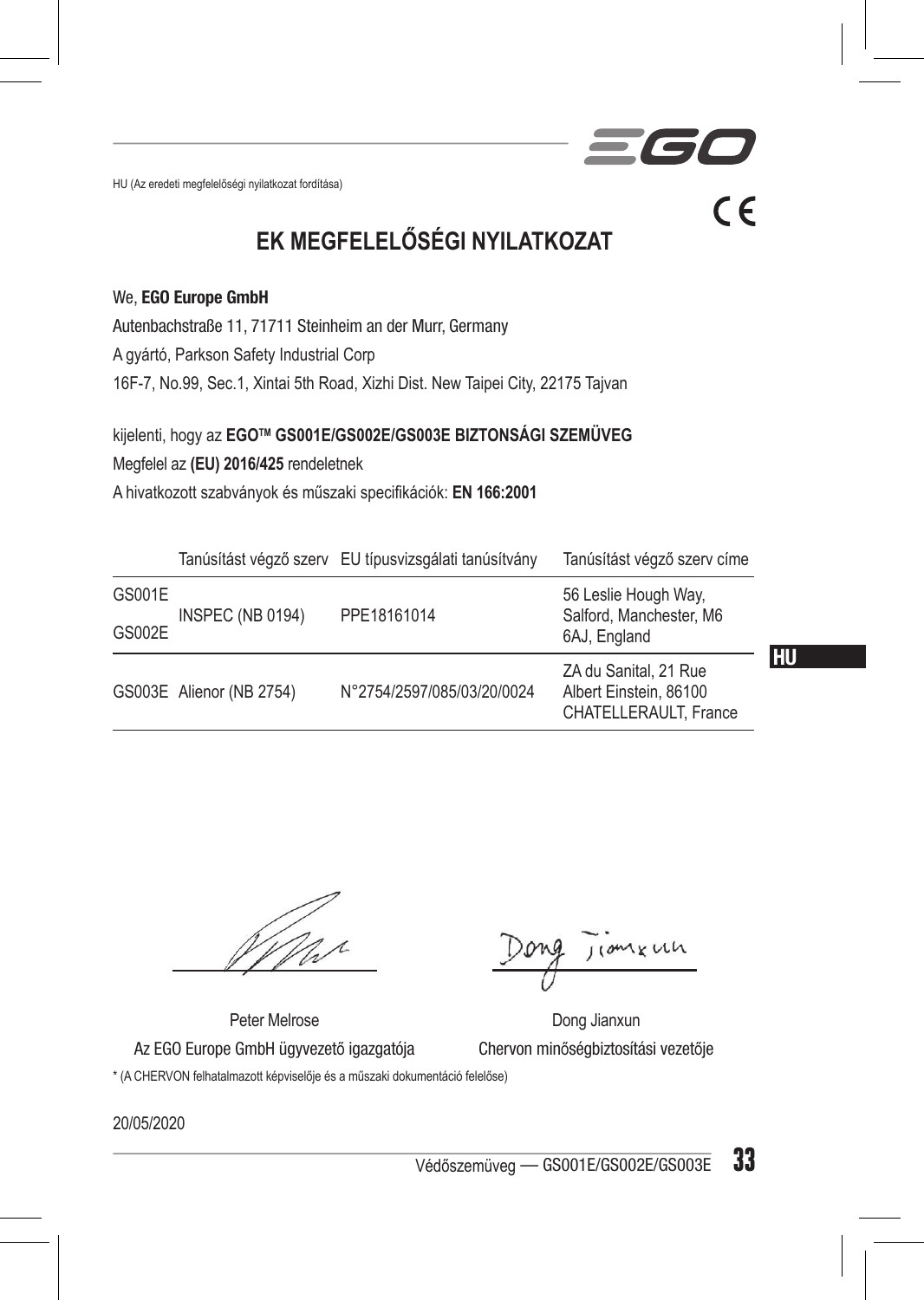## 566 **INSTRUCȚIUNI PENTRU OCHELARI DE PROTECȚIE**

 **AVERTISMENT:** Nu există ochelari de protecție sau alte echipamente de protecție care să ofere protecție de 100% împotriva vătămărilor. Ochelarii de protecție trebuie utilizați numai ca protecție suplimentară împotriva rănirilor accidentale. Utilizarea inadecvată a oricărei scule electrice poate duce la răni grave și permanente asupra operatorilor (de ex. orbire, etc.). De aceea, vă rugăm respectați normele de siguranță locale și instrucțiunile din manualul de utilizare. Vă rugăm citiți cu atenție recomandările următoare privind siguranța.

 **AVERTISMENT:** A nu se folosi după ce se observă alergie. Materialele utilizate pentru acest echipament de protecție au iritabilitate scăzută, dar pot provoca reacții alergice la persoane sensibile.

#### **1. Marcaj**

RO

| <b>MARCAJ</b>                                                                | <b>DENUMIRE</b>                   |
|------------------------------------------------------------------------------|-----------------------------------|
| F                                                                            | CE                                |
| F                                                                            | Grad de<br>rezistentă<br>mecanică |
| 2C-1.2/2-1.2 pentru<br>GS001E<br>5-3.1 pentru GS002E<br>2C-1.2 pentru GS003E | Scara filtrului                   |

#### **2. Depozitarea**

A se depozita într-un spațiu curat și uscat.

#### **3. Curățarea**

Curățați lentila cu o cârpă moale sau cu săpun și apă pentru o mai bună vizibilitate.

#### **4. Întreținerea**

Întotdeauna inspectați ochelarii înainte de utilizare. Ramele sau ochelarii avariați reduc protecția și trebuie înlocuiți imediat. Ochelarii trebuie înlocuiți maxim la doi ani.

#### **5. Scopul protecției**

Ochelarii de protecție oferă protecție împotriva pericolului de impact ușor.

**A AVERTISMENT:** A nu se utiliza pentru protecție împotriva dispersiilor fine, pulverizărilor sau stropirilor.

**A AVERTISMENT:** A nu se utiliza pentru ardere, tăiere sau sudare cu flacără sau cu arc electric. Acest echipament protector nu este destinat utilizării cu radiații infraroșii.

**A AVERTISMENT:** A nu se utiliza pentru protecția împotriva riscurilor de impacturi severe precum fragmentarea discurilor de polizare, a discurilor abrazive sau a dispozitivelor explozive.

**A AVERTISMENT:** A nu se utiliza pentru activități sportive sau jocuri de luptă simulată.

#### **6. Utilizarea**

Asigurați-vă că ochelarii sunt instalați sigur și comod.

 **AVERTISMENT:** Nu purtați acest echipament de protecție peste ochelarii de vedere standard.

**A AVERTISMENT:** Aceste lentile sunt rezistente la impact dar nu incasabile. A nu se utiliza dacă lentila devine găurită, fisurată sau zgâriată.

Vă rugăm consultați website-ul **egopowerplus.com** pentru termenii și condițiile complete ale politicii de garanție EGO.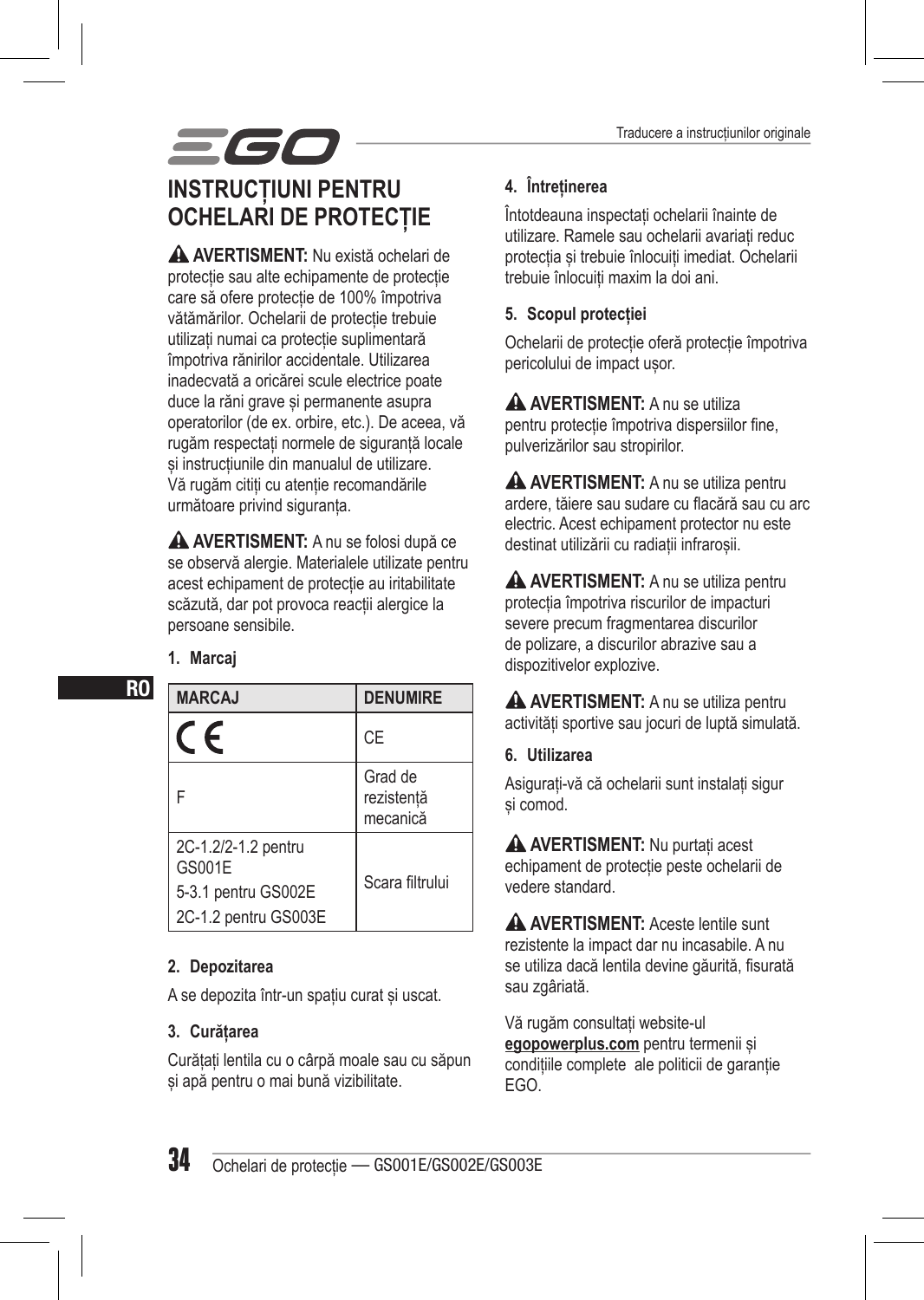RO (traducere a declarațieie originale de conformitate)

**DECLARAŢIE DE CONFORMITATE CE**

#### We, EGO Europe GmbH

Autenbachstraße 11, 71711 Steinheim an der Murr, Germany Producătorul, Parkson Safety Industrial Corp 16F-7, No.99, Sec.1, Xintai 5th Road, Xizhi Dist. New Taipei City, 22175 Taiwan

Declară că produsul **EGOTM OCHELARI DE PROTECȚIE GS001E/GS002E/GS003E** 

Respectă regulamentul **(UE) 2016/425**

Standarde și specificații tehnice menționate: **EN 166: 2001**

|        |                              | Organism notificat Certificat de examinare UE de tip | Adresa organismului notificat                                            |
|--------|------------------------------|------------------------------------------------------|--------------------------------------------------------------------------|
| GS001E |                              |                                                      | 56 Leslie Hough Way,<br>Salford, Manchester, M6                          |
| GS002E | INSPEC (NB 0194) PPE18161014 |                                                      | 6AJ, England                                                             |
|        | GS003E Alienor (NB 2754)     | N°2754/2597/085/03/20/0024                           | ZA du Sanital, 21 Rue<br>Albert Einstein, 86100<br>CHATELLERAULT. France |

RO

 $\epsilon$ 

Peter Melrose Dong Jianxun Director general EGO Europe GmbH Manager al calității la Chervon

\* (Reprezentat autorizat CHERVON și responsabil pentru documentaţia tehnică)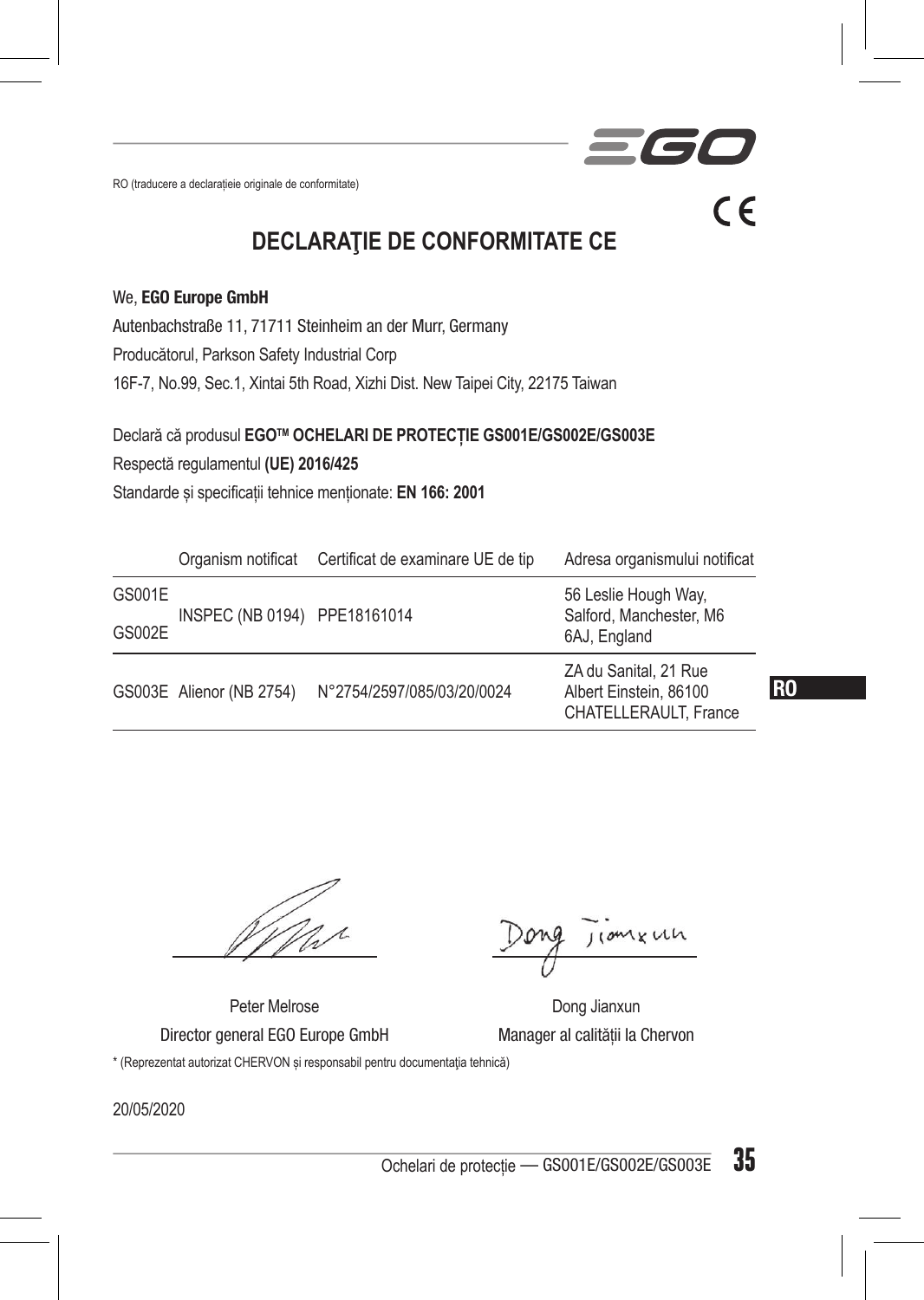## 561 **NAVODILA ZA VARNOSTNA OČALA**

 **OPOZORILO:** Nobena varnostna očala ali drugi varnostni pripomočki ne zagotavljajo 100-odstotne zaščite pred poškodbami. Varnostna očala se uporabljajo samo kot dodatna zaščita pred nenamernimi poškodbami. Nepravilna uporaba katerega koli električnega orodja lahko povzroči resne in trajne poškodbe upravljavca (npr. slepoto itd.). Upoštevajte lokalne varnostne predpise in navodila v uporabniškem priročniku. Natančno preberite naslednja varnostna priporočila.

 **OPOZORILO:** če opazite znake alergije, izdelka ne uporabljajte. Materiali, uporabljeni za ta zaščitna očala, imajo nizko raven draženja, vendar lahko povzročijo alergijske reakcije pri občutljivih posameznikih.

#### **1. Označevanje**

| <b>OZNAČEVANJE</b>                                            | <b>OZNAČBA</b>                 |
|---------------------------------------------------------------|--------------------------------|
| F                                                             | CE                             |
|                                                               | Razred<br>mehanske<br>trdnosti |
| 2C-1.2/2-1.2 za GS001E<br>5-3.1 za GS002E<br>2C-1.2 za GS003E | Lestvica<br>filtrirania        |

#### **2. Shranjevanje**

Očala hranite v čistem in suhem okolju.

#### **3. Čiščenje**

Za boljšo vidljivost leče čistite z mehko krpo ali z milom in vodo.

#### **4. Vzdrževanje**

Očala pred uporabo vedno preglejte. Poškodovani okvirji ali očala zmanjšujejo zaščito in jih je treba nemudoma zamenjati. Očala je treba zamenjati najmanj vsaki dve leti.

#### **5. Obseg zaščite**

Zaščitna očala nudijo zaščito pred svetlobnimi vplivi.

**A OPOZORILO:** Ne uporabljajte jih za zaščito pred meglicami, razpršili ali škroplieniem.

**A OPOZORILO:** Ne uporabljajte jih pri kurjenju, rezanju ali varjenju s spajkalnikom ali pri električnem (obločnem) varjenju. Ta zaščitni pripomoček ni namenjen za uporabo pri infrardečem sevanju.

 **OPOZORILO:** Ne uporabljajte jih za zaščito pred nevarnostjo močnih udarcev, kot so udarci zaradi razpada brusilnih plošč, abrazivnih diskov ali eksplozivnih naprav.

**A OPOZORILO:** Ne uporabljajte jih pri športu ali v simuliranih bojnih igrah.

**6. Uporaba**

Poskrbite, da se vam bodo očala varno in udobno prilegala.

 **OPOZORILO:** teh zaščitnih očal ne nosite čez standardna oftalmološka očala.

**A OPOZORILO:** Te leče so odporne proti udarcem, vendar niso nezlomljive. Očal ne uporabljajte, če so leče preluknjane, razpokane ali opraskane.

Za celotna pravila in pogoje garancijske politike družbe EGO obiščite spletno stran **egopowerplus.com** .

SL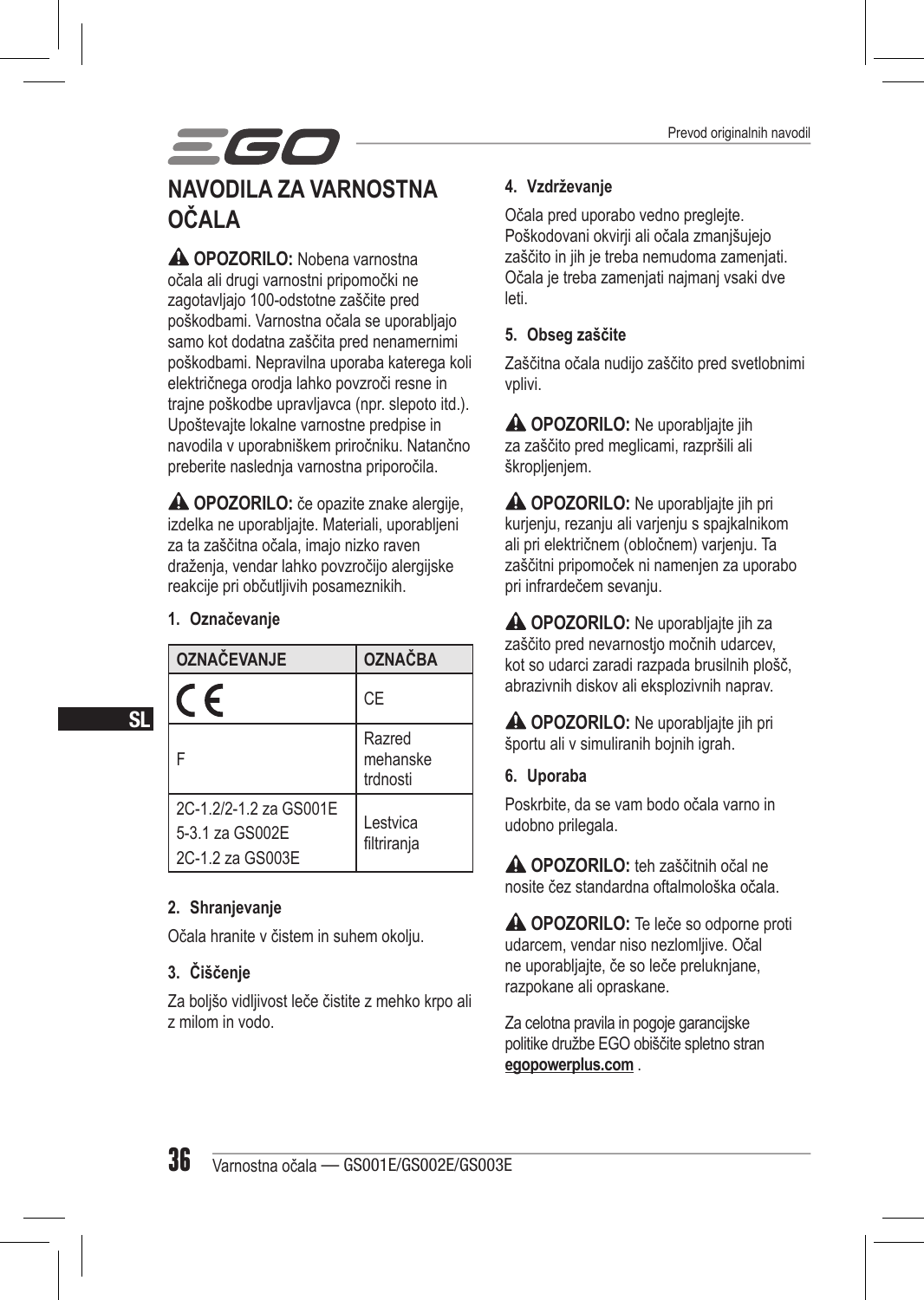SL (prevod originalne izjave o skladnosti )

 $C \in$ 

### **IZJAVA ES O SKLADNOSTI**

#### We, EGO Europe GmbH

Autenbachstraße 11, 71711 Steinheim an der Murr, Germany Proizvajalec, Parkson Safety Industrial Corp 16F-7, No.99, Sec.1, Xintai 5th Road, Xizhi Dist. New Taipei City, 22175 Tajvan

Izjavljamo, da je izdelek **VARNOSTNA OČALA EGOTM GS001E/GS002E/GS003E** 

Izpolnjuje zahteve uredbe **(EU) 2016/425**

Standardi in tehni**č**ne specifikacije, naveden v **EN 166:2001**

|        | Priglašeni organ             | Potrdilo o EU-pregledu tipa | Naslov priglašenega organa                                               |
|--------|------------------------------|-----------------------------|--------------------------------------------------------------------------|
| GS001E | INSPEC (NB 0194) PPE18161014 |                             | 56 Leslie Hough Way,<br>Salford, Manchester, M6                          |
| GS002E |                              |                             | 6AJ, England                                                             |
|        | GS003E Alienor (NB 2754)     | N°2754/2597/085/03/20/0024  | ZA du Sanital, 21 Rue<br>Albert Einstein, 86100<br>CHATELLERAULT. France |

SL

*xun* 

Peter Melrose Dong Jianxun Generalni direktor družbe EGO Europe GmbH Vodja kakovosti pri družbi Chervon \* (Pooblaščen predstavnik družbe CHERVON in odgovorni za tehnično dokumentacijo.)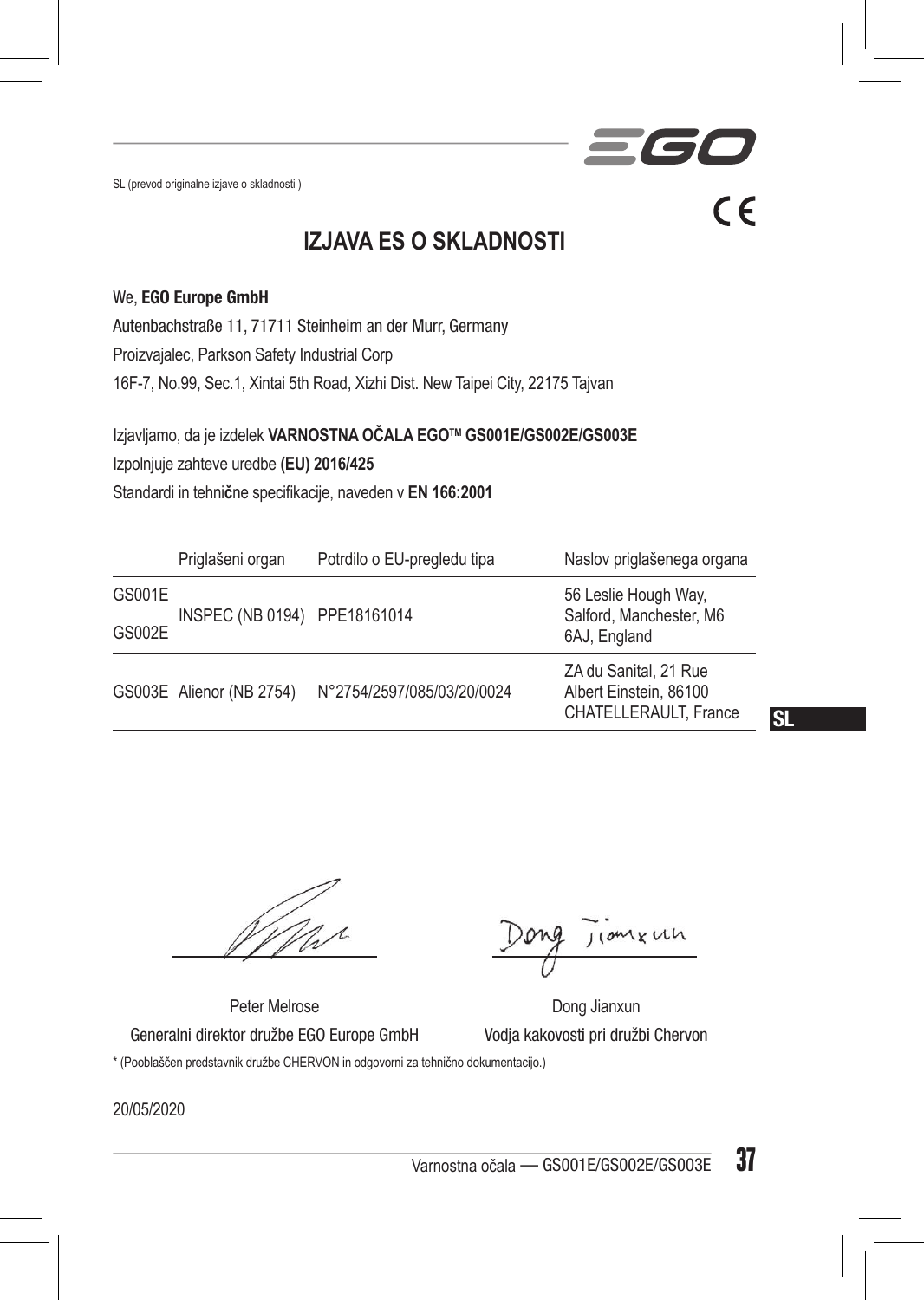## 560 **APSAUGINIŲ AKINIŲ IN-STRUKCIJA**

 **ĮSPĖJIMAS:** jokie apsauginiai akiniai ar kitos apsaugos priemonės neužtikrina 100 % apsaugos nuo traumų. Apsauginius akinius derėtų naudoti tik kaip papildomą apsaugos priemonę nuo atsitiktinių traumų. Netinkamai naudodamiesi bet kokiu elektriniu įrankiu operatoriai gali patirti sunkias nepagydomas traumas (pvz., apakti). Todėl laikykitės savo vietos saugos teisės aktų ir operatoriaus vadovo instrukcijų. Atidžiai perskaitykite toliau tekste pateikiamas saugos rekomendacijas.

 **ĮSPĖJIMAS:** nenaudoti, jei pastebima alergija. Šiai apsaugai gaminti naudojamos mažai jautrinančios medžiagos, tačiau jautriems asmenims jos gali sukelti alergines reakcijas.

#### **1. Ženklinimas**

LT

| <b>ŽENKLINIMAS</b>                                        | <b>PAVADINIMAS</b>               |
|-----------------------------------------------------------|----------------------------------|
| F                                                         | <b>CE</b>                        |
|                                                           | Mechaninio<br>atsparumo<br>klasė |
| 2C-1.2 / 2-1.2. GS001E<br>5-3.1, GS002E<br>2C-1.2, GS003E | Filtro klasė                     |

#### **2. Sandėliavimas**

Laikyti švarioje sausoje vietoje.

#### **3. Valymas**

Norėdami geresnio matomumo lęšius valykite minkštu audeklu arba muilu ir vandeniu.

#### **4. Techninė priežiūra**

Visada prieš naudodami patikrinkite akinius. Pažeidus rėmelius ar stikliukus sumažėja apsaugos laipsnis ir reikia nedelsiant pakeisti akinius. Akinius reikia keisti ne rečiau kaip kas dvejus metus.

#### **5. Apsaugos apimtis**

Apsauginiai akiniai apsaugo nuo ryškios šviesos keliamo pavojaus.

**A ISPĖJIMAS:**Nenaudokite apsaugai nuo miglos, čiurkšlių ar aptaškymo.

 **ĮSPĖJIMAS:**Nenaudokite degindami, pjaudami ar suvirindami dujiniu degikliu ar elektriniu (lankiniu) suvirinimo aparatu. Ši apsaugos priemonė neskirta naudoti esant infraraudonajai spinduliuotei.

 **ĮSPĖJIMAS:**Nenaudokite apsaugai nuo stiprių smūgių pavojų, tokių kaip atskilusių dalių nuo šlifavimo diskų ar sprogių įrenginių.

**A ISPĖJIMAS:**Nenaudokite sportui ar kovu imitavimo žaidimams.

#### **6. Naudojimas**

Užtikrinkite, kad akiniai laikytųsi patikimai ir patogiai.

**A ISPĖJIMAS:** šių apsauginių akinių negalima dėti ant įprastų akinių viršaus.

 **ĮSPĖJIMAS:** Šie akiniai atsparūs smūgiams, bet nėra nedūžtantys. Nenaudokite akinių, jei lęšiuose yra įdaužų, įtrūkimų ar subraižymų.

Visas EGO sąlygas skaitykite interneto svetainėje **egopowerplus.com** garantijos sąlygos.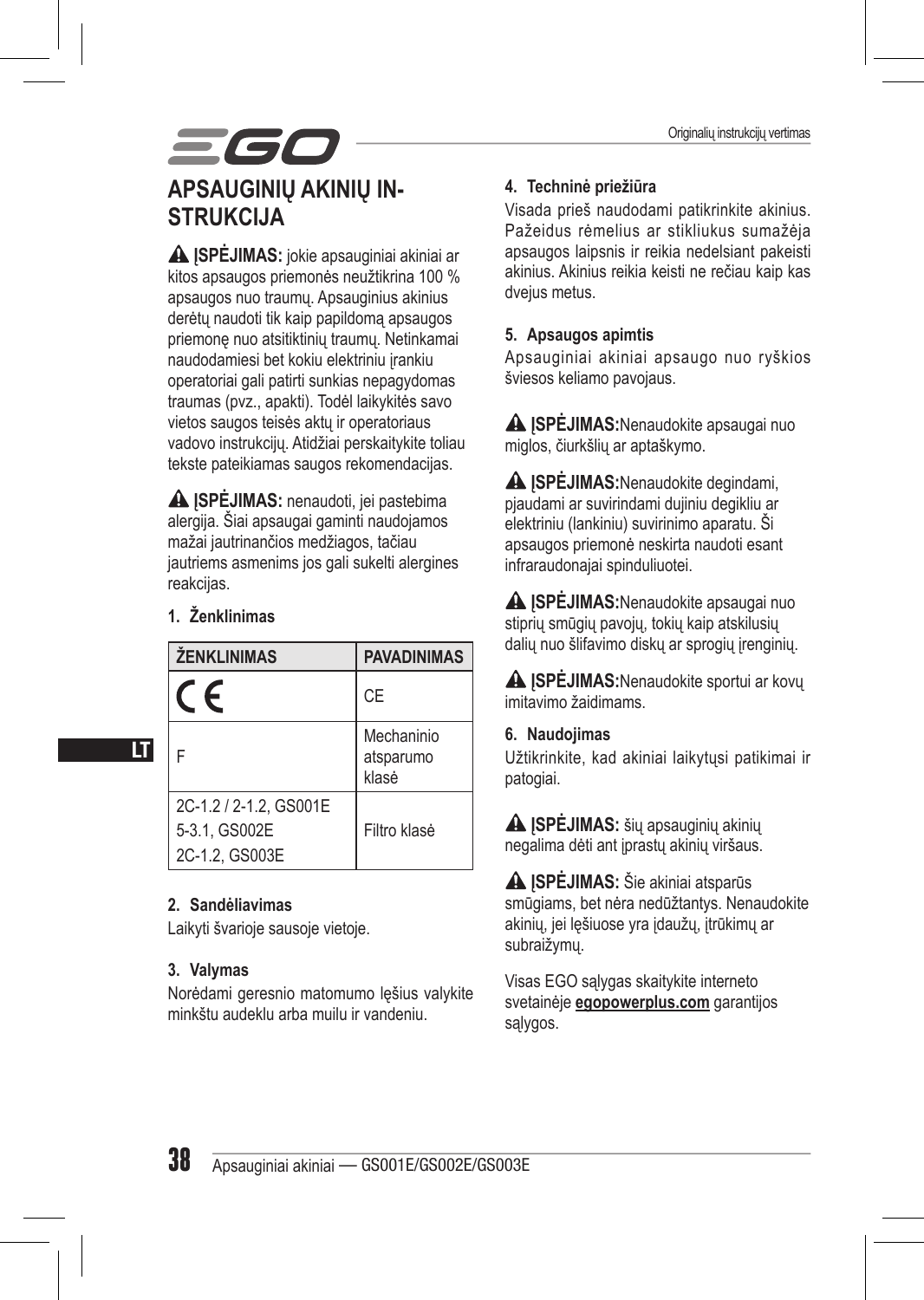LT (atitikties deklaracijos originalo vertimas)

**EB ATITIKTIES DEKLARACIJA**

#### We, EGO Europe GmbH

Autenbachstraße 11, 71711 Steinheim an der Murr, Germany

Gamintojas, "Parkson Safety Industrial Corp"

16F-7, No.99, Sec.1, Xintai 5th Road, Xizhi Dist. New Taipei City, 22175 Taivanas

Pareiškia, kad **EGOTM APSAUGINIAI AKINIAI GS001E / GS002E / GS003E** 

Atitinka (ES) reglamentui **2016/425**

Standartų ir specifikacijų nuoroda: **EN 166:2001**

|        |                              | Notifikuotoji istaiga ES tipo tyrimo sertifikatas | Notifikuotosios istaigos adresas                                         |
|--------|------------------------------|---------------------------------------------------|--------------------------------------------------------------------------|
| GS001E | INSPEC (NB 0194) PPE18161014 |                                                   | 56 Leslie Hough Way, Salford,<br>Manchester, M6 6AJ, England             |
| GS002E |                              |                                                   |                                                                          |
|        | GS003E Alienor (NB 2754)     | N°2754/2597/085/03/20/0024                        | ZA du Sanital, 21 Rue<br>Albert Einstein, 86100<br>CHATELLERAULT. France |

LT

nxun

**IC** 

 $\epsilon$ 

Peter Melrose Dong Jianxun "EGO Europe GmbH" vykdomasis direktorius "Chervon" kokybės vadovas \* (CHERVON įgaliotasis atstovas ir už techninę dokumentaciją atsakingas asmuo)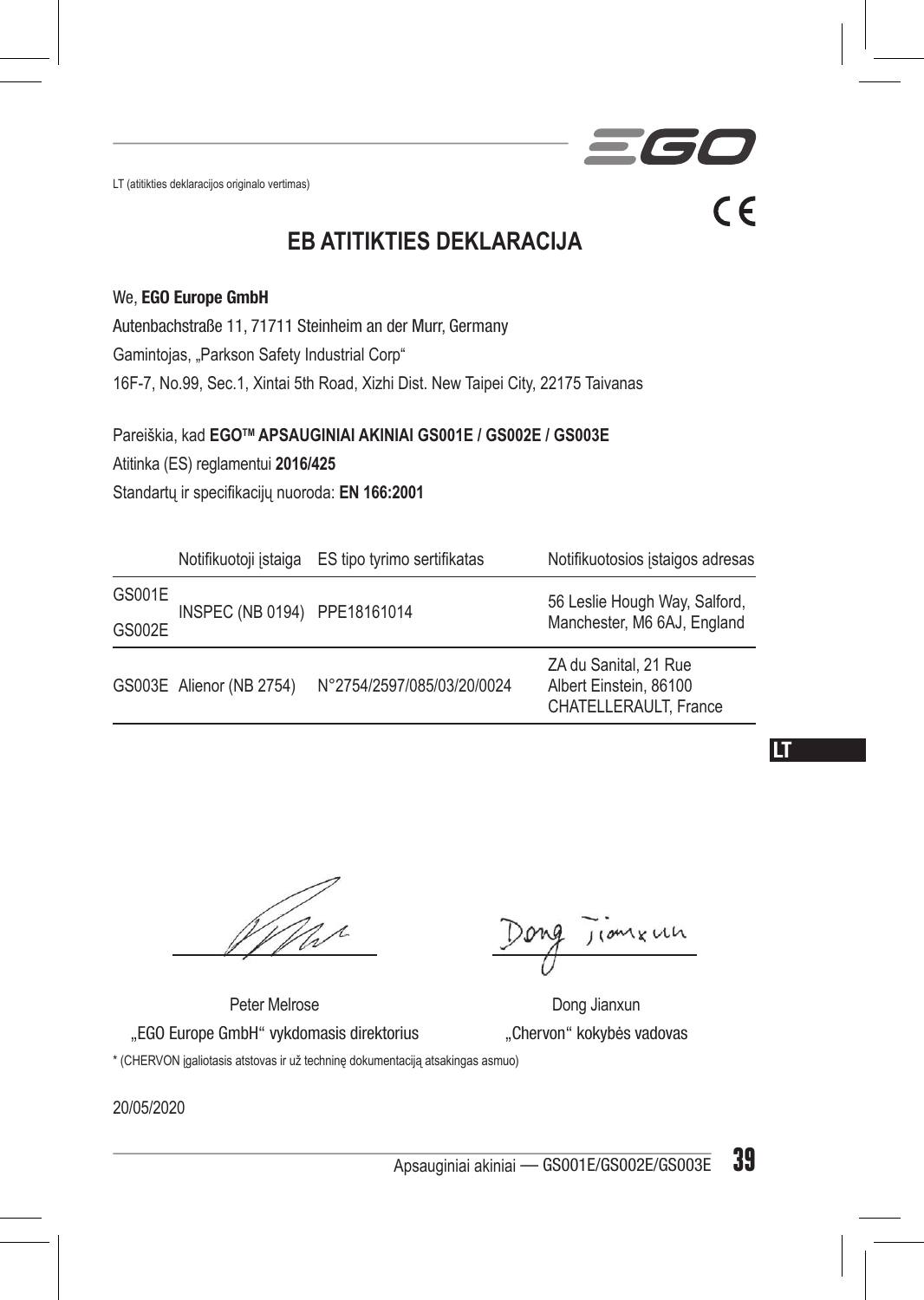## 560 **AIZSARGBRILLU LIETOŠANAS INSTRUKCIJA**

**A BRĪDINĀJUMS!** Nedz aizsargbrilles, nedz arī citi aizsarglīdzekļi nespēj nodrošināt 100 % aizsardzību pret traumām. Aizsargbrilles izmanto vienīgi papildu aizsardzībai pret nejaušu traumu gūšanu. Jebkura elektroinstrumenta nepareizas ekspluatēšanas rezultātā operatori var gūt nopietnu un neatgriezenisku traumu (piemēram, var iestāties aklums u.c. veida traumas). Tāpēc, lūdzu, ievērojiet vietējos drošības noteikumus un operatora rokasgrāmatā sniegtos norādījumus. Lūdzu, uzmanīgi izlasiet šos drošības ieteikumus.

 **BRĪDINĀJUMS!** Nelietot, ja parādās alerģija. Šim aizsarglīdzeklim izmantotie materiāli ir viegli kairinātāji, tomēr jutīgiem cilvēkiem var izraisīt alerģiskas reakcijas.

#### **1. Marķēšana**

| <b>MARKĒŠANA</b>                                                                | <b>APZĪMĒJUMS</b>                 |
|---------------------------------------------------------------------------------|-----------------------------------|
| $\epsilon$                                                                      | CE                                |
|                                                                                 | Mehāniskās<br>izturības<br>pakāpe |
| 2C-1.2/2-1.2 modelim<br>GS001E<br>5-3.1 modelim GS002E<br>2C-1.2 modelim GS003E | Filtra<br>aizsardzības<br>līmenis |

#### **2. Uzglabāšana**

Uzglabāt tīrā un sausā vietā.

#### **3. Tīrīšana**

Lai iegūtu labāku redzamību, tīrīt lēcas ar mīkstu drāniņu vai ziepjūdeni.

#### **4. Maintenance Maintenance**

Vienmēr pirms lietošanas pārbaudīt briļļu stiklus. Bojāti briļļu rāmji vai stikli samazina aizsardzību un tos ir nekavējoties jānomaina. Briļļu stikli jānomaina vismaz reizi divos gados.

#### **5. Aizsardzības joma**

Aizsargbrilles nodrošina aizsardzību no viegla trieciena briesmām.

 **BRĪDINĀJUMS!** Neizmantot aizsardzībai pret miglas, aerosolu vai šļakatu iedarbību.

 **BRĪDINĀJUMS!** Neizmantot dedzināšanas, griešanas vai metināšanas laikā ar lodlampām vai elektriskās (ARC) metināšanas laikā. Šis aizsarglīdzeklis nav paredzēts lietošanai kopā ar infrasarkano starojumu.

 **BRĪDINĀJUMS!** Neizmantot aizsardzībai pret smaga trieciena briesmām, piemēram, darbam ar slīpripu, abrazīvu disku vai sprāgstošām vielām.

 **BRĪDINĀJUMS!** Neizmantot sporta vai kaujas simulācijas spēlēm.

#### **6. Lietošana**

Paredzētas drošai un ērtai lietošanai.

 **BRĪDINĀJUMS!** Nevalkāt šo aizsarglīdzekli uz parastajām optiskajām brillēm.

 **BRĪDINĀJUMS!** Šīs lēcas ir triecienizturīgas, tomēr tās var salūzt. Nelietot, ja lēcās parādījušās sīkas bedrītes, tās ir ieplaisājušas vai saskrāpētas.

Lūdzu, apmeklējiet tīmekļa vietni **egopowerplus.com**, kur pieejama pilna EGO noteikumu versija garantijas politika.

LV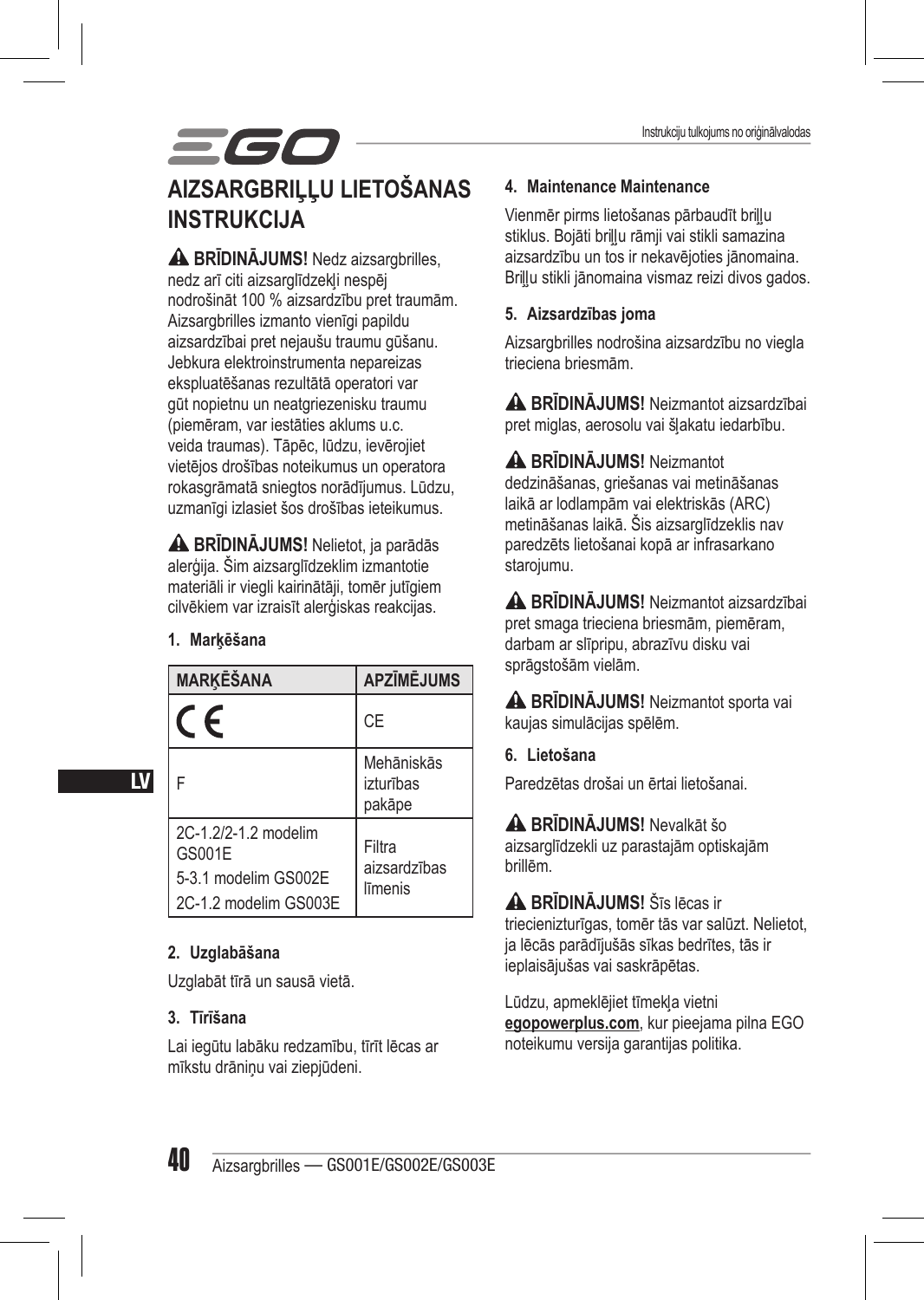LV (oriģinālās atbilstības deklarācijas tulkojums)

### EK ATBILSTĪBAS DEKLARĀCIJA

#### We, EGO Europe GmbH

Autenbachstraße 11, 71711 Steinheim an der Murr, Germany Ražotājs: Parkson Safety Industrial Corp 16F-7, Nr. 99, Sec.1, Xintai 5th Road, Xizhi Dist. New Taipei City, 22175, Taivāna

Apliecinām, ka izstrādājuma **EGOTM AIZSARGBRIĻĻU GS001E/GS002E/GS003**  Tas atbilst regulai **(ES) 2016/425** Minētie standarti un tehniskā specifikācija: **EN 166:2001**

|        |                              | Pazinotā institūcija ES tipa pārbaudes sertifikāts | Pazinotās institūcijas adrese                                            |
|--------|------------------------------|----------------------------------------------------|--------------------------------------------------------------------------|
| GS001E | INSPEC (NB 0194) PPE18161014 |                                                    | 56 Leslie Hough Way,<br>Salford, Manchester, M6                          |
| GS002E |                              |                                                    | 6AJ, England                                                             |
|        | GS003E Alienor (NB 2754)     | N°2754/2597/085/03/20/0024                         | ZA du Sanital, 21 Rue<br>Albert Einstein, 86100<br>CHATELLERAULT. France |

#### **LV**

1 x un

- 16

 $\epsilon$ 

Peter Melrose Dong Jianxun "EGO Europe GmbH" ģenerāldirektors Chervon kvalitātes nodaļas vadītājs

\* (Pilnvarotais CHERVON pārstāvis un atbildīgais par tehnisko dokumentāciju)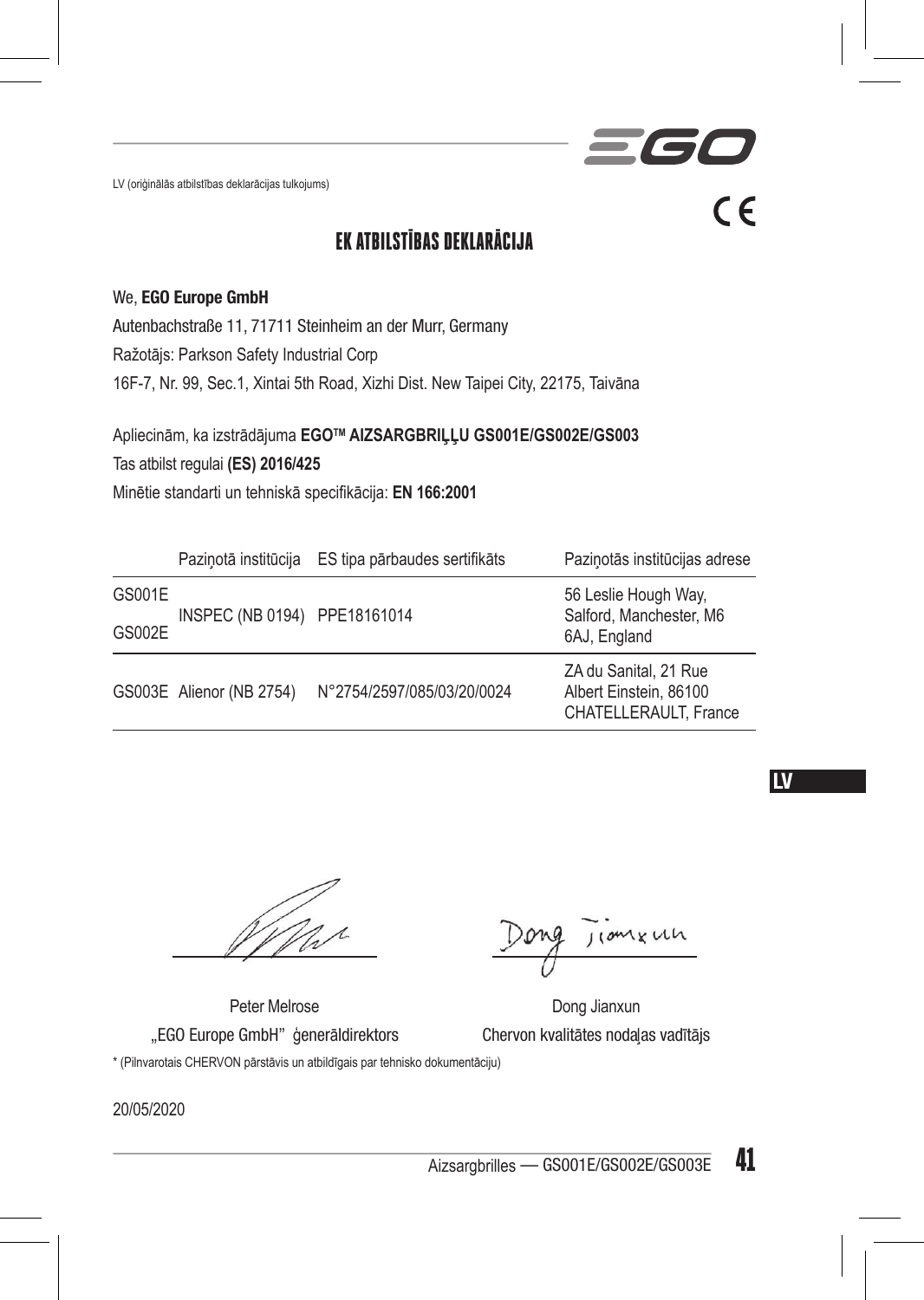## *=60* **ΟΔΗΓΊΕΣ ΓΙΑ ΓΥΑΛΙΆ ΑΣΦΑΛΕΊΑΣ**

 **ΠΡΟΕΙΔΟΠΟΙΗΣΗ:** Δεν υπάρχουν γυαλιά ή άλλα προστατευτικά που να παρέχουν 100% προστασία έναντι τραυματισμών. Τα γυαλιά προστασίας πρέπει να χρησιμοποιούνται μόνο ως επιπρόσθετη προστασία από τυχαίο τραυματισμό. Η ακατάλληλη λειτουργία οποιουδήποτε ηλεκτρικού εργαλείου μπορεί να επιφέρει σοβαρό και μόνιμο τραυματισμό στους χειριστές (π.χ. τύφλωση κ.λπ.). Για το λόγο αυτό τηρείτε τις τοπικές διατάξεις ασφάλειας και τις οδηγίες στο εγχειρίδιο χειριστή. Διαβάστε προσεκτικά τις ακόλουθες συστάσεις ασφάλειας.

#### **ΠΡΟΕΙΔΟΠΟΙΗΣΗ:** Να μη

χρησιμοποιηθούν σε περίπτωση αλλεργικής αντίδρασης. Τα υλικά που έχουν χρησιμοποιηθεί σε αυτόν τον εξοπλισμό προστασίας έχουν μικρή πιθανότητα να προκαλέσουν ερεθισμούς, ωστόσο θα μπορούσαν να προκαλέσουν αλλεργικές αντιδράσεις σε υπερευαίσθητα άτομα.

#### **1. Σήμανση**

GR

| ΣΗΜΑΝΣΗ                                                         | ΟΝΟΜΑΣΙΑ                      |
|-----------------------------------------------------------------|-------------------------------|
| F                                                               | CE                            |
| F                                                               | Βαθμός<br>μηχανικής<br>ισχύος |
| C-1.2/2-1.2 για GS001E<br>5-3.1 yia GS002E<br>2C-1.2 για GS003E | Κατηγορία<br>φίλτρου          |

#### **2. Αποθήκευση**

Αποθηκεύετε σε καθαρό και ξηρό μέρος.

#### **3. Καθαρισμός**

Καθαρίζετε το φακό με ένα μαλακό πανί ή σαπουνάδα για καλύτερη ορατότητα.

#### **4. Συντηρηση**

Ελέγχετε πάντα τα γυαλιά πριν τη χρήση. Τα φθαρμένα πλαίσια ή γυαλιά μειώνουν την προστασία και πρέπει να αντικαθίστανται αμέσως. Τα γυαλιά πρέπει να αντικαθίστανται τουλάχιστον κάθε δύο χρόνια.

#### **5. Εύρος προστασίας**

Τα προστατευτικά γυαλιά παρέχουν προστασία από επιπτώσεις ακτινοβολίας.

 **ΠΡΟΕΙΔΟΠΟΙΗΣΗ:** Μη χρησιμοποιείτε για προστασία έναντι νεφελωμάτων, ψεκαζόμενων ειδών και πιτσιλισμάτων.

 **ΠΡΟΕΙΔΟΠΟΙΗΣΗ:** Μη χρησιμοποιείτε για κάψιμο, κοπή ή συγκόλληση με δαυλούς ή για ηλεκτρική συγκόλληση (τόξου). Αυτό το προστατευτικό δεν προορίζεται για χρήση με ακτινοβολία υπερύθρων.

 **ΠΡΟΕΙΔΟΠΟΙΗΣΗ:** Μη χρησιμοποιείτε για προστασία έναντι σοβαρών κινδύνων κρούσεων όπως σε τροχούς λείανσης από τους οποίους εκτοξεύονται θραύσματα, σε τριβικούς δίσκους ή σε συσκευές με δυνατότητα έκρηξης.

 **ΠΡΟΕΙΔΟΠΟΙΗΣΗ:** Μη χρησιμοποιείτε στον αθλητισμό ή σε προσομοίωση πολεμικών παιχνιδιών.

**6. Χρήση**

Διασφαλίζετε μια ασφαλή και άνετη εφαρμογή.

 **ΠΡΟΕΙΔΟΠΟΙΗΣΗ:** Μη φοράτε τον εξοπλισμό προστασίας πάνω από τυπικά οφθαλμικά γυαλιά.

 **ΠΡΟΕΙΔΟΠΟΙΗΣΗ:** Αυτοί οι φακοί έχουν αντοχή σε κρούσεις αλλά δεν είναι άθραυστοι. Μη χρησιμοποιείτε εάν ο φακός έχει βαθουλώματα, ραγίσματα ή γδαρσίματα.

Επισκεφθείτε την ιστοσελίδα **egopowerplus.com** για όλους τους όρους και τις προϋποθέσεις της EGO πολιτική εγγύησης.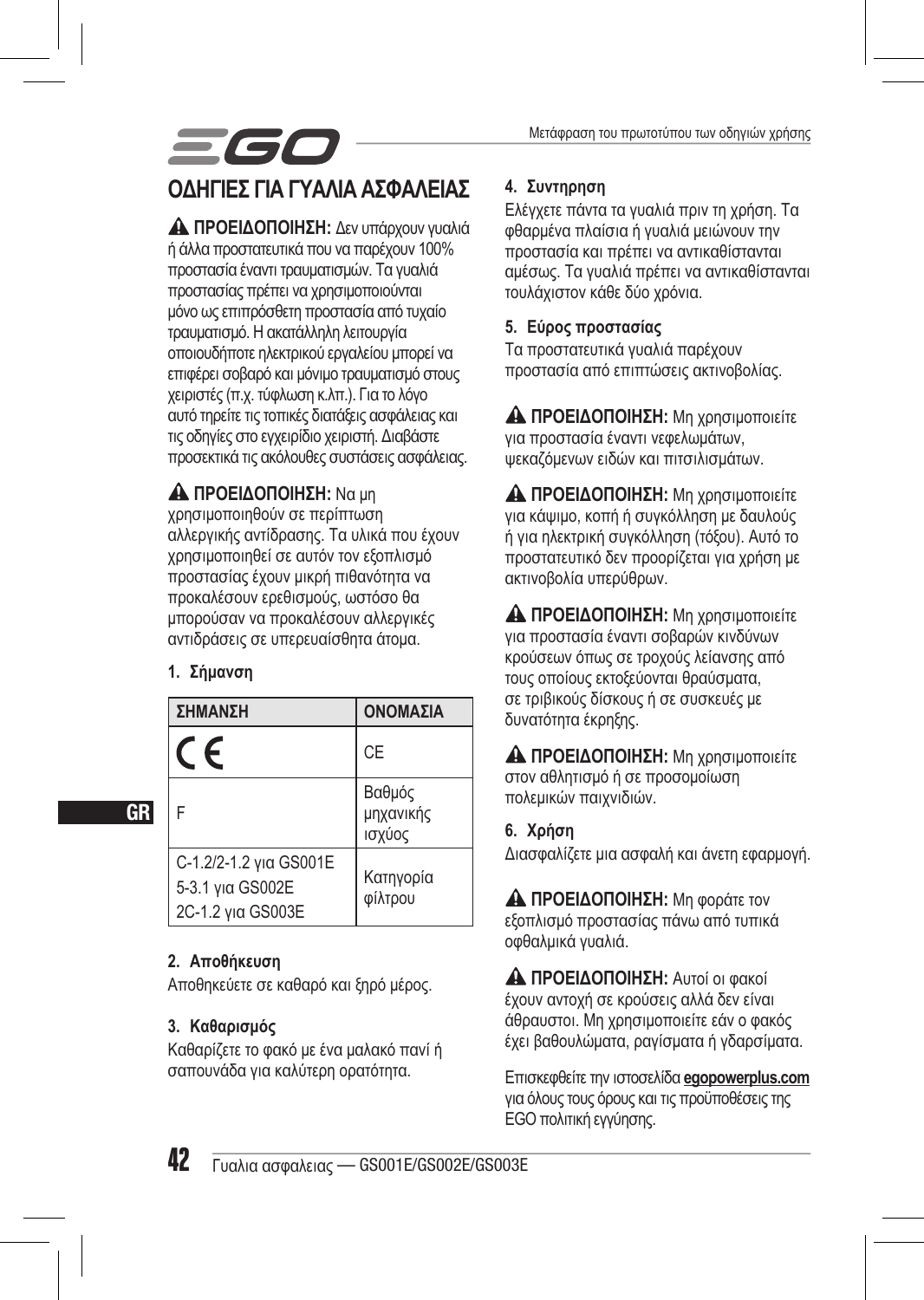GR (μετάφραση του πρωτότυπου κειμένου της Δήλωσης συμμόρφωσης)

### **ΔΗΛΩΣΗ ΣΥΜΜΟΡΦΩΣΗΣ ΕΚ**

#### We, EGO Europe GmbH

Autenbachstraße 11, 71711 Steinheim an der Murr, Germany

Ο κατασκευαστής, Parkson Safety Industrial Corp

16F-7, No.99, Sec.1, Xintai 5th Road, Xizhi Dist. New Taipei City, 22175 Ταϊβάν

Δηλώνει ότι το προϊόν **ΓΥΑΛΙΑ ΠΡΟΣΤΑΣΙΑΣ EGOTM GS001E/GS002E/GS003E**

Συμμορφώνεται με τον κανονισμό **(ΕΕ) 2016/425**

Πρότυπα και τεχνικά χαρακτηριστικά στα οποία γίνεται αναφορά: **EN 166:2001**

|        | Κοινοποιημένος<br>οργανισμός | Πιστοποιητικό εξέτασης<br>τύπου ΕΕ | Διεύθυνση κοινοποιημένου<br>οργανισμού                                   |
|--------|------------------------------|------------------------------------|--------------------------------------------------------------------------|
| GS001E | INSPEC (NB 0194) PPE18161014 |                                    | 56 Leslie Hough Way,<br>Salford, Manchester, M6                          |
| GS002E |                              |                                    | 6AJ, England                                                             |
|        | GS003E Alienor (NB 2754)     | N°2754/2597/085/03/20/0024         | ZA du Sanital, 21 Rue<br>Albert Einstein, 86100<br>CHATELLERAULT. France |

Peter Melrose Dong Jianxun Διευθύνων Σύμβουλος της EGO Europe GmbH Διευθυντής ποιότητας της Chervon

\* (Εξουσιοδοτημένος εκπρόσωπο της CHERVON και υπεύθυνος για την τεχνική τεκμηρίωση)

20/05/2020



 $\epsilon$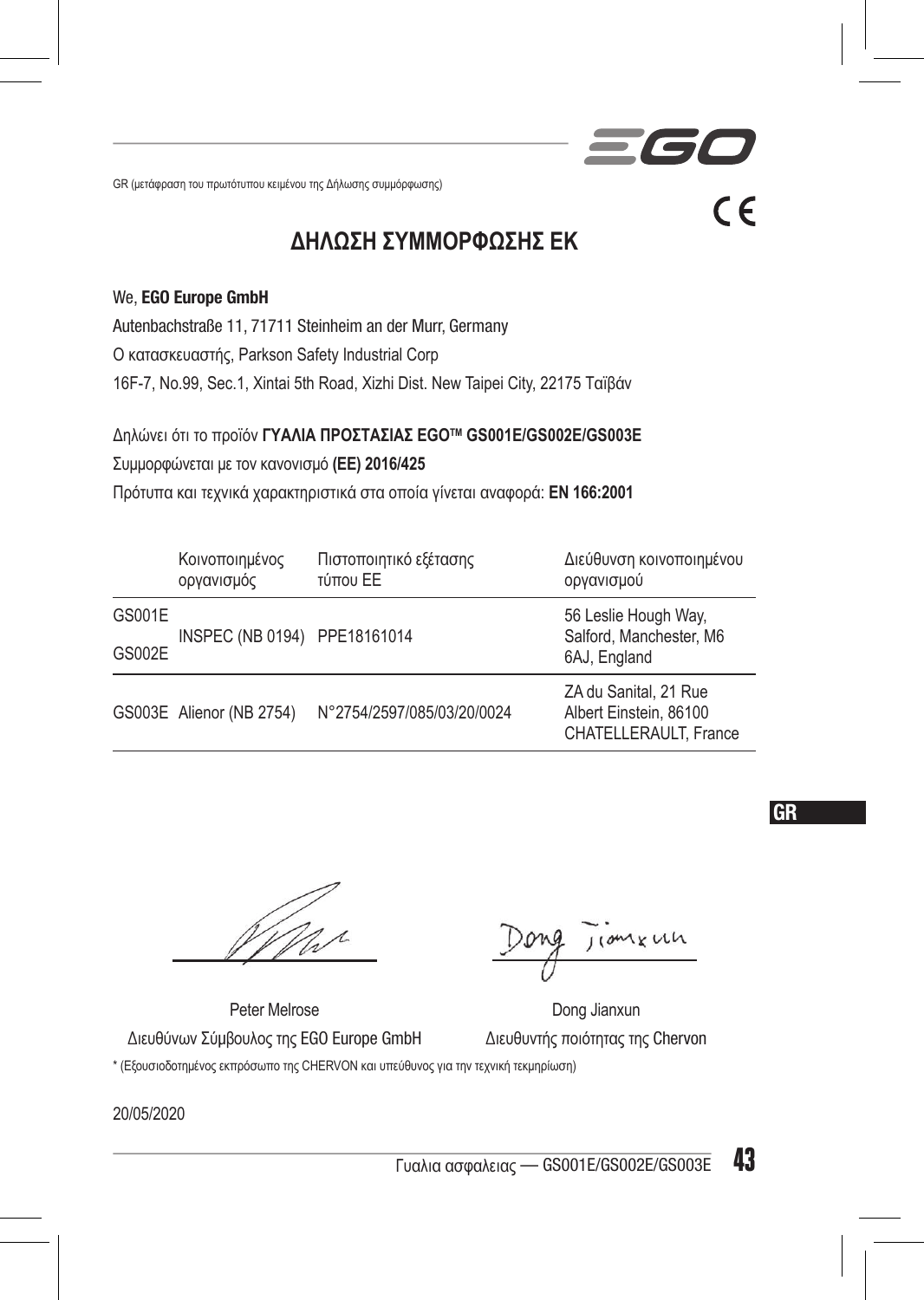

 **UYARI:** Koruyucu gözlükler veya diğer koruyucular yaralanmalara karşı %100 koruma sağlayamaz. Koruyucu gözlükler sadece kaza sonucu oluşan yaralanmalara karşı ek koruma olarak kullanılmalıdır. Herhangi bir elektrikli el aletinin hatalı çalışması operatörlerde ciddi ve kalıcı yaralanmalara (körlük, vb.) neden olabilir. Bu nedenle, lütfen yerel güvenlik yönetmeliklerini ve kullanma kılavuzundaki talimatları izleyin. Lütfen aşağıdaki güvenlik önerilerini dikkatle okuyun.

 **UYARI:** Alerji belirtisi görülürse kullanmayın. Bu koruyucu için kullanılan malzemeler düşük iritasyon seviyesine sahiptir ancak alerjiye eğilimli kişilerde alerjik reaksiyonlara sebebiyet verebilirler.

#### **1. İşaret**

| <b>İSARET</b>                                                       | <b>TANIM</b>                   |
|---------------------------------------------------------------------|--------------------------------|
| $\epsilon$                                                          | CE                             |
| F                                                                   | Mekanik<br>dayanım<br>derecesi |
| GS001E için 2C-1.2/2-1.2<br>GS002E icin 5-3.1<br>GS003E için 2C-1.2 | Filtre Ölçeği                  |

#### **2. Saklama**

TR

Temiz ve kuru bir yerde saklayın.

#### **3. Temizlik**

Daha iyi bir görüş için, lensleri yumuşak bir bez veya sabun ve suyla temizleyin.

#### **4. Bakım**

Kullanmadan önce daima gözlükleri kontrol edin. Hasar gören çerçeveler veya gözlükler korumayı azaltır ve derhal değiştirilmelidir. Gözlükler en az iki yılda bir değiştirilmelidir.

#### **5. Koruma kapsamı**

Işık etki tehlikesine karşı koruma sağlayan koruyucu gözlük.

**A UYARI:** Buhar, sprey veya sıçramalara karşı koruma için kullanmayın.

**A UYARI:** Yakma, kesim veya torc yeya elektrik (ark) kaynağı ile kaynak yapmak için kullanmayın. Bu koruyucu, kızılötesi radyasyonla kullanım için tasarlanmamıştır.

 **UYARI:** Taşlama disklerini, zımpara disklerini veya patlayıcı cihazları parçalamak gibi ciddi darbe tehlikelerine karşı koruma için kullanmayın.

**A UYARI:** Spor veya simulasyon dövüş oyunları için kullanmayın.

**6. Kullanım**

Gözlüğü güvenli ve rahat bir şekilde takın.

**A UYARI:** Koruyucu standart oftalmik gözlüklerin üzerine takmayın.

 **UYARI:**Gözlük lensleri darbelere dayanıklıdır ancak kırılmaz değildir. Lensler çukurlaşmış, çatlak veya çizilmişse kullanmayın.

EGO'ya ait tüm hüküm ve koşullar için, lütfen **egopowerplus.com** adresindeki web sitemizi ziyaret edin garanti politikası.

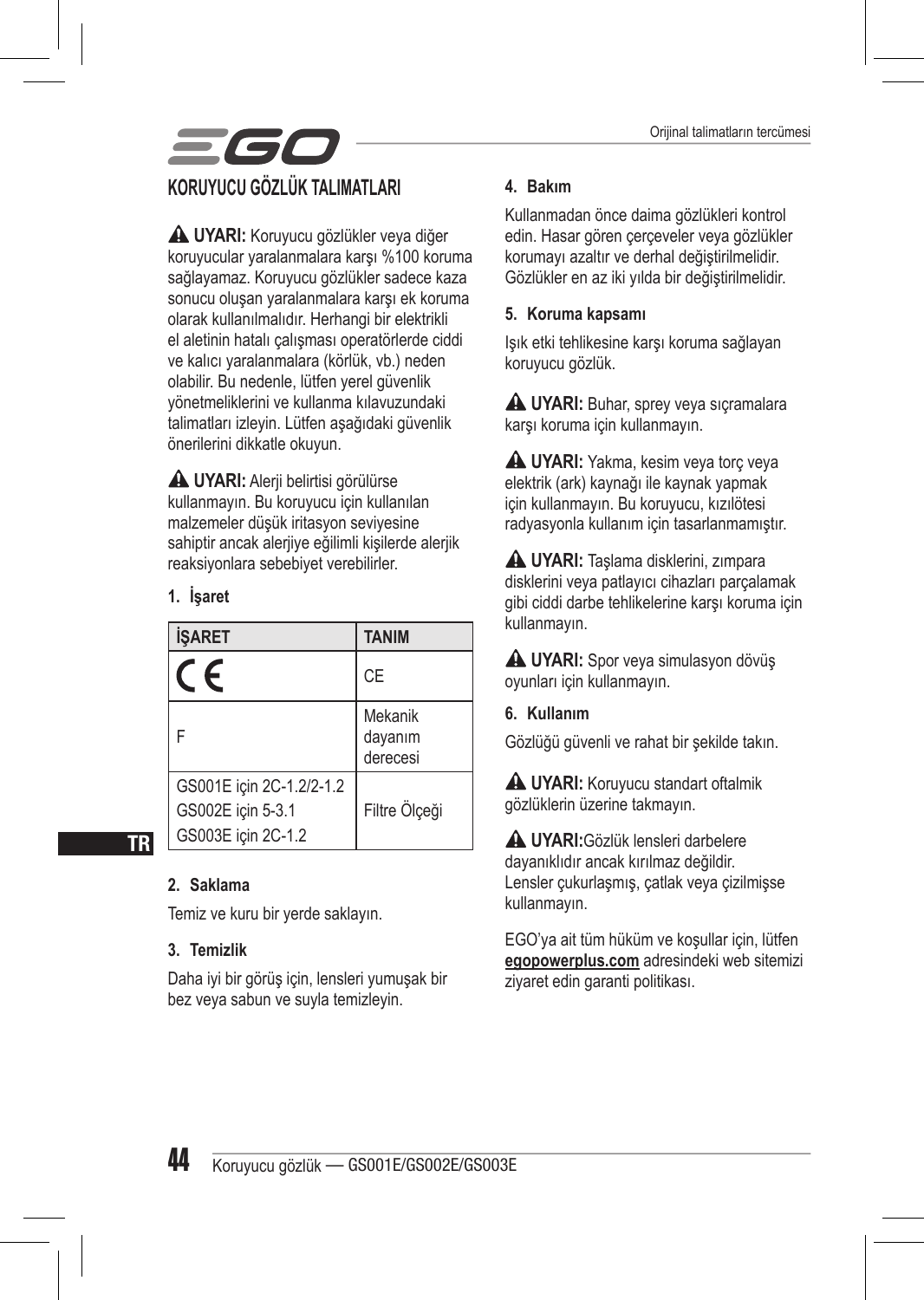TR (Orijinal Uygunluk beyanının tercümesi)



#### We, EGO Europe GmbH

Autenbachstraße 11, 71711 Steinheim an der Murr, Germany Üretici, Parkson Safety Industrial Corp 16F-7, No.99, Sec.1, Xintai 5th Road, Xizhi Dist. New Taipei City, 22175 Tayvan

**EGOTM EMNİYET GÖZLÜKLERİ GS001E/GS002E/GS003E** ürününün

**(AB) 2016/425** düzenlemesine uygundur.

**EN 166:2001**'de belirtilen standart ve teknik özelliklere uygun olduğunu beyan eder.

|        | Onaylanmış kuruluş       | AT tip inceleme sertifikası | Onaylanmış kuruluş adresi                                                |
|--------|--------------------------|-----------------------------|--------------------------------------------------------------------------|
| GS001E | INSPEC (NB 0194)         | PPE18161014                 | 56 Leslie Hough Way,<br>Salford, Manchester, M6                          |
| GS002E |                          |                             | 6AJ, England                                                             |
|        | GS003E Alienor (NB 2754) | N°2754/2597/085/03/20/0024  | ZA du Sanital, 21 Rue<br>Albert Einstein, 86100<br>CHATELLERAULT. France |

Peter Melrose Dong Jianxun EGO Europe GmbH Yönetici Müdürü Chervon Kalite Müdürü \* (CHERVON yetkili temsilcisi ve teknik belgeleme sorumlusu)

20/05/2020

110mxun

 $\blacksquare$ 

 $\epsilon$ 

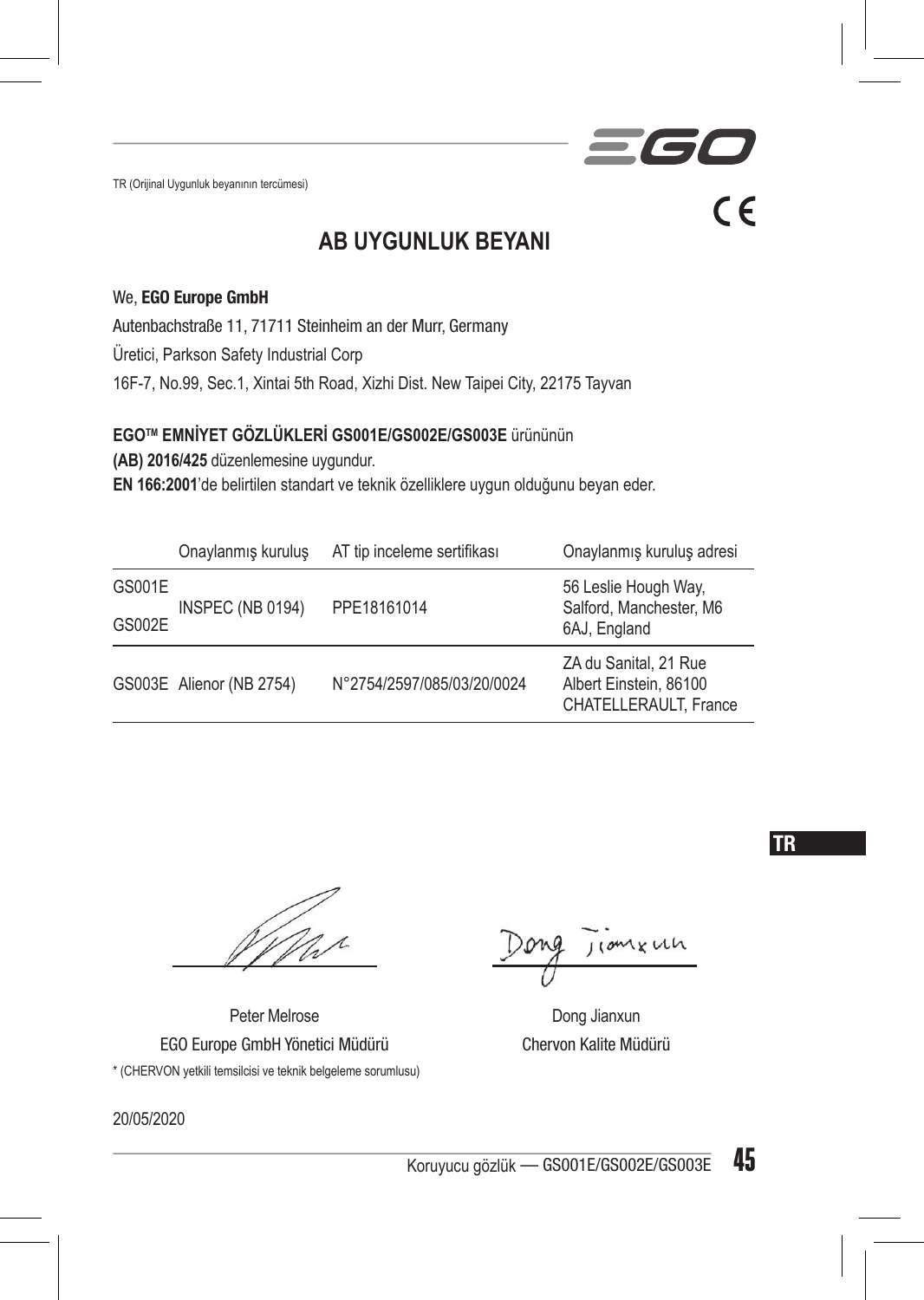## 561 **KAITSEPRILLIDE KASUTUS-JUHEND**

 **HOIATUS:** Kaitseprillid ja muud kaitsevahendid ei taga 100%-list kaitset vigastuste eest. Kaitseprille tuleb kasutada täiendava kaitsevahendina juhuslike vigastuste ennetamisel. Elektrilise tööriista ebaõige kasutamise tagajärjeks võib olla seadme kasutaja tõsine ja püsiv vigastus (nt. pimedus jne). Seega, palun järgige kohalikke ohutusnõudeid ja kasutusjuhendis esitatud juhiseid. Palun lugege hoolikalt järgnevaid ohutusjuhiseid.

 **HOIATUS:** Allergia esinemisel lõpetada kasutamine. Kaitsevarustuses kasutatavate materjalide ärritav toime on madal, kuid need võivad põhjustada allergilisi reaktsioone vastuvõtlikel inimestel.

#### **1. Märgistus**

| <b>MAMÄRGIS-</b><br><b>TUSARKING</b>                                      | <b>OTSTARVE</b>             |
|---------------------------------------------------------------------------|-----------------------------|
| F                                                                         | CE                          |
| F                                                                         | Mehaaniline<br>tugevusklass |
| 2C-1.2/2-1.2 GS001E<br>puhul<br>5-3,1 GS002E puhul<br>2C-1,2 GS003E puhul | Filtri skaala               |

#### **2. Hoiustamine**

ET

Hoiustage puhtas ja kuivas kohas.

#### **3. Puhastamine**

Nähtavuse parandamiseks puhastage läätse pehme lapi või seebi ja veega.

#### **4. Hooldus**

Kontrollige prille alati enne kasutamist. Kahjustunud raamid või klaasid vähendavad kaitsefunktsiooni ning prillid tuleb koheselt välja vahetada. Klaasid tuleb vahetada välja vähemalt iga kahe aasta tagant.

#### **5. Kaitse ulatus**

Silmakaitsevahendid pakuvad kaitset valgusest tingitud ohtude eest.

 **HOIATUS:** Ärge kasutage neid kaitseks niiskuse, piiskade või pritsmete eest.

 **HOIATUS:** Ärge kasutage neid põletite või elektri(kaar)keevitusseadmetega põletamisel, lõikamisel või keevitamisel. See kaitsevahend ei ole mõeldud kasutamiseks infrapunakiirguses.

 **HOIATUS:** Ärge kasutage neid kaitseks suure energiaga mõju, nt. lihvketastelt või lõhkeseadeldistest paiskuvate kildude eest.

 **HOIATUS:** Ärge kasutage neid sportimisel või simuleeritud võitlusmängudes.

#### **6. Kasutamine**

Veenduge, et toode on ees kindlalt ja mugavalt.

 **HOIATUS:** Ärge kandke kaitsevahendeid standardsete oftalmoloogiliste prillide peal.

**A HOIATUS:** Need läätsed on löögikindlad, aga mitte purunematud. Ärge kasutage, kui läätsele tekivad augud, praod või kriimud.

Kõik EGO tingimused leiate veebilehelt egopowerplus.com garantiitingimused.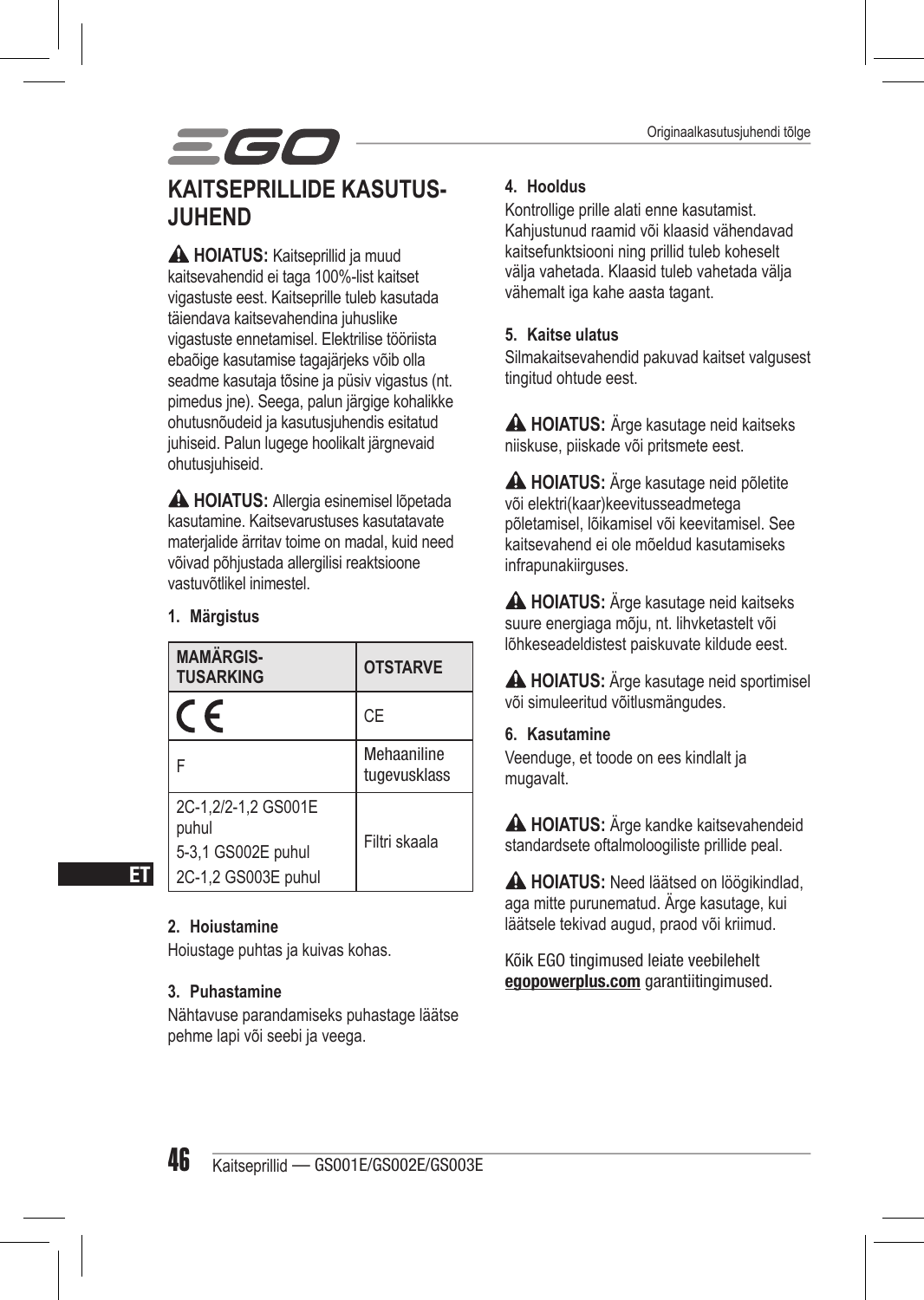ET (Algse vastavusdeklaratsiooni tõlge)

**TE**  $\epsilon$ 

### **EN VASTAVUSDEKLARATSIOON**

#### We, EGO Europe GmbH

Autenbachstraße 11, 71711 Steinheim an der Murr, Germany

Tootja, Parkson Safety Industrial Corp

16F-7, No.99, Sec.1, Xintai 5th Road, Xizhi Dist. New Taipei City, 22175 Taiwan

Deklareerib, et toode **EGOTM KAITSEPRILLID GS001E/GS002E/GS003E**

See vastab määrusele **(EL) 2016/425**

Viidatud standardid ja tehnilised andmed: **EN 166:2001**

|        | Teavitatud organ             | EL tüübikinnituse sertifikaat | Teavitatud organi aadress                                                |
|--------|------------------------------|-------------------------------|--------------------------------------------------------------------------|
| GS001E | INSPEC (NB 0194) PPE18161014 |                               | 56 Leslie Hough Way,<br>Salford, Manchester, M6<br>6AJ, England          |
| GS002E |                              |                               |                                                                          |
|        | GS003E Alienor (NB 2754)     | N°2754/2597/085/03/20/0024    | ZA du Sanital, 21 Rue<br>Albert Einstein, 86100<br>CHATELLERAULT. France |

Peter Melrose Dong Jianxun EGO Europe GmbH tegevjuht Chevroni kvaliteedijuht \* (CHERVONi volitatud esindaja ja tehniliste dokumentide eest vastutav isik)

*xun* 

ET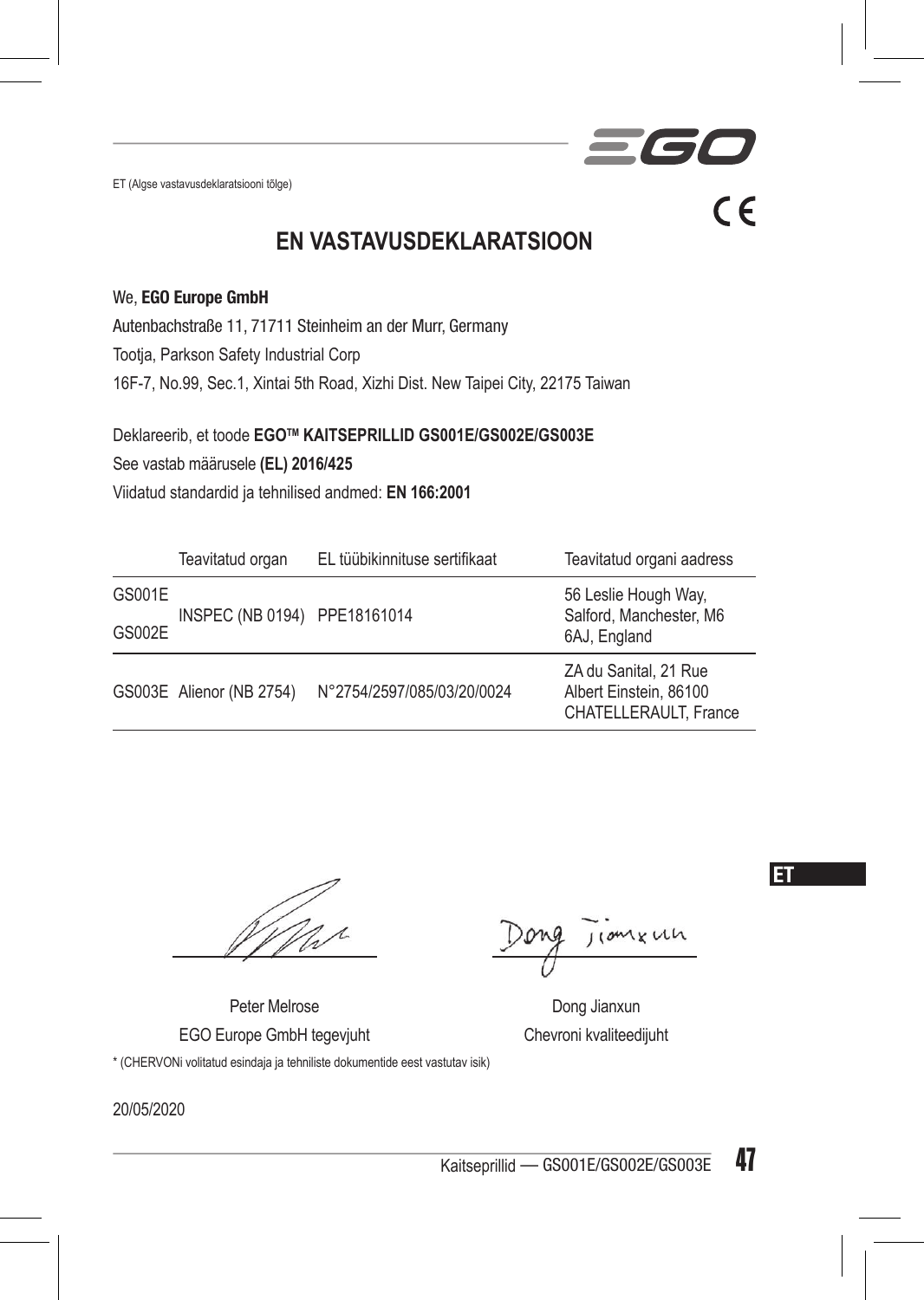# **ІНСТРУКЦІЯ ДЛЯ ЗАХИСНИХ ОКУЛЯРІВ**

**ПОПЕРЕДЖЕННЯ.** Жодні окуляри або інші захисні засоби не можуть забезпечити захист від травм на 100%. Захисні окуляри слід використовуватися тільки як додатковий захист від випадкових травм. Неправильна експлуатація будь-якого електроінструменту може привести до серйозних і необоротних травм операторів (таких як сліпота і т. д.). Тому дотримуйтесь місцевих норм безпеки та вказівок у посібнику оператора. Уважно прочитайте наведені далі рекомендації з безпеки.

 **ПОПЕРЕДЖЕННЯ.** Припиніть використання, щойно помітили алергічну реакцію. Матеріали, що використовуються в цьому засобі захисту, мають низьку схильність до подразнень, але можуть спричиняти алергічні реакції в чутливих людей.

#### **1. Маркування**

| <b>МАРКУВАННЯ</b>                                                   | <b>НАЙМЕНУВАННЯ</b>         |
|---------------------------------------------------------------------|-----------------------------|
| $\epsilon$                                                          | CE                          |
|                                                                     | Клас механічної<br>міцності |
| 2С-1.2/2-1.2 для<br>GS001E<br>5-3.1 для GS002E<br>2С-1.2 для GS003E | Шкала фільтра               |

UK

#### **2. ЗБЕРІГАННЯ**

Зберігати в чистому та сухому місці.

#### **3. Очищення**

Протирайте лінзи м'якою тканиною або промивайте мильною водою для кращої видимості.

#### **4. Обслуговування**

Завжди оглядайте окуляри перед використанням. Пошкоджена оправа або окуляри послаблюють захист, і їх потрібно негайно замінити. Окуляри необхідно замінювати не рідше ніж кожні два роки.

#### **5. Обсяг захисту**

Захисні окуляри забезпечують захист від впливу світла.

**А ПОПЕРЕДЖЕННЯ.** Не використовуйте для захисту від аерозолів, спреїв або бризок.

**А ПОПЕРЕДЖЕННЯ.** Не використовуйте під час випалювання, різання або зварювання пальниками чи електричного (дугового) зварювання. Цей засіб захисту не призначений для використання з інфрачервоним випромінюванням.

**А ПОПЕРЕДЖЕННЯ.** Не використовуйте для захисту від серйозних ударів, наприклад унаслідок дроблення шліфувальних кругів, абразивних дисків або вибухових пристроїв.

**А ПОПЕРЕДЖЕННЯ.** Не використовуйте для заняття спортом або ігор із симуляцією бою.

#### **6. Використання**

Переконайтеся в надійній і зручній посадці.

**А ПОПЕРЕДЖЕННЯ.** Не надягайте цей засіб захисту поверх стандартних офтальмологічних окулярів.

 **ПОПЕРЕДЖЕННЯ.** Ці лінзи стійкі до ударів, але не є такими. що не б'ються. Не використовуйте, якщо лінза погнута, тріснута або подряпана.

Відвідайте веб-сайт **egopowerplus.com** для отримання повного тексту умов гарантійної політики EGO.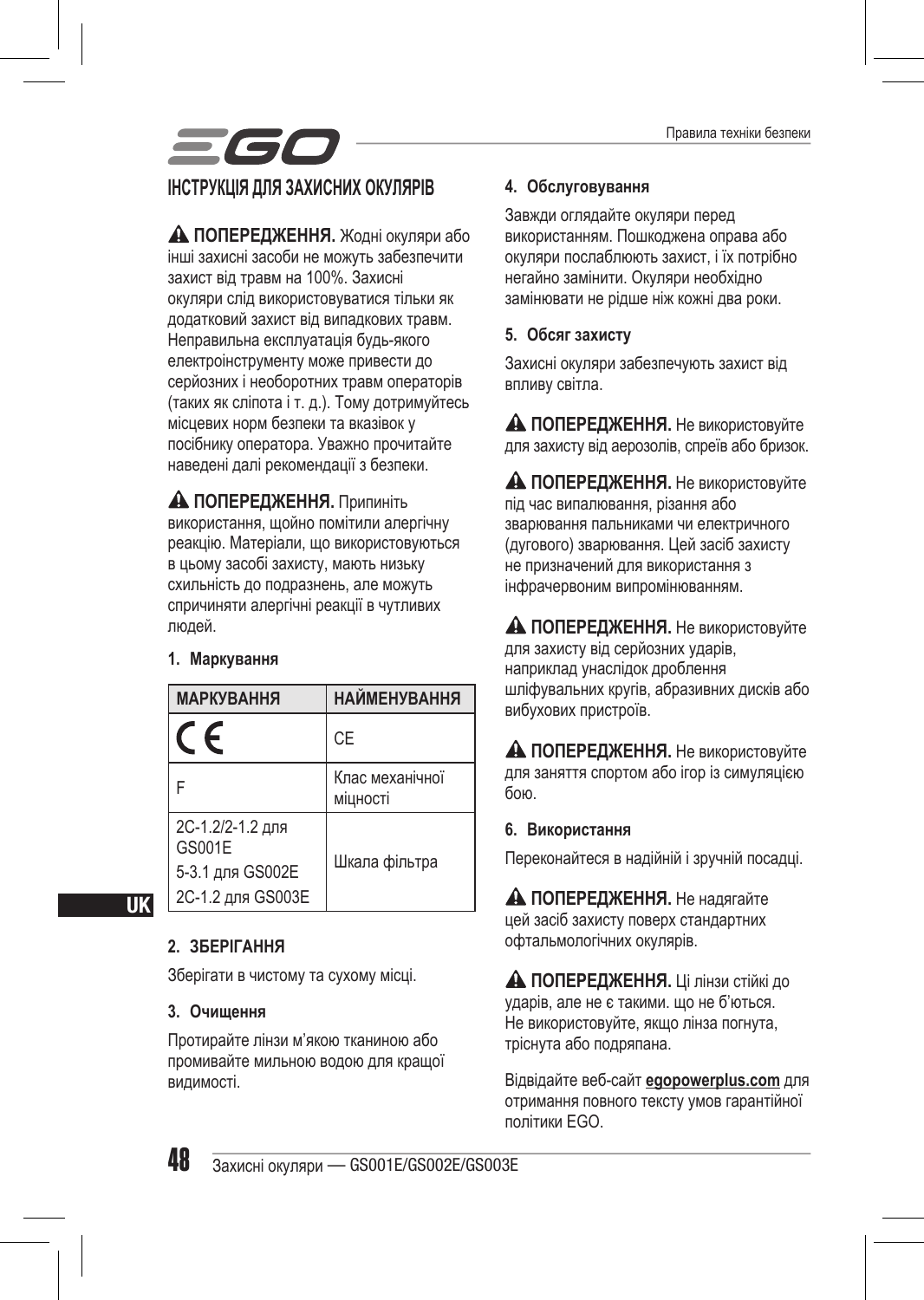UK (Оригінальна декларація про відповідність стандартам ЄС)

### **ДЕКЛАРАЦІЯ ПРО ВІДПОВІДНІСТЬ СТАНДАРТАМ ЄС**

#### We, EGO Europe GmbH

Autenbachstraße 11, 71711 Steinheim an der Murr, Germany

The manufacturer, Parkson Safety Industrial Corp

16F-7, No.99, Sec.1, Xintai 5th Road, Xizhi Dist. New Taipei City, 22175 Тайвань

Заявляємо, що виріб **EGOTM ЗАХИСНІ ОКУЛЯРИ GS001E/GS002E/GS003E**

Відповідає регламенту **(ЄС) 2016/425**

Стандарти і технічні характеристики, на які наведено посилання: **EN 166:2001**

|        | Уповноважений<br>орган       | Сертифікат ЄС на проведення<br>типових випробувань | Адреса вповноваженого<br>органа                                          |
|--------|------------------------------|----------------------------------------------------|--------------------------------------------------------------------------|
| GS001E | INSPEC (NB 0194) PPE18161014 |                                                    | 56 Leslie Hough Way,<br>Salford, Manchester, M6                          |
| GS002E |                              |                                                    | 6AJ, England                                                             |
|        | GS003E Alienor (NB 2754)     | N°2754/2597/085/03/20/0024                         | ZA du Sanital, 21 Rue<br>Albert Einstein, 86100<br>CHATELLERAULT. France |

UK

 $\epsilon$ 

Peter Melrose Dong Jianxun

Керуючий директор компанії EGO Europe GmbH Менеджер із якості Chervon \* (Уповноважений представник CHERVON і відповідальний за технічну документацію)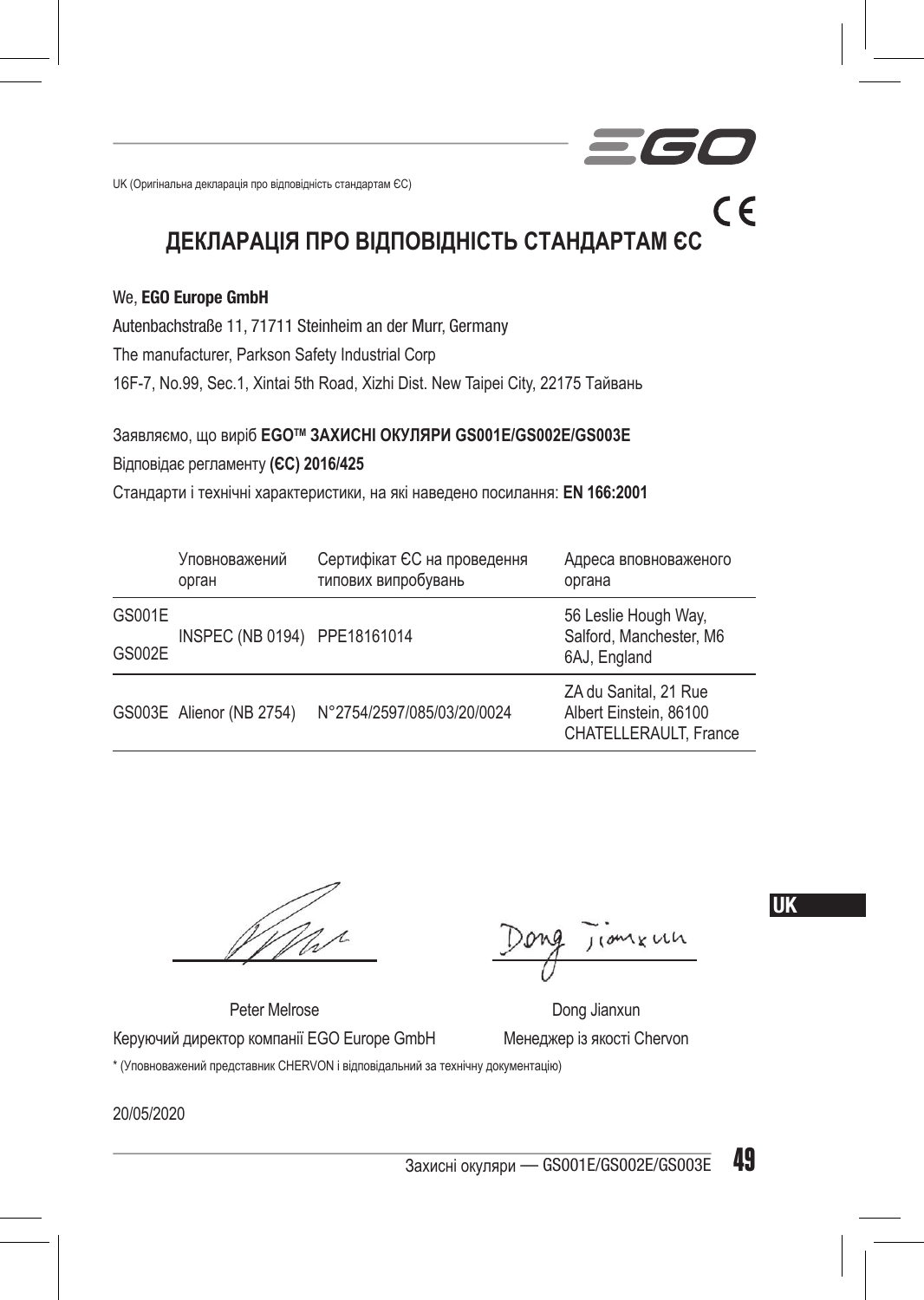

#### **ПРЕДУПРЕЖДЕНИЕ:** Никои

предпазни очила или друга защита не могат да осигурят 100% защита срещу нараняване. Предпазните очила трябва да бъдат използвани само като допълнителна защита от случайно нараняване. Неправилната употреба на който и да било електрически инструмент може да доведе до сериозно и трайно нараняване на операторите (напр. слепота и т.н.). Поради това, моля, следвайте вашите местни разпоредби за безопасност и инструкциите в ръководството на оператора. Моля, прочетете внимателно следните препоръки за безопасност.

 **ПРЕДУПРЕЖДЕНИЕ:** Не използвайте след като забележите алергия. Материалите използвани за този протектор

са с ниско дразнене, но могат да причинят алергични реакции при чувствителни лица.

#### **1. Маркировка**

| <b>МАРКИРОВКА</b>                                                | <b>ОБОЗНАЧЕНИЕ</b>         |
|------------------------------------------------------------------|----------------------------|
| $\epsilon$                                                       | CE                         |
|                                                                  | Клас на<br>механична якост |
| 2C-1.2/2-1.2 за<br>GS001E<br>5-3.1 за GS002E<br>2C-1.2 sa GS003E | Скала на<br>филтъра        |

**BG** 

#### **2. СЪХРАНЕНИЕ**

Съхранявайте на чисто и сухо място.

#### **3. Почистване**

Почиствайте стъклата с мека кърпа или със сапун и вода за по-добра видимост.

#### **4. Поддръжка**

Винаги проверявайте очилата преди употреба. Повредени рамки или стъкла намаляват защитата и трябва да бъдат заменени незабавно. Очилата трябва да бъдат заменяни на всеки две години най-късно.

#### **5. Обхват на защитата**

Предпазните очила осигуряват защита от леко ударно въздействие.

 **ПРЕДУПРЕЖДЕНИЕ:** Не използвайте за защита срещу мъгла, пръски или разливане.

**А ПРЕДУПРЕЖДЕНИЕ:** Не използвайте за горене, рязане или заваряване с горелки или електрическо (дъгово) заваряване. Тази защита не е предназначена за употреба при инфрачервено излъчване.

 **ПРЕДУПРЕЖДЕНИЕ:** Не използвайте за защита от силно ударно въздействие, например при счупване на шлифовъчни дискове, абразивни дискове или експлозивни устройства.

**А ПРЕДУПРЕЖДЕНИЕ:** Не използвайте за спорт или симулирани бойни игри.

**6. Употреба**

Осигурете сигурно и удобно поставяне.

**А ПРЕДУПРЕЖДЕНИЕ:** Не използвайте тази защита върху стандартни очила с диоптри.

 **ПРЕДУПРЕЖДЕНИЕ:** Тези лещи са удароустойчиви, но не са нечупливи. Не използвайте, ако лещите са разядени, напукани или надраскани.

Моля, посетете уебсайта **egopowerplus.com** за пълните срокове и условия по гаранционната политика на EGO.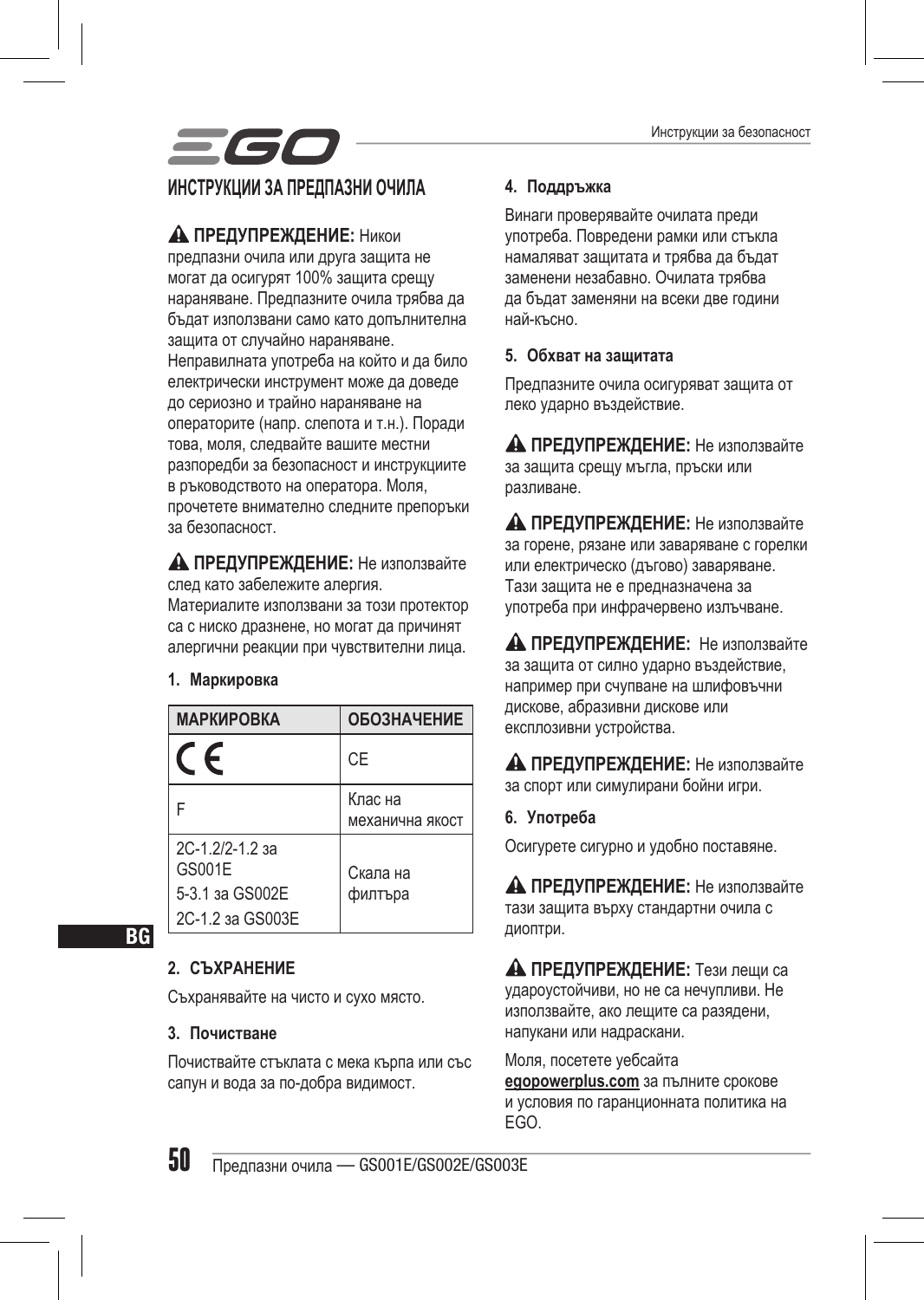BG (Оригиналната декларация за съответствие)

 $C \subseteq$ 

**ДЕКЛАРАЦИЯ ЗА СЪОТВЕТСТВИЕ НА ЕС**

#### We, EGO Europe GmbH

Autenbachstraße 11, 71711 Steinheim an der Murr, Germany

Производителят, Parkson Safety Industrial Corp

16F-7, No.99, Sec.1, Xintai 5th Road, Xizhi Dist. New Taipei City, 22175 Тайван

Декларира, че продуктът **EGOTM ПРЕДПАЗНИ ОЧИЛА GS001E/GS002E/GS003E**

Съответства на директива **(ЕС) 2016/425**

Стандартни и технически спецификации отнасящи се до: **EN 166:2001**

|        | Нотифициран<br>орган         | ЕС сертификат за типово<br>изпитване | Адрес на нотифицирания<br>орган                                          |
|--------|------------------------------|--------------------------------------|--------------------------------------------------------------------------|
| GS001E | INSPEC (NB 0194) PPE18161014 |                                      | 56 Leslie Hough Way,<br>Salford, Manchester, M6                          |
| GS002E |                              |                                      | 6AJ, England                                                             |
|        | GS003E Alienor (NB 2754)     | N°2754/2597/085/03/20/0024           | ZA du Sanital, 21 Rue<br>Albert Einstein, 86100<br>CHATELLERAULT. France |

BG

Peter Melrose Dong Jianxun Изпълнителен директор на EGO Europe GmbH Директор Качество на Chervon \* (Оторизирани представители на CHERVON и отговорни за техническата документация)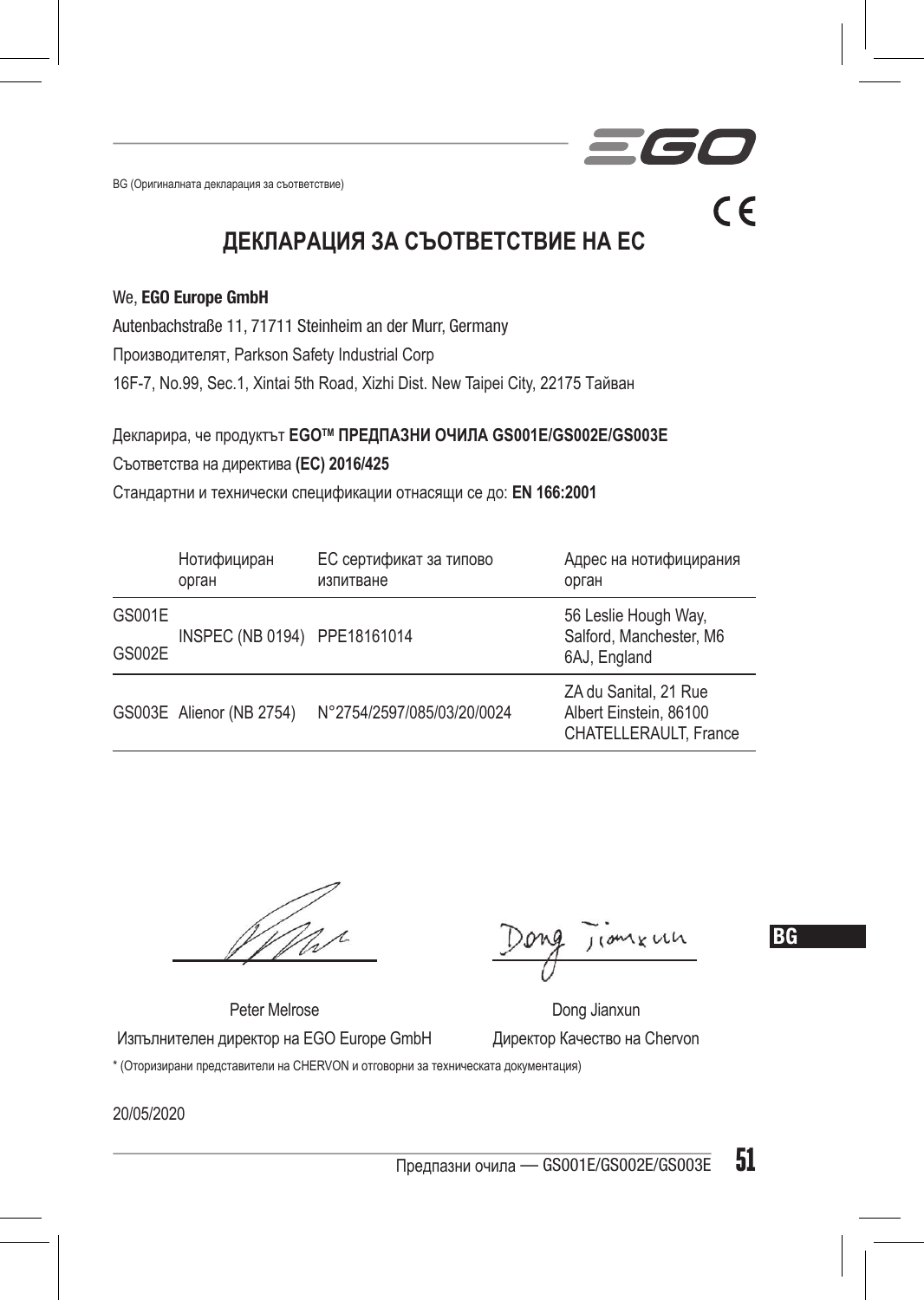

**A NUPOZORENJE:** Zaštitne naočale i druge mjere zaštite ne mogu pružiti potpunu zaštitu od ozljeda. Zaštitne naočale smiju se upotrebljavati samo kao dodatna zaštita od nehotičnih ozljeda. Nepravilno rukovanje bilo kojim električnim alatom može uzrokovati teške i trajne ozljede rukovatelja (primjerice sljepoća itd.). Stoga slijedite lokalne sigurnosne propise i upute u korisničkom priručniku. Pažljivo pročitajte sljedeće sigurnosne preporuke.

 **UPOZORENJE:** Nemojte upotrebljavati ako primijetite alergijsku reakciju. Materijali koji se koriste za ovu zaštitnu opremu imaju nisku razinu nadražljivosti, ali mogu izazvati alergijske reakcije kod osjetlijvih osoba.

#### **1. Označavanje**

| <b>OZNAČAVANJE</b>                                             | <b>OZNAKA</b>                |
|----------------------------------------------------------------|------------------------------|
| F                                                              | CE                           |
|                                                                | Razred mehaničke<br>čvrstoće |
| $2C-12/2-12z$<br>GS001E<br>5-3.1 za GS002E<br>2C-1.2 za GS003E | Ljestvica filtriranja        |

#### **2. ČUVANJE**

Čuvajte na čistom i suhom mjestu.

#### **3. Čišćenje**

Očistite leće mekom krpom ili sapunom i vodom radi bolje vidljivosti.

#### **4. Održavanje**

Obvezno pregledajte naočale prije upotrebe. Oštećeni okviri ili stakla smanjuju zaštitu i moraju se odmah zamijeniti. Naočale se moraju zamijeniti najkasnije svake dvije godine.



HR

52 Zaštitne naočale — GS001E/GS002E/GS003E

#### **5. Obuhvat zaštite**

Zaštitne naočale pružaju zaštitu od opasnosti od utjecaja svjetlosti.

**UPOZORENJE:** Ne upotrebljavajte za zaštitu od magle, raspršivanja ili prskanja.

**A UPOZORENJE:** Ne upotrebljavajte za spaljivanje, rezanje ili autogeno zavarivanje ili elektrolučno zavarivanje. Ova zaštitna oprema nije predviđena za upotrebu s infracrvenim zračenjem.

**A UPOZORENJE:** Ne upotrebliavaite za zaštitu od opasnosti od jakih udaraca, poput pucanja brusnih ploča, brusnih diskova ili eksplozivnih uređaja.

**A UPOZORENJE:** Ne upotrebliavaite za sportske ili simulirane borbene igre.

#### **6. Upotreba**

Osigurajte sigurno i udobno pristajanje.

**A UPOZORENJE:** Ne nosite ovu zaštitnu opremu preko standardnih naočala za korekciju vida.

**A UPOZORENJE:** Ove leće su otporne na udarce, ali nisu neslomljive. Ne upotrebljavajte ako je leća izdubljena, napuknuta ili ogrebana.

Cjelokupne uvjete i odredbe jamstvene politike proizvođača EGO potražite na internetskoj stranici **egopowerplus.com**.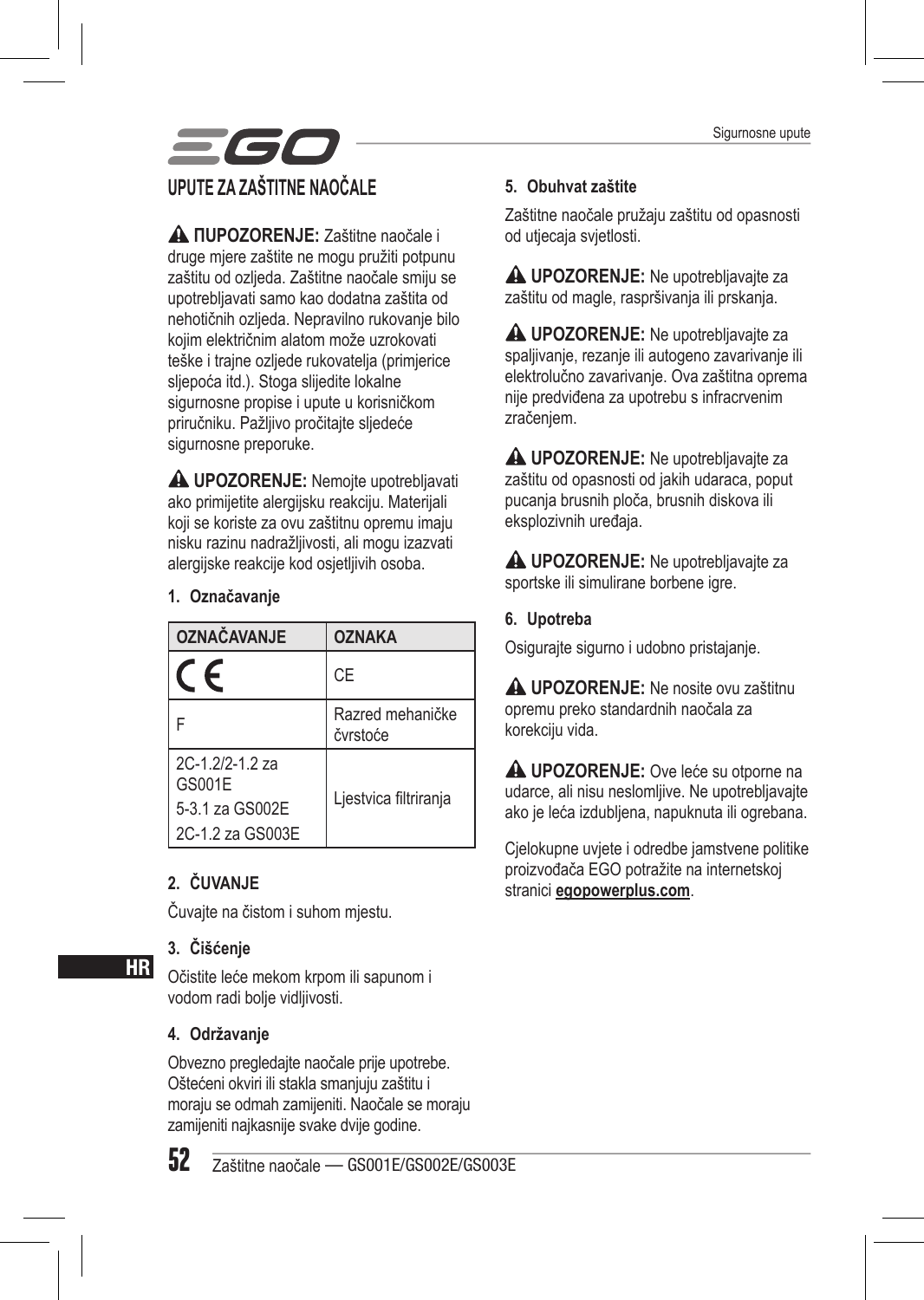HR (Prijevod izvorne Izjave o sukladnosti)

**TE** 

 $C \in$ 

### **EU IZJAVA O SUKLADNOSTI**

#### We, EGO Europe GmbH

Autenbachstraße 11, 71711 Steinheim an der Murr, Germany Proizvođač, Parkson Safety Industrial Corp 16F-7, No.99, Sec.1, Xintai 5th Road, Xizhi Dist. New Taipei City, 22175 Tajvan

Izjava da je proizvod **EGOTM SIGURNOSNE NAOČALE GS001E/GS002E/GS003E** Sukladno uredbi **(EU) 2016/425** Standardi i tehničke specifikacije za: **EN 166:2001**

|        | Službeno tijelo              | EU certifikat o tipskom ispitivanju | Adresa službenog tijela                                                  |
|--------|------------------------------|-------------------------------------|--------------------------------------------------------------------------|
| GS001E | INSPEC (NB 0194) PPE18161014 |                                     | 56 Leslie Hough Way,<br>Salford, Manchester, M6<br>6AJ, England          |
| GS002E |                              |                                     |                                                                          |
|        | GS003E Alienor (NB 2754)     | N°2754/2597/085/03/20/0024          | ZA du Sanital, 21 Rue<br>Albert Einstein, 86100<br>CHATELLERAULT. France |

**HR** 

Peter Melrose Dong Jianxun Direktor tvrtke EGO Europe GmbH Upravitelj kvalitete tvrtke Chervon

\* (Ovlaštena osoba za tvrtku CHERVON i osoba odgovorna za tehničku dokumentaciju)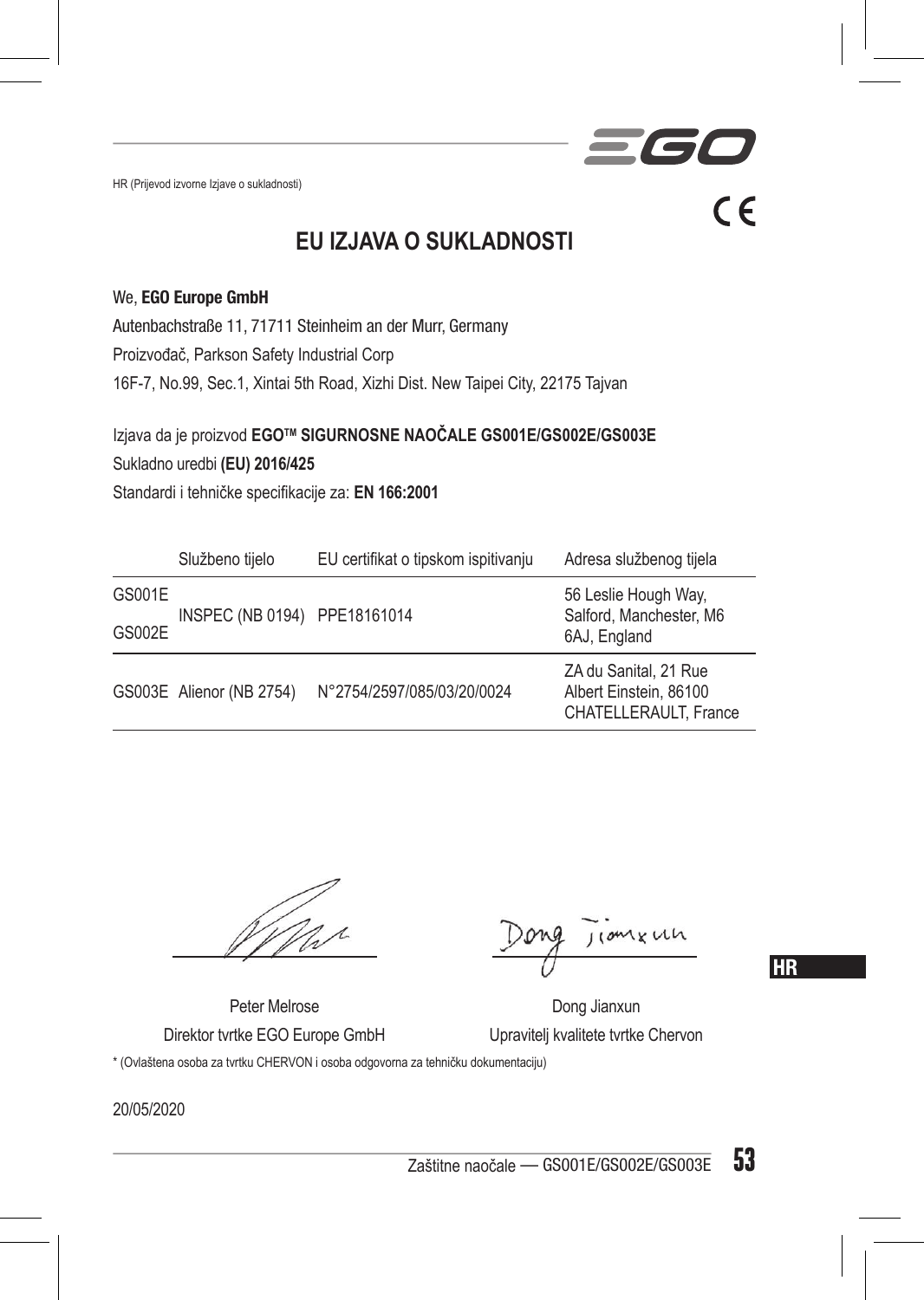# 561

### ინსტრუქციები დამცავი სათვალეებისთვის

A გაფრთხილება: დამცავ სათვალეებსა და სხვა დამცავებს არ შეუძლიათ 100%-იანი დაცვა დაზიანებებისგან. უსაფრთხოების სათვალე გამოიყენება შემთხვევითი დაზიანებებისგან დამატებითი დაცვის მიზნით. ნებისმიერი ელექტრული ხელსაწყოს არასწორად მუშაობამ შეიძლება გამოიწვიოს ოპერატორების სერიოზული და მუდმივი დაზიანება (მაგ. სიბრმავე და ა.შ.). ამიტომ, გთხოვთ დაიცვათ უსაფრთხოების ადგილობრივი რეგლამენტები და მიჰყვეთ ოპერატორის სახელმძღვანელოში მითითებულ ინსტრუქციებს. გთხოვთ, ყურადღებით წაიკითხეთ უსაფრთხოების შემდეგი რეკომენდაციები.

A გაფრთხილება: არ გამოიყენოთ ალერგიის შემთხვევაში. დამცავისთვის გამოყენებულია დაბალი გაღიზიანობადობის მქონე მასალები, მაგრამ შეიძლება გამოიწვიოს ალერგიული რეაქცია მგრძნობიარე პირებში.

#### 1. ნიშანი

| ნიშანი                                                                       | აღნიშვნა                         |
|------------------------------------------------------------------------------|----------------------------------|
|                                                                              | CE.                              |
| F                                                                            | მექანიკური<br>სიძლიერის<br>კლასი |
| 2C-1.2/2-1.2 GS001E-<br>სთვის<br>5-3.1 GS002E-borgob<br>2C-1.2 GS003E-borgob | ფილტრაციის<br>მასშტაბი           |

#### 2. შენახვა

შეინახეთ სუფთა და მშრალ ადგილას.

#### სუფთა

**KA** 

სუფთა ხედვისთვის გაწმინდეთ ობიექტივი რბილი ქსოვილით ან საპნითა და წყლით.

#### მოვლა

გამოყენებამდე ყოველთვის შეამოწმეთ

54 დამცავი სათვალეები — GS001E/GS002E/GS003E

სათვალეები. დაზიანებული ჩარჩოები ან სათვალეები ამცირებს დაცვას და დაუყოვნებლივ უნდა შეიცვალოს. სათვალეები უნდა შეიცვალოს არაუგვიანეს ორ წელიწადში ერთხელ.

5. დამცავის მოქმედების არეალი დამცავი სათვალეები უზრუნველყოფს სინათლის ზემოქმედების საშიშროებისგან დაცვას.

A გაფრთხილება: ნუ გამოიყენებთ ნისლის, სპრეის ან ყვავილისგან დასაცავად.

 $\mathbf A$  გაფრთხილება: ნუ გამოიყენებთ ჩირაღდნებით ან ელექტრო (რკალისებრი) შემდუღებლით ამოსაწვავად, ამოსაჭრელად ან შესადუღებლად. ეს დამცავი არ არის განკუთვნილი ინფრაწითელი გამოსხივებისთვის.

A გაფრთხილება: არ გამოიყენოთ ძლიერად მოქმედი საშიშროებების საწინააღმდეგოდ, მაგალითად, რთულად მოსაწყობი ბორბლებისთვის, აბრაზიული დისკებისთვის ან ასაფეთქებელი მოწყობილობებისთვის.

A გაფრთხილება: არ გამოიყენოთ სპორტული ან სიმულაციური საბრძოლო თამაშებისთვის.

#### 6. გამოყენება

დარწმუნდით, რომ იგი უსაფრთხოდ და კომფორტულად გერგებათ.

A გაფრთხილება: არ ატაროთ დამცავი სტანდარტული ოფთალმოლოგიური სათვალეების ზემოდან

A გაფრთხილება: მოცემული ლინზები არის საკმაოდ მდგრადი, მაგრამ არა შეუვალი. არ გამოიყენოთ, თუკი ლინზა დალაქავდა, გაიხეხა ან გაიბზარა.

გთხოვთ ეწვიოთ ვებ-გვერდს egopowerplus.com, რათა მიიღოთ EGO-ს საგარანტიო მომსხურების სრული პირობები.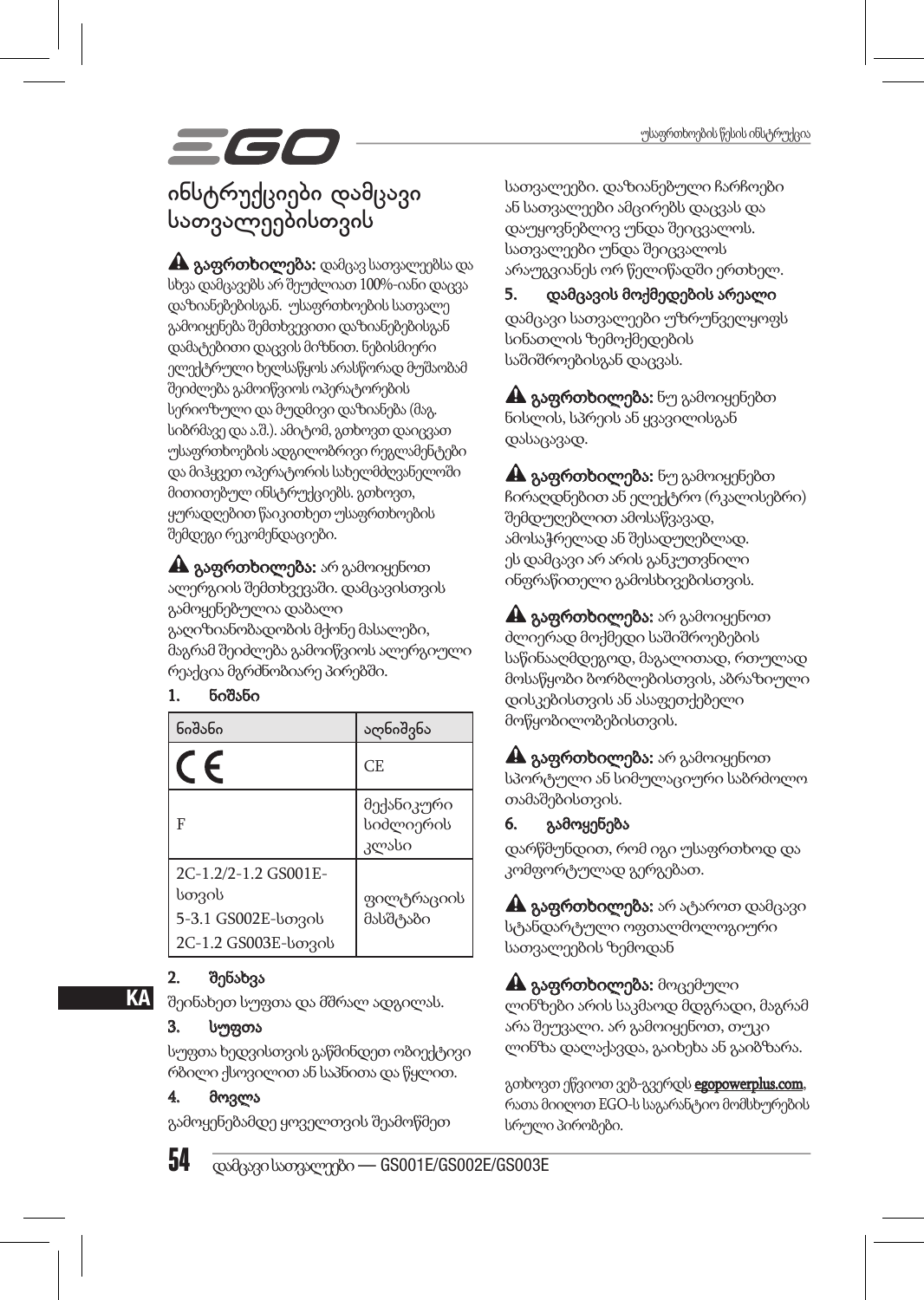KA (მოთხოვნების შესაბამისობის დედნის თარგმანი)

ევროკავშირის შესაბამისობის დეკლარაცია

#### We, EGO Europe GmbH

Autenbachstraße 11, 71711 Steinheim an der Murr, Germany

მწარმოებელი, Parkson Safety Industrial Corp

16F-7, No.99, Sec.1, Xintai 5th Road, Xizhi Dist. ახალი ტაიპის ქალაქი, 22175 ტაივანი

განაცხადი, რომt EGOTM უსაფრთხო სათვალეების GS001E/GS002E/GS003E შესაბამისობაშია რეგულაციასთან (EU) 2016/425

მითითებულ სტანდარტებს და ტექნიკურ სპეციფიკაციებს: EN 166:2001

|        | შეტყობინების<br>მიმღები      | ევროპის ტიპის შემოწმების<br>სერტიფიკატი | შეტყობინების მიღების<br>მისამართი                                        |
|--------|------------------------------|-----------------------------------------|--------------------------------------------------------------------------|
| GS001E | INSPEC (NB 0194) PPE18161014 |                                         | 56 Leslie Hough Way,<br>Salford, Manchester, M6                          |
| GS002E |                              |                                         | 6AJ, England                                                             |
|        | GS003E Alienor (NB 2754)     | N°2754/2597/085/03/20/0024              | ZA du Sanital, 21 Rue<br>Albert Einstein, 86100<br>CHATELLERAULT. France |

Peter Melrose Dong Jianxun Chervon-ის ხარისხის მენეჯერი

KA

 $\epsilon$ 

EGO Europe GmbH-ს მმართველი დირექტორი

\* (CHERVON- ის ავტორიზებული წარმომადგენელი და ტექნიკურ დოკუმენტაციაზე პასუხისმგებელი)

20/05/2020

 $\frac{1}{2}$ დამცავი სათვალეები — GS001E/GS002E/GS003E 55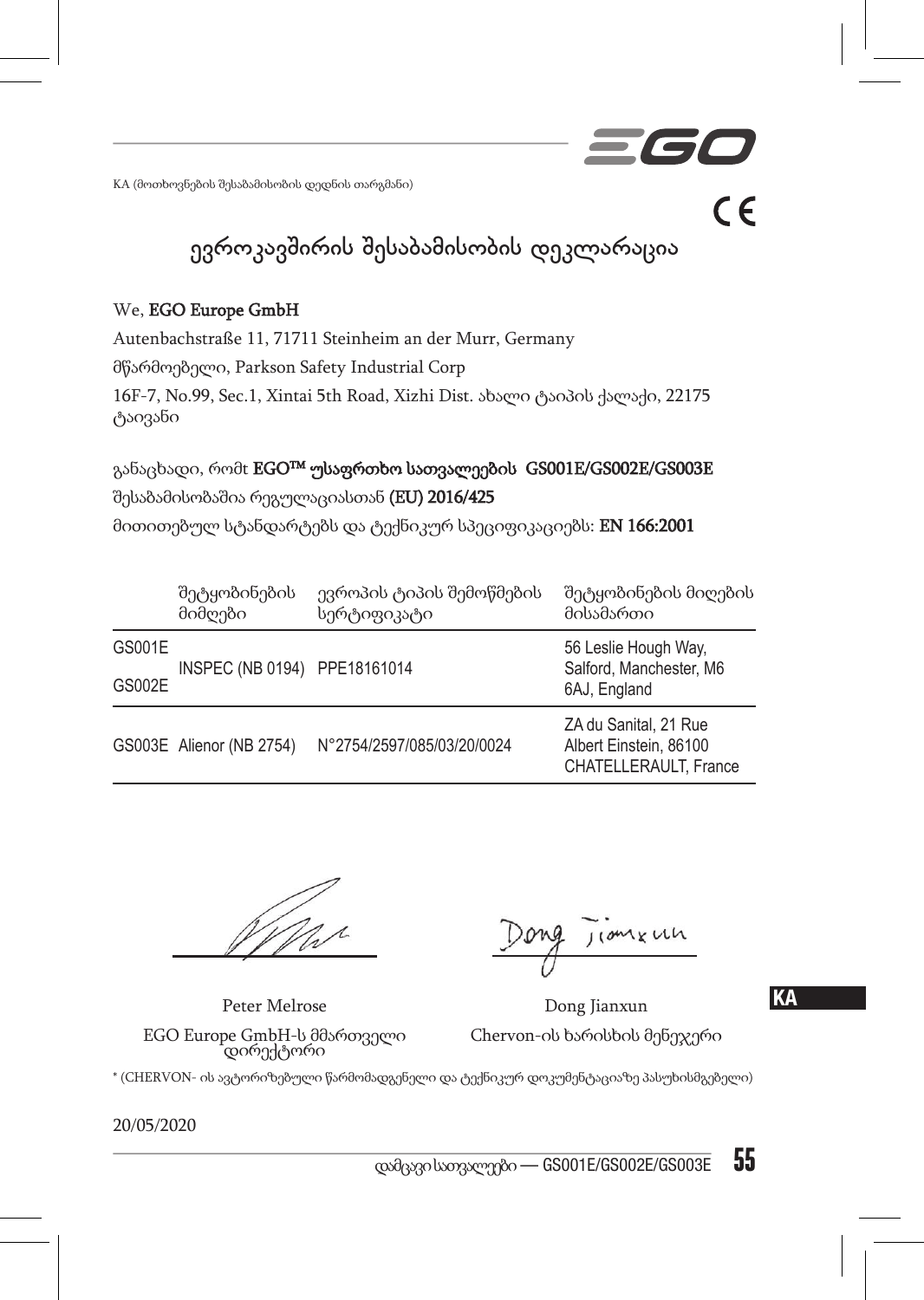Sigurnosna uputstva



**UPOZORENJE:** Nijedne zaštitne naočare ili druga zaštita ne mogu da pruže 100% zaštitu od povreda. Zaštitne naočare smeju da se koriste samo kao dodatna zaštita od nehotične povrede. Nepravilno rukovanje bilo kojim električnim alatom može da dovede do ozbiljne i trajne povrede rukovalaca (npr. slepila itd.). Stoga poštujte lokalne sigurnosne propise i uputstva u priručniku za rukovaoca. Pažlijvo pročitajte sledeće sigurnosne preporuke.

 **UPOZORENJE:** Ne koristite kad primetite alergiju. Materijali korišćeni za ovu zaštitu imaju nisku iritabilnost ali bi mogli da izazovu alergijske reakcije kod podložnih pojedinaca.

#### **1. Oznaka**

| <b>OZNAKA</b>                                                    | <b>OZNAKA</b>            |
|------------------------------------------------------------------|--------------------------|
| F                                                                | СE                       |
|                                                                  | Klasa mehaničke<br>snage |
| 2C-1,2/2-1,2 za<br>GS001E<br>5-3.1 za GS002E<br>2C-1.2 za GS003E | Skala filtera            |

#### **2. SKLADIŠTENJE**

Čuvajte na čistom i suvom mestu.

#### **3. Čišćenje**

Čistite sočivo mekom krpom ili sapunom i vodom radi bolje vidljivosti.

#### **4. Održavanje**

Uvek pregledajte naočare pre upotrebe. Oštećeni okviri ili stakla smanjuju zaštitu i moraju se odmah zameniti. Naočare se moraju zameniti minimalno svake dve godine.



SR

56 Zaštitne naočare — GS001E/GS002E/GS003E

#### **5. Opseg zaštite**

Zaštita za oči pruža zaštitu od opasnosti slabog udarca.

**UPOZORENJE:** Ne koristite za zaštitu od isparenja, spreja ili prskanja.

**A UPOZORENJE:** Ne koristite za paljenje, sečenje ili zavarivanje gorionicima ili električno (lučno) zavarivanje. Ova zaštita nije namenjena upotrebi sa infracrvenim zračenjem.

**UPOZORENJE:** Ne koristite za zaštitu od opasnosti jakog udarca, poput fragmentiranja brusne ploče, abrazivnog diska ili eksplozivnih sredstava.

**A UPOZORENJE:** Ne koristite za sport ili simulirane borbene igre.

#### **6. Korišćenje**

Osigurajte čvrsto i udobno pristajanje.

**A UPOZORENJE:** Ne nosite ovu zaštitu preko standardnih oftalmoloških naočara.

**A UPOZORENJE:** Ova sočiva su otporna na udarce ali nisu nesalomiva. Ne koristite ako sočivo postane ulubljeno, naprslo ili izgrebano.

Posetite veb-lokaciju **egopowerplus.com** za potpune uslove i odredbe EGO politike garancije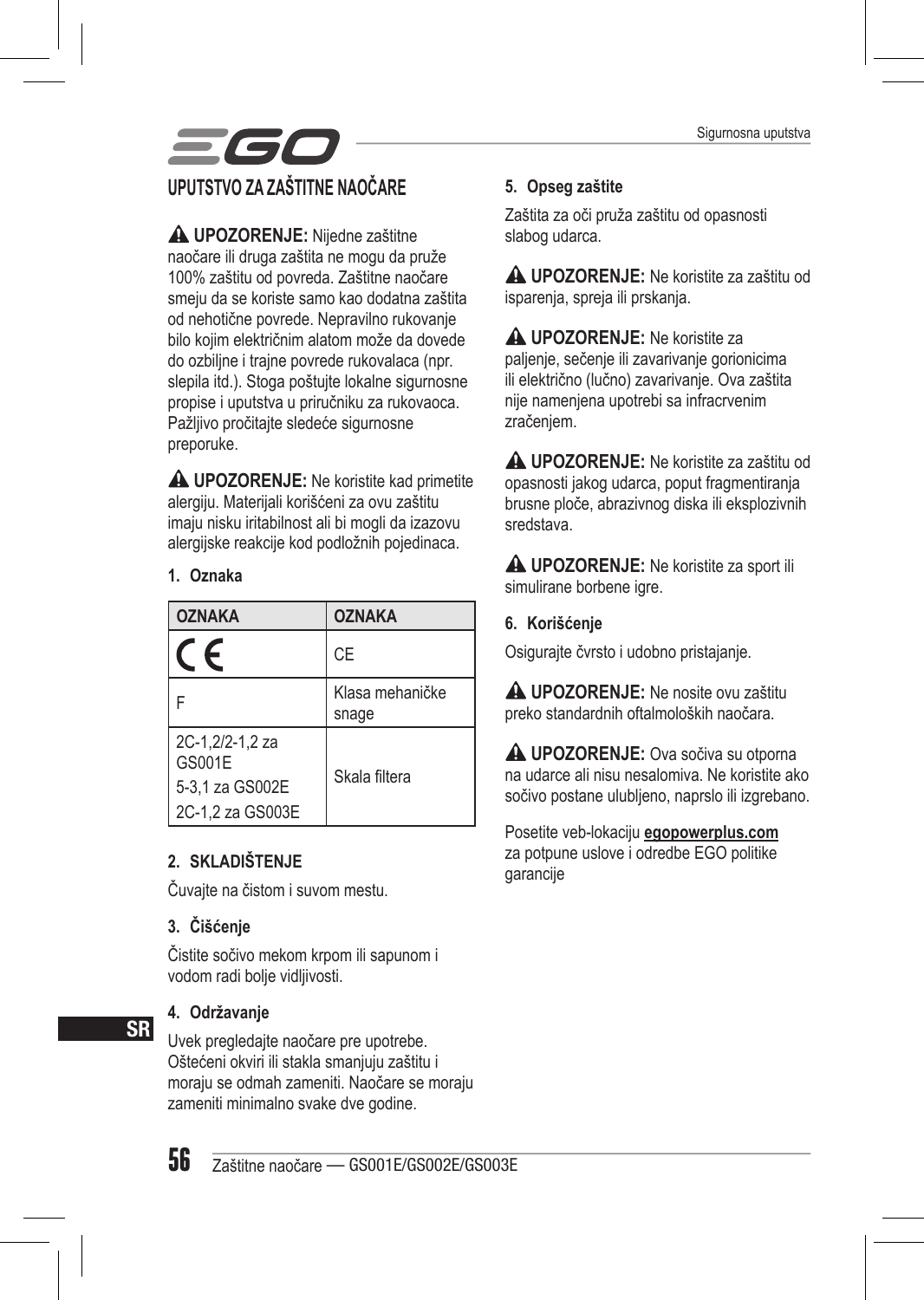SR (originalna deklaracija o usaglašenosti)

 $C \in$ 

### **EU DEKLARACIJA O USAGLAŠENOSTI**

#### We, EGO Europe GmbH

Autenbachstraße 11, 71711 Steinheim an der Murr, Germany Proizvođač, Parkson Safety Industrial Corp 16F-7, No.99, Sec.1, Xintai 5th Road, Xizhi Dist. New Taipei City, 22175 Tajvan

Izjavljujemo da je proizvod **EGOTM ZAŠTITNE NAOČARE GS001E/GS002E/GS003E**

U saglasnosti sa regulativom **(EU) 2016/425**

Standardi i tehničke specifikacije na koje se to odnosi: **EN 166:2001**

|        | Obavešteni organ             | Sertifikat ispitivanja EU tipa | Adresa obaveštenog organa                                                |
|--------|------------------------------|--------------------------------|--------------------------------------------------------------------------|
| GS001E | INSPEC (NB 0194) PPE18161014 |                                | 56 Leslie Hough Way,<br>Salford, Manchester, M6<br>6AJ, England          |
| GS002E |                              |                                |                                                                          |
|        | GS003E Alienor (NB 2754)     | N°2754/2597/085/03/20/0024     | ZA du Sanital, 21 Rue<br>Albert Einstein, 86100<br>CHATELLERAULT. France |

Peter Melrose Dong Jianxun Generalni direktor EGO Europe GmbH Menadžer kvaliteta za Chervon \* (Ovlašćeni predstavnik za CHERVON i odgovoran za tehničku dokumentaciju)

**SR** 

20/05/2020

Zaštitne naočare — GS001E/GS002E/GS003E  $57$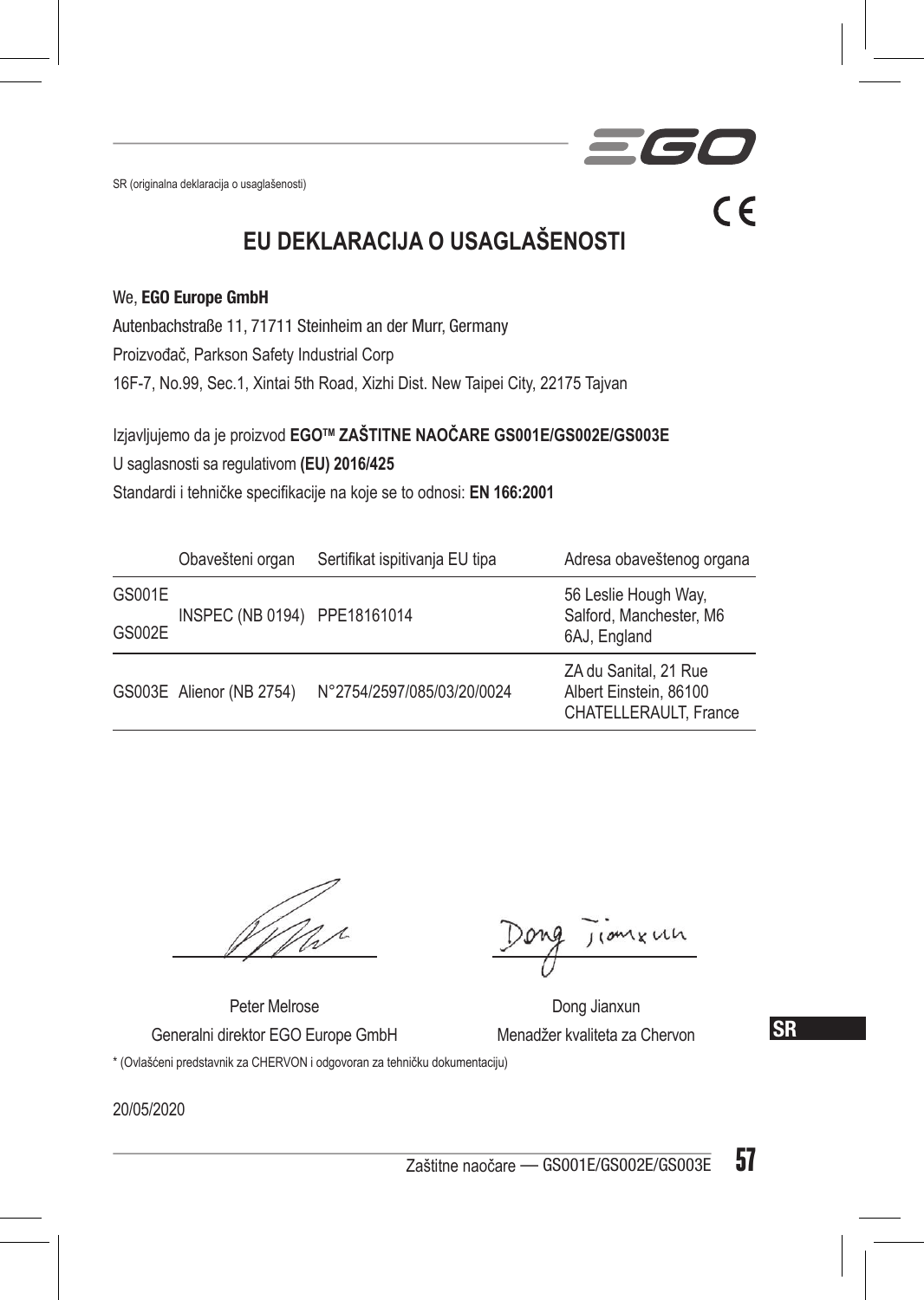

**UPOZORENJE!** Ni zaštitne naočale niti druga vrsta zaštite ne mogu pružiti 100% zaštitu od povreda. Zaštitne naočale trebaju se upotrebljavati samo kao dodatna zaštita od iznenadnih povreda. Nepropisno rukovanje bilo kojim električnim alatom može rezultirati teškim i trajnim povredama rukovaoca (npr. sljepoća i sl.). Zbog toga se pridržavajte lokalnih sigurnosnih propisa i uputa iz korisničkog priručnika. Pažljivo pročitajte sljedeće sigurnosne napomene.

 **UPOZORENJE!** Proizvod nemojte upotrebljavati ako primijetite alergiju. Materijali koji se upotrebljavaju za ovu zaštitu imaju svojstvo niske nadražljivosti, ali kod osjetljivih osoba mogu izazvati alergijske reakcije.

#### **1. Oznaka**

| <b>OZNAKA</b>                                                    | <b>OZNAKA</b>                |
|------------------------------------------------------------------|------------------------------|
| $\epsilon$                                                       | CE                           |
|                                                                  | Stepen mehaničke<br>čvrstoće |
| 2C-1.2/2-1.2 za<br>GS001E<br>5-3.1 za GS002E<br>2C-1.2 za GS003E | Skala filtriranja            |

#### **2. SKLADIŠTENJE**

Skladištite na čistom i suhom mjestu.

#### **3. Čišćenje**

Leće čistite mekanom krpom ili sapunom i vodom za bolju vidljivost.

#### **4. Održavanje**

**BS** Naočale uvijek pregledajte prije upotrebe. Oštećeni okviri ili stakla smanjuju zaštitu i odmah ih je potrebno zamijeniti. Naočale je potrebno zamijeniti najmanje svake dvije godine.

58 Zaštitne naočale — GS001E/GS002E/GS003E

#### **5. Raspon zaštite**

Zaštitne naočale pružaju zaštitu od opasnosti od svjetlosti.

**UPOZORENJE!** Zaštitne naočale nemojte upotrebljavati za zaštitu od maglice, spreja ili prskanja.

**UPOZORENJE!** Zaštitne naočale nemojte upotrebljavati za spaljivanje, rezanje ili zavarivanje plamenikom ili električno (lučno) zavarivanje. Ova zaštita nije predviđena za upotrebu s infracrvenim zračenjem.

**UPOZORENJE!** Zaštitne naočale nemojte upotrebljavati za zaštitu od opasnosti od jakih udara, kao što su fragmentiranje brusnih ploča, brusnih diskova ili eksplozivnih uređaja.

**UPOZORENJE!** Zaštitne naočale nemojte upotrebljavati za sport ili simulirane borilačke igre.

#### **6. Upotreba**

Vodite računa da vam zaštitne naočale sigurno i udobno naliježu.

**UPOZORENJE!** Ove zaštitne naočale nemojte nositi preko standardnih dioptrijskih naočala.

**UPOZORENJE!** Ove leće su otporne na udarce, ali nisu neslomljive. Zaštitne naočale nemojte nositi ako su leće napuknute, polomljene ili izgrebane.

Za sve odredbe i uslove politike garancije proizvođača EGO posjetite internetsku stranicu **egopowerplus.com**.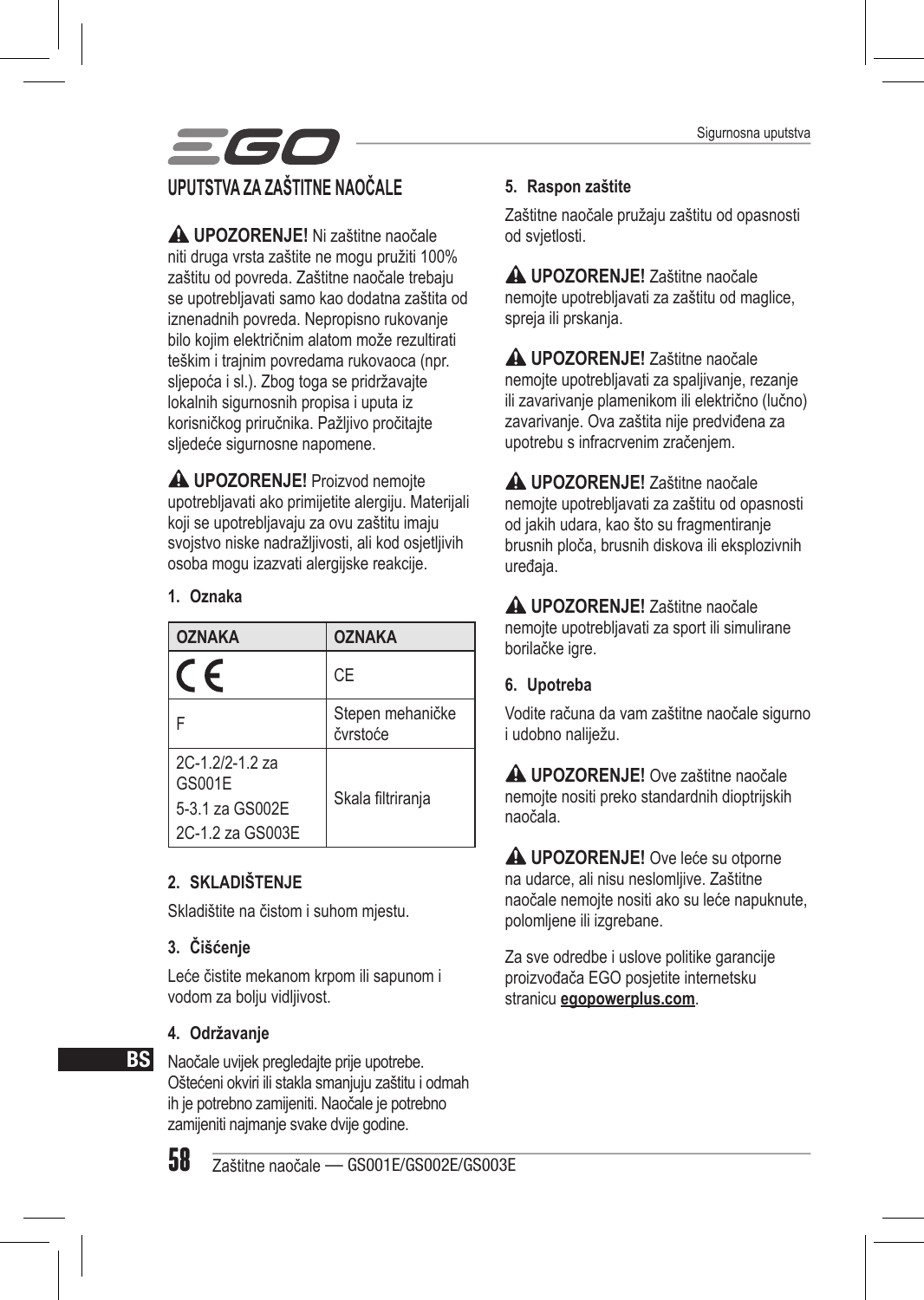BS (Prijevod originalne izjave o usklađenosti)

 $C \in$ 

**EU IZJAVA U USKLAĐENOSTI**

#### We, EGO Europe GmbH

Autenbachstraße 11, 71711 Steinheim an der Murr, Germany Proizvođač, Parkson Safety Industrial Corp 16F-7, No.99, Sec.1, Xintai 5th Road, Xizhi Dist. New Taipei City, 22175 Taiwan

Izjavljujemo da proizvod **EGOTM ZAŠTITNE NAOČALE GS001E/GS002E/GS003E** U skladu je s propisom **(EU) 2016/425** Standardi i tehničke specifikacije koje se odnose na: **EN 166:2001**

|        | Prijavljeno tijelo       | EU certifikat o tipskom ispitivanju | Adresa prijavljenog tijela                                               |
|--------|--------------------------|-------------------------------------|--------------------------------------------------------------------------|
| GS001E |                          | INSPEC (NB 0194) PPE18161014        | 56 Leslie Hough Way,<br>Salford, Manchester, M6<br>6AJ, England          |
| GS002E |                          |                                     |                                                                          |
|        | GS003E Alienor (NB 2754) | N°2754/2597/085/03/20/0024          | ZA du Sanital, 21 Rue<br>Albert Einstein, 86100<br>CHATELLERAULT, France |

1 x un

Peter Melrose Dong Jianxun Direktor kompanije EGO Europe GmbH Upravitelj kvalitete kompanije Chervon

\* (Ovlaštena osoba za kompaniju CHERVON i osoba odgovorna za tehničku dokumentaciju)

BS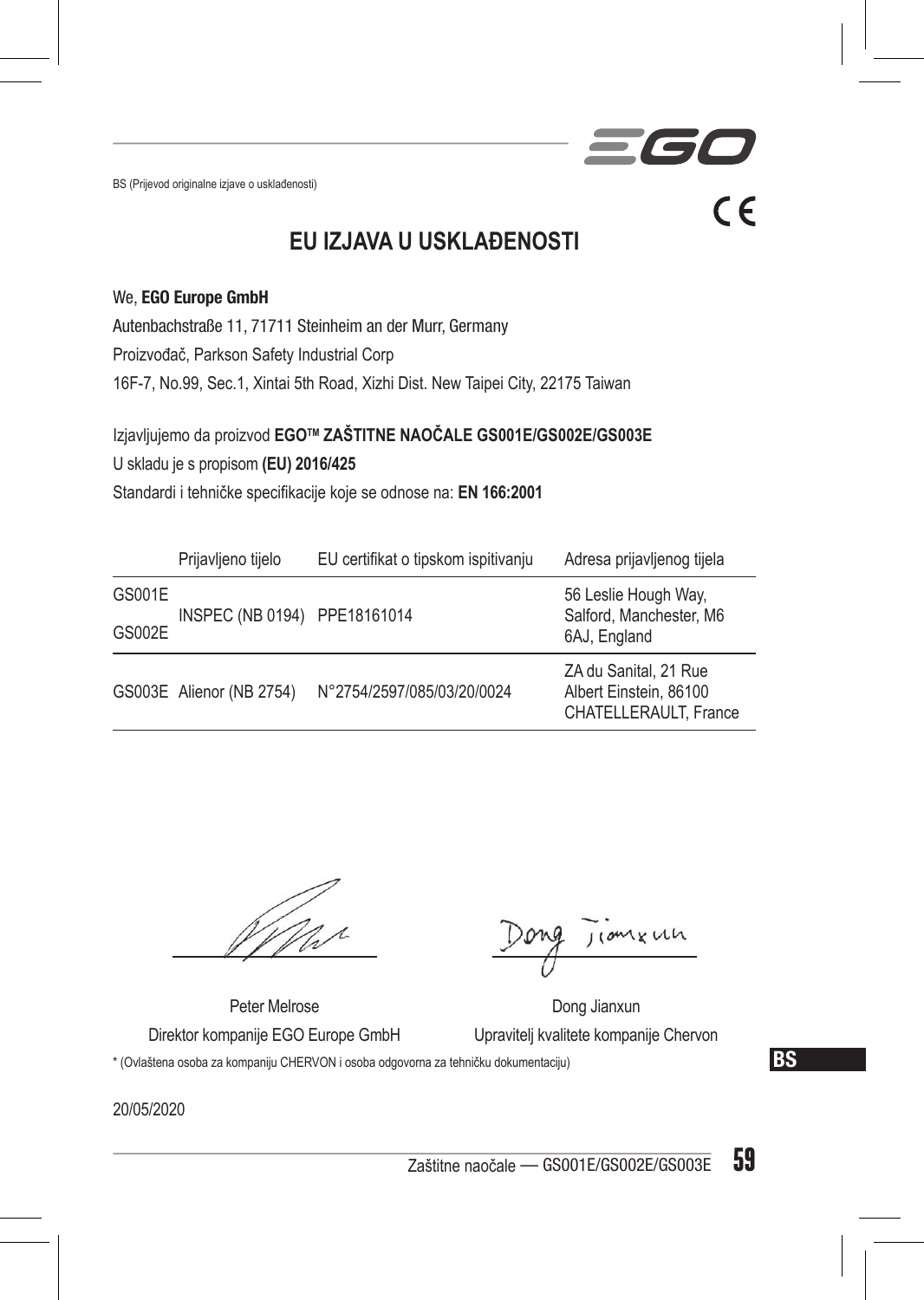#### הוראות בטיחות

#### **.5 הקף הגנה**

ציוד ההגנה לעיניים מספק הגנה מסכנת פגיעה קלה.

 **אזהרה:** אין להשתמש כהגנה מפני רסס, תרסיסים או השפרצות.

 **אזהרה:** אין להשתמש עבור צריבה, חיתוך או ריתוך עם פנסי ריתוך או ריתוך )קשת( חשמלי. ציוד הגנה זה איננו מיועד לשימוש עם קרינת אינפרה-אדום.

 **אזהרה:** אין להשתמש בציוד הגנה זה נגד סכנות פגיעה חמורות, כגון שבירת גלגלי טחינה, דיסקים לליטוש או התקני פיצוץ.

 **אזהרה:** נא לא להשתמש כחלק מפעולות ספורט או משחקי סימולציות לחימה.

#### **.6 שימוש**

הבטיחו התאמה בטוחה ונוחה.

 **אזהרה:** אין להשתמש בציוד הגנה זה מעל משקפי עיניים תקניים.

 **אזהרה:** עדשות אלו עמידות נגד פגיעות אך הן אינן בלתי שבירות. אין להשתמש אם העדשות הופכות להיות מצולקות, שבורות או בעלות שריטות.

אנא בקרו באתר **com.egopowerplus** עבור התנאים וההתניות השלמים של מדיניות האחריות של EGO.

### **הוראות עבור משקפי בטיחות**

 **אזהרה:** אין משקפי בטיחות או ציוד מגן אחר אשר מספקים הגנה מלאה נגד פציעות. יש להשתמש במשקפי הבטיחות רק כהגנה נוספת נגד פציעות אפשריות. ההפעלה הלא מתאימה של כל מכשיר חשמלי עלולה להוביל לפציעות חמורות וקבועות של המפעילים )כגון עיוורון וכו'(. לכן, אנא עקבו אחר תקנות הבטיחות המקומיות ואחר ההוראות במדריך למפעיל. אנא קראו את המלצות הבטיחות הבאות בעיון.

 **אזהרה:** אין להשתמש כאשר מבחינים בתגובה אלרגית. החומרים בהם נעשה שימוש עבור ציוד מגן זה הם בעלי גירוי נמוך, אך הם יכולים לגרום לתגובות אלרגיות לאנשים הרגישים אליהם.

#### **.1 סימון**

| סימוו                              |                   |
|------------------------------------|-------------------|
|                                    | CE                |
| F                                  | רמת חוזק<br>מכנית |
| 2C-1.2/2-1.2 עבור<br><b>GS001E</b> |                   |
| 5-3.1 עבור GS002E                  | סולם מסנן         |
| 2C-1.2 עבור GS003E                 |                   |

#### **.2 אחסון**

אחסנו במקום נקי ויבש.

#### **.3 נקי**

נקו עדשות עם מטלית רכה או עם מים וסבון לנראות טובה יותר.

#### **.4 תחזוקה**

תמיד יש לבחון את המשקפיים לפני השימוש. מסגרות או משקפיים ניזוקים מפחיתים את ההגנה ויש להחליפם מיד. יש להחליף את המשקפיים אחת לשנתיים לפחות.



60 — GS001E/GS002E/GS003E

HE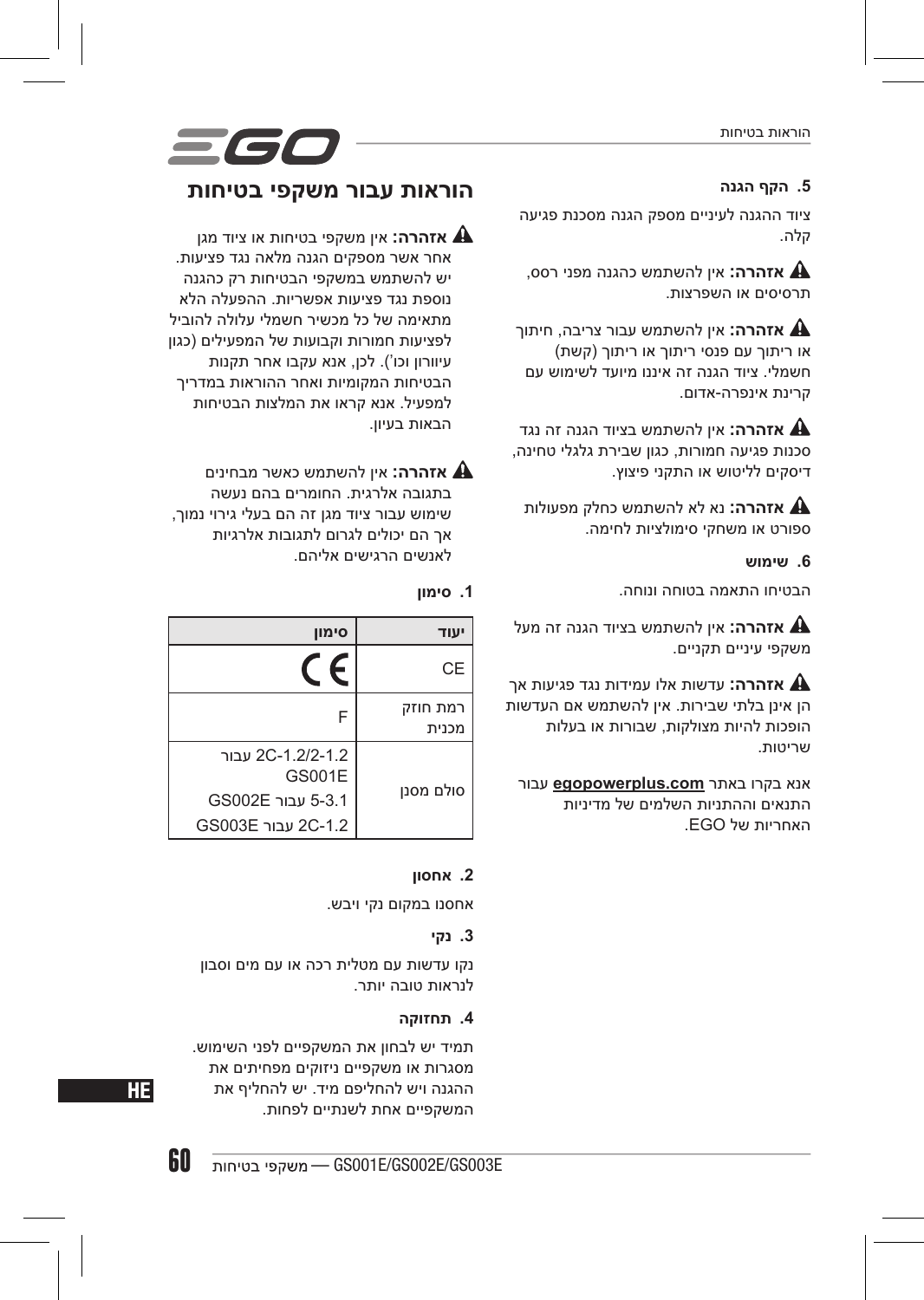

# $C \in$

### **הצהרת תאימות EU**

#### We, **EGO Europe GmbH**

Autenbachstraße 11, 71711 Steinheim an der Murr, Germany<br>Parkson Safety Industrial Corp, 16F-7, No.99, Sec.1, Xintai 5th Road, Xizhi Dist. היצרן, New Taipei City, 22175 Taiwan

> **GS001E/GS002E/GS003E בטיחות משקפי EGOTM** שהמוצר מצהירים עומד בתקנת **2016/425 (EU)** מפרטים סטנדרטיים וטכניים מתייחסים אל: **166:2001 EN**

|        | הגוף המודע              | תעודת בדיקה מסוג EU        | כתובת הגוף המודע                                                                |
|--------|-------------------------|----------------------------|---------------------------------------------------------------------------------|
| GS001E | <b>INSPEC (NB 0194)</b> | PPE18161014                | 56 Leslie Hough Way,<br>Salford, Manchester, M6                                 |
| GS002E |                         |                            | 6AJ, England                                                                    |
| GS003E | Alienor (NB 2754)       | N°2754/2597/085/03/20/0024 | ZA du Sanital, 21 Rue<br>Albert Einstein, 86100<br><b>CHATELLERAULT, France</b> |

Peter Melrose Dong Jianxun מנהל איכות Chervon מנכ"ל GmbH Europe EGO

coment

\* )נציג מוסמך מטעם Chervon ואחראי על תיעוד טכני(

HE 20/05/2020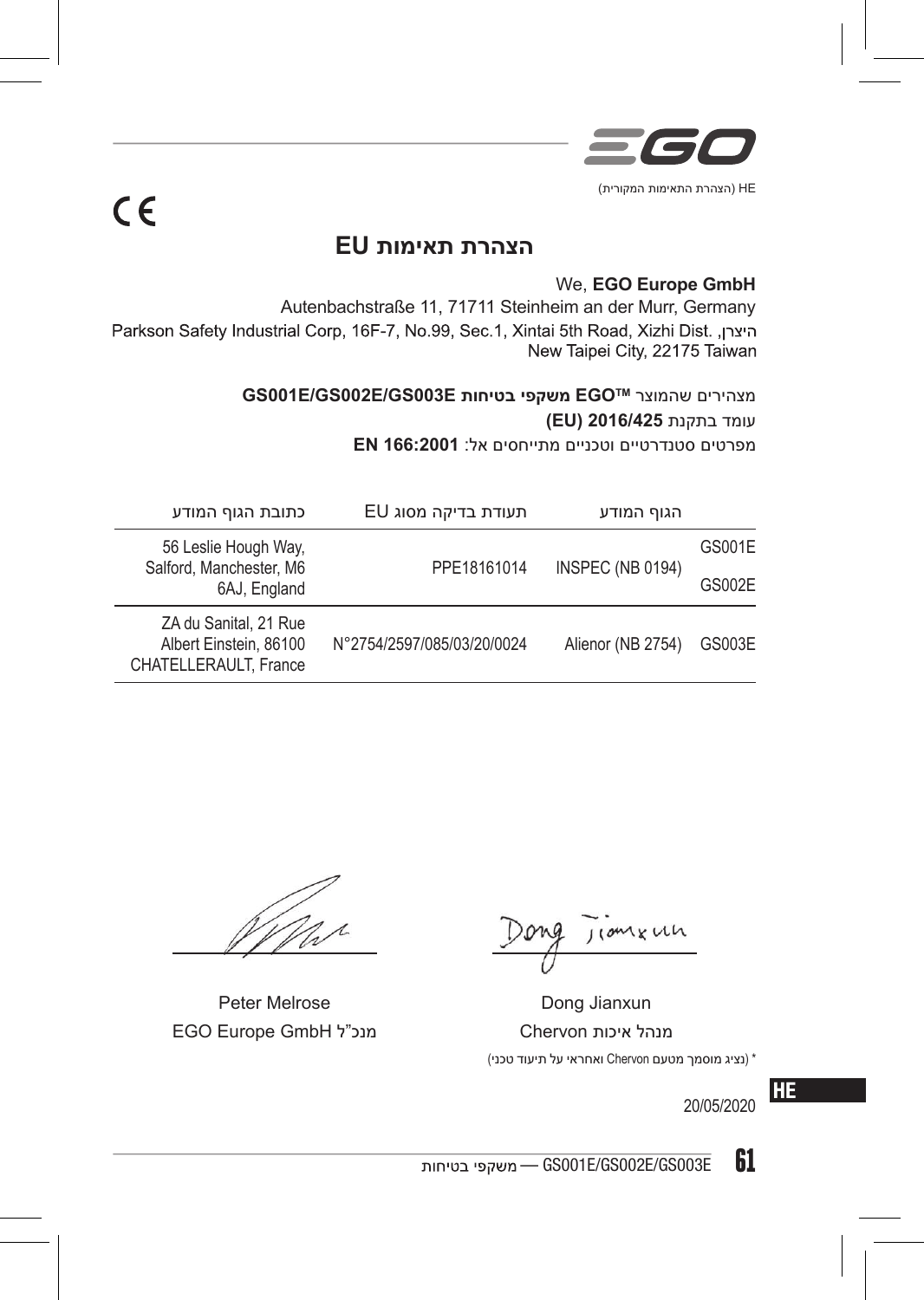التعليمات األصلية

#### **.5 مفهوم الحماية**

تقدم نظارات الحماية حماية ضد مخاطر االرتطامات الخفيفة.

 **تحذير:** ال تستخدم المنتج في الحماية من الضباب أو الرشاشات أو التناثرات.

 **تحذير:** ال تستخدم المنتج أثناء الحرق أو القطع أو اللحام باستخدام المشعل الكهربائي أو اللحام بالقوس الكهربائي. هذا الواقي غير معد لالستخدام مع األشعة تحت الحمراء.

 **تحذير:** ال تستخدم الواقي في الحماية من مخاطر االرتطامات العنيفة، مثل تهشم أقراص التجليخ، أو األقراص الكاشطة، أو األجهزة المتفجرة.

 **تحذير:** ال تستخدم المنتج في األلعاب الرياضية او ألعاب محاكاة القتال.

**.6 االستخدام**

احر ص على أن يكون المنتج ثابتًا بشكل مريح.

 **تحذير:** ال تقم بارتداء هذا الواقي فوق نظارات طبية عادية.

 **تحذير:** هذه العدسات مقاومة للصدمات، ولكنها غير مقاومة للكسر. ال تستخدم المنتج إذا كانت العدسات بها نقر أو تهشم أو خدش.

تفضل بزيارة الموقع اإللكتروني **com.egopowerplus** للتعرف على الشروط واألحكام الكاملة الخاصة بسياسة ضمان EGO.

## *= 60* **تعليمات نظارات الحماية**

 **تحذير:** ال يمكن لنظارات الحماية أو أي وسائل حماية أخرى أن تقدم الحماية الكاملة ضد التعرض إلصابات. يجب استخدام نظارات الحماية كوسيلة حماية إضافية ضد اإلصابات العابرة. التشغيل غير الصحيح ألي آلة عاملة بالطاقة قد يؤدي لتعرض المشغل إلصابات خطيرة ودائمة (على سبيل المثال، العمى وما شابه). ُ ولهذا، يرجى اتباع توجيهات وتعليمات السالمة المحلية ُ الواردة في دليل التشغيل. يرجى قراءة توصيات السالمة التالية بعناية.

 **تحذير:** ال تستخدم المنتج إذا الحظت أي أعراض لحساسية. المواد المستخدمة في صناعة هذا الواقي ضعيفة التسبب في حدوث هيجان، ولكنها قد تتسبب في ردود فعل تحسسية مع األشخاص سريعي التأثر.

**.1 الرموز**

| الرموز                                                                               | الدلالة                     |
|--------------------------------------------------------------------------------------|-----------------------------|
|                                                                                      | شهادة الجو دة<br>الأوروبية  |
| F                                                                                    | در جة القو ة<br>المبكانيكية |
| 2C-1.2/2-1.2 للطر از<br><b>GS001E</b><br>5-3.1 للطراز GS002E<br>2C-1.2 للطراز GS003E | تدريج الفلتر                |

#### **.2 التخزين**

يكون التخزين في مكان نظيف وجاف.

#### **.3 التنظيف**

نظف العدسة بقطعة قماش ناعمة أو ماء وصابون لتحقيق رؤية أفضل.

#### **.4 الصيانة**

ً احرص دائما على فحص النظارة قبل استخدامها. ألن وجود تلف في اإلطار أو الزجاج قد يقلل من قدرتها على الحماية، ويجب استبدالها على الفور. يجب استبدال النظار كل عامين على األقل.

AR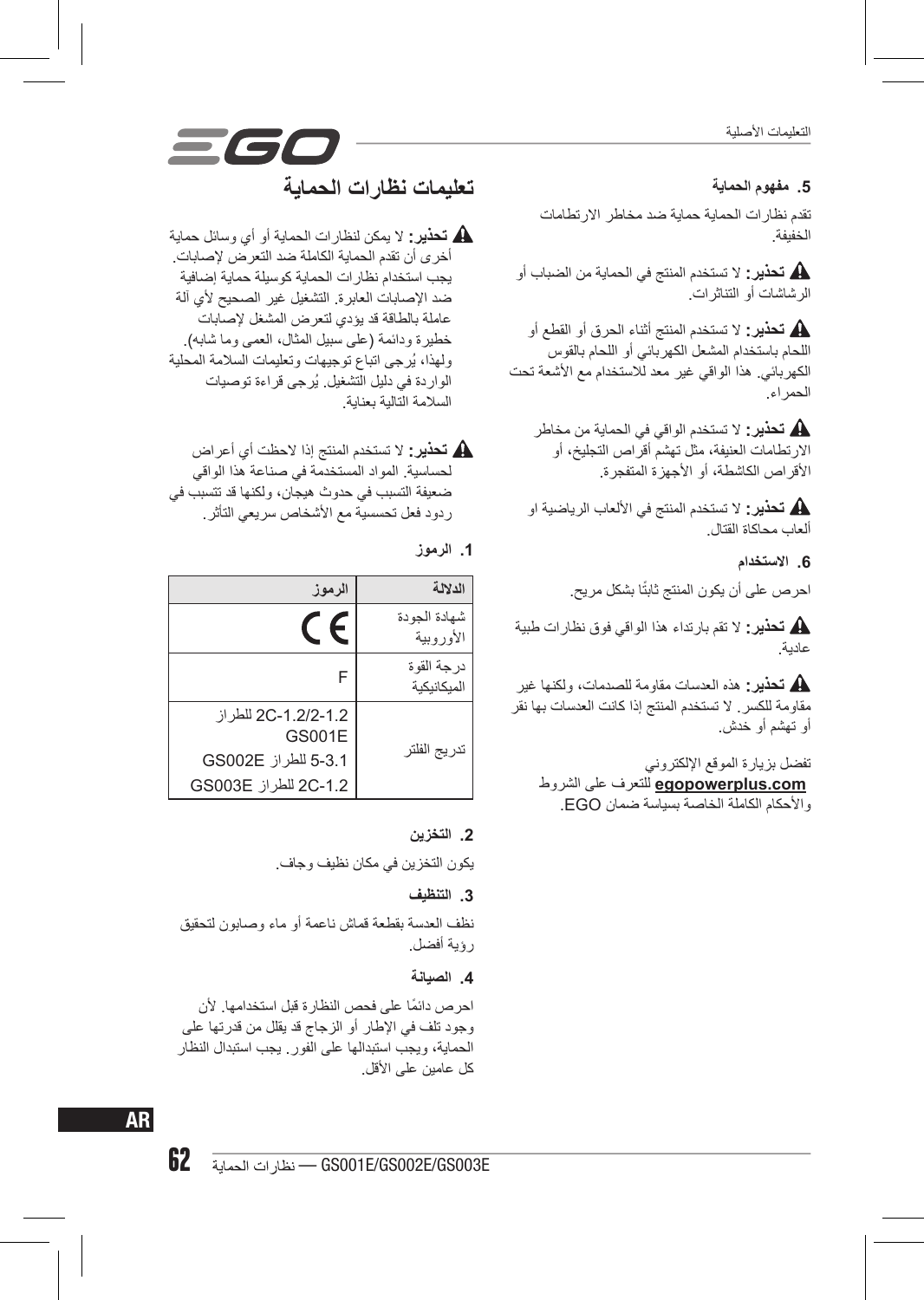

## **بيان التوافق مع معايير االتحاد األوروبي )EU)**

#### We, **EGO Europe GmbH**

Autenbachstraße 11, 71711 Steinheim an der Murr, Germany الشركة الصانعة، وعنوانها: Parkson Safety Industrial Corp, 16F-7, No.99, Sec.1, Xintai 5th Road, Xizhi Dist. New Taipei City, 22175 Taiwan

#### أن المنتج نظارات الحماية ذات متوافق مع التوجيه )االتحاد األوروبي( **2016/425 (EU)** المعايير والمواصفات الفنية التي تم االلتزام بها: **166:2001 EN**

| عنوان الجهة المُخطر ة                                                           | شهادة الفحص وفقًا لمعايير الاتحاد<br>الأوروبي (EU) | الجهة المُخطر ة   |               |
|---------------------------------------------------------------------------------|----------------------------------------------------|-------------------|---------------|
| 56 Leslie Hough Way,<br>Salford, Manchester, M6<br>6AJ, England                 | PPE18161014                                        | INSPEC (NB 0194)  | GS001E        |
|                                                                                 |                                                    |                   | <b>GS002E</b> |
| ZA du Sanital, 21 Rue<br>Albert Einstein, 86100<br><b>CHATELLERAULT, France</b> | N°2754/2597/085/03/20/0024                         | Alienor (NB 2754) | GS003E        |

 $C \in$ 

مدير الجودة بشركة Chervon المدير العام لشركة GmbH Europe EGO

mkuh

Peter Melrose Dong Jianxun \* )الممثل المعتمد لشركة CHERVON والمسؤول عن المستندات الفنية(

20/05/2020 **AR** 

— GS001E/GS002E/GS003E 63